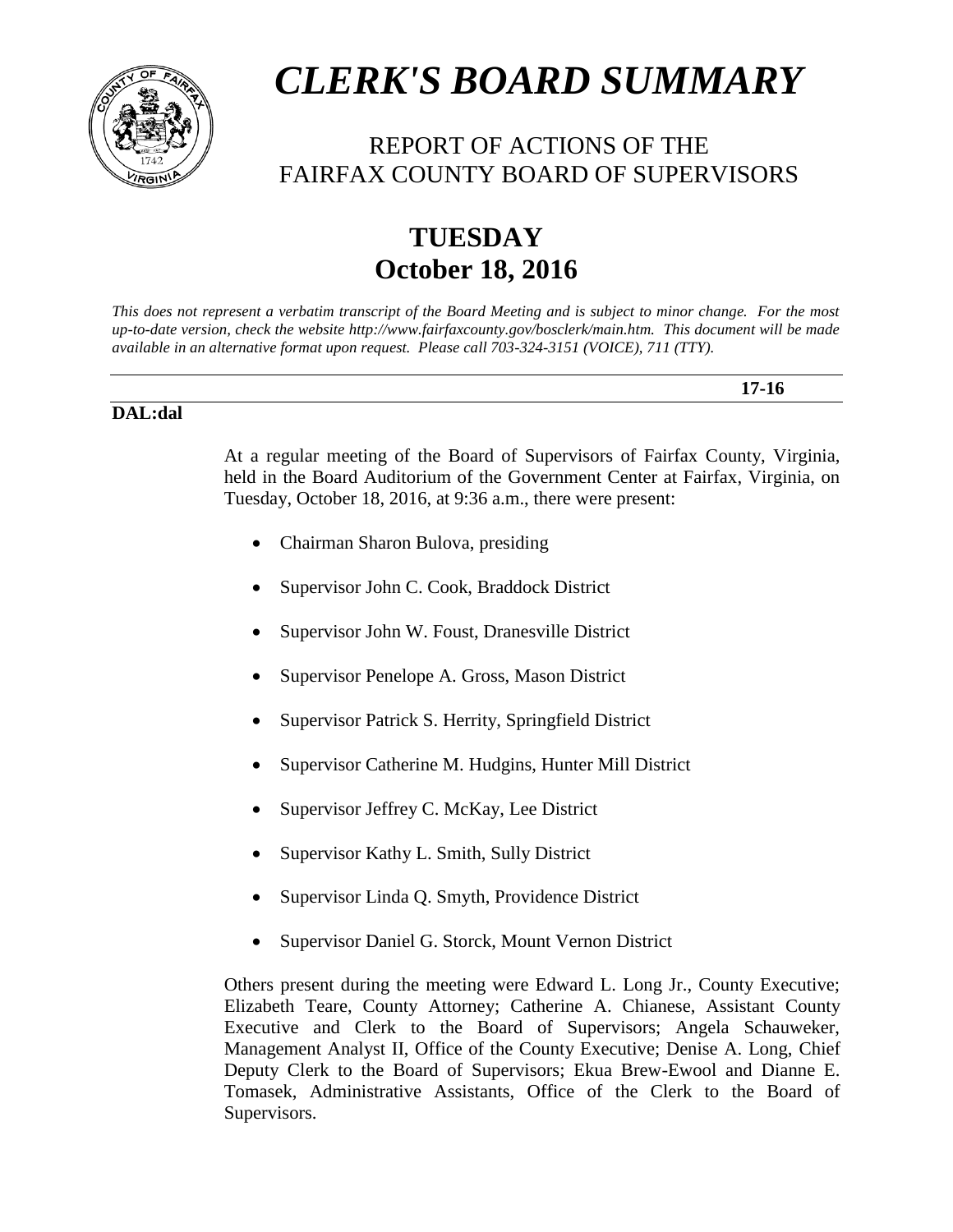#### **BOARD MATTERS**

#### 1. **MOMENT OF SILENCE** (9:36 a.m.)

Chairman Bulova asked everyone to keep in thoughts the family of Ms. Martha Sargent, who recently died. She and her husband, Dick, were long-standing friends of Lake Accotink Park and very active in the Ravensworth Farms community before retiring to Greenspring.

Supervisor L. Smyth asked everyone to keep in thoughts the family of Mr. Norman Neiss, who recently died. A pillar of the Mantua community, he was very active in the association and the mainstay of its Neighborhood Watch Program; chaired the Area Plans Review (APR) Task Force; and served on the Airport Advisory Committee for years, which was of particular interest to him because he was a retired naval aviator.

Supervisor Storck asked everyone to keep in thoughts the family of Mr. Michael Skinner, who recently died. An "ever-ready bunny rabbit" of Mount Vernon High School for more than four decades, he started as a history teacher; was a basketball coach; served as the sub school principal from 1955 to 1983; and the gym is named after him.

Supervisor Storck said there was a catastrophe, and thankfully not a tragedy, at River Towers Apartments in the Mount Vernon District a couple weeks ago. One of the buildings columns partially collapsed and firefighter units responded. As a result of the collapse, 32 units were evacuated and many residents were displaced while damages are being assessed and repairs being made. Supervisor Storck said the County response was tremendous and thanked the Office of Emergency Management, Police Department, Fire Department, the County Building Division, Department of Code Compliance, Department of Neighborhood and Community Services, the Red Cross, and the County Executive's Office for their support.

#### 2. **AWARDS ANNOUNCEMENT AND CONGRATULATIONS** (9:41 a.m.)

Chairman Bulova announced the following awards:

- Mr. Gary Ambrose was honored with the Joseph V. Gartlan Award for his leadership and advocacy with Diversion First. The award is a Virginia Association of Counties (VACo) Service Boards award, named in honor of former Senator Gartlan who was a dedicated legislator and advocate for Virginians with mental health disorders, intellectual disabilities, and substance use disorders.
- Anne Cahill, Manager, Economic, Demographic, and Statistical Research, Department of Neighborhood and Community Services, received the 2016 Association of Public Data Users Data Viz Award in State and local agencies.

On behalf of the Board, Chairman Bulova congratulated the award recipients.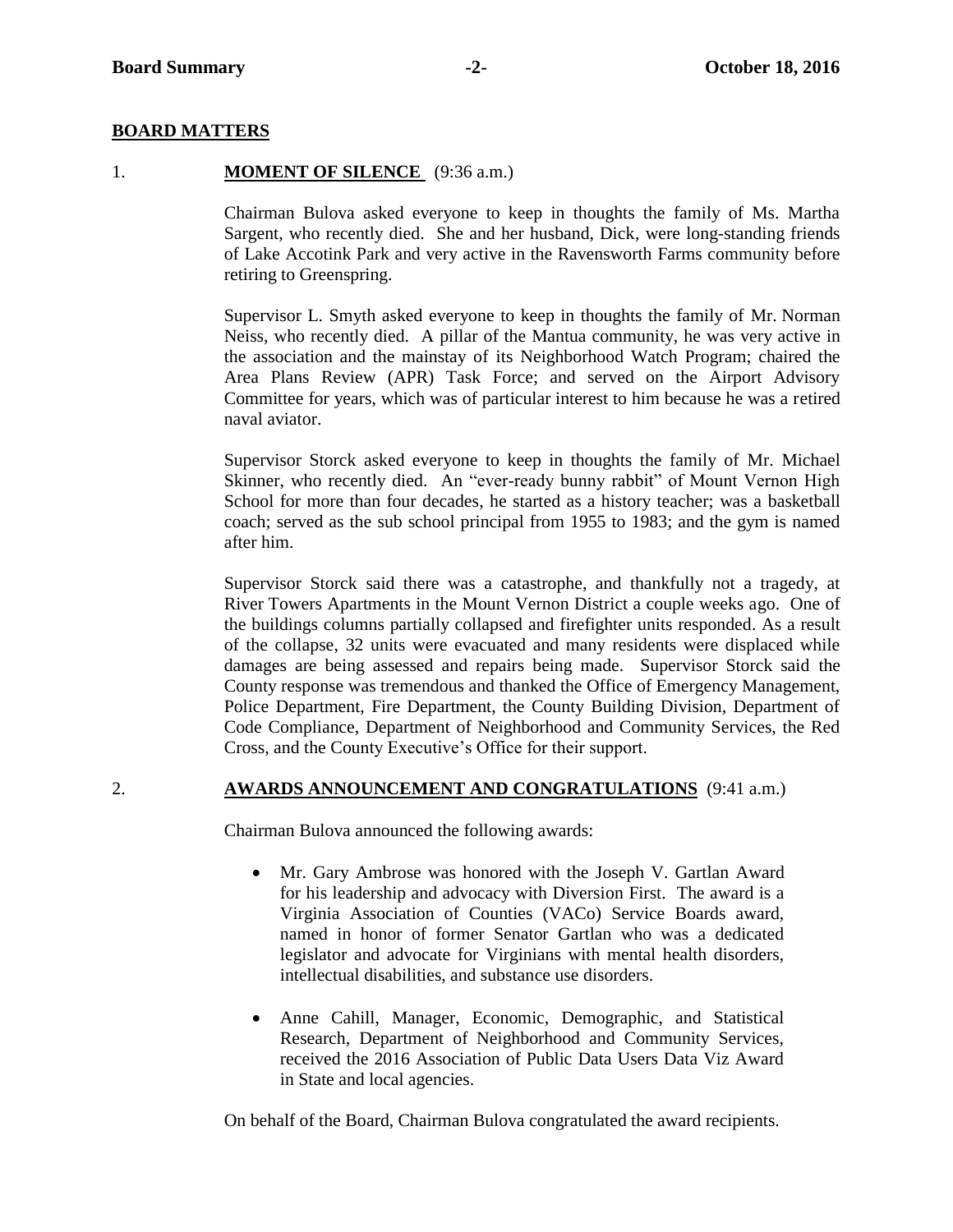#### **AGENDA ITEMS**

### 3. **PRESENTATION OF THE ENVIRONMENTAL EXCELLENCE AWARDS** (9:43 a.m.)

- (BACs) Stella Koch, Chairman, Environmental Quality Advisory Council, gave a presentation on the history of the awards which are divided into the following categories: resident; business; organization; and County employee. Ms. Koch and Chairman Bulova presented the Environmental Excellence Awards to:
	- *County Resident* John Houser
	- *County Resident* Randy Sayles
	- *Organization* Rebuild Warehouse
	- *Organization –* Town of Vienna Community Enhancement Commission
	- *County Business*  Booz Allen Hamilton
	- *County Business –* Freddie Mac
	- *County Employee* Katherine Edwards, Wildlife Management Specialist

#### 4. **PRESENTATION OF THE 2016 EXCEPTIONAL DESIGN AWARDS** (9:57 a.m.)

Joseph J. Plumpe, Architectural Review Board Member and Chairman of the 2016 Exceptional Design Awards Jury, gave a presentation regarding the history of the program. He announced the recipients of the 2016 Exceptional Design Awards, as follows:

- *Honorable Mention:* Clermont Elementary School Category: Institutional Architect: MTFA Architecture Owner/Developer: Fairfax County Public Schools Year Built: 2015 District: Lee
- *Honorable Mention:* McLean Police Station and Governmental Center Category: Institutional Architect: Moseley Architects Owner/Developer: Department of Public Works and Environmental Services (DPWES) Year Built: 2015 District: Dranesville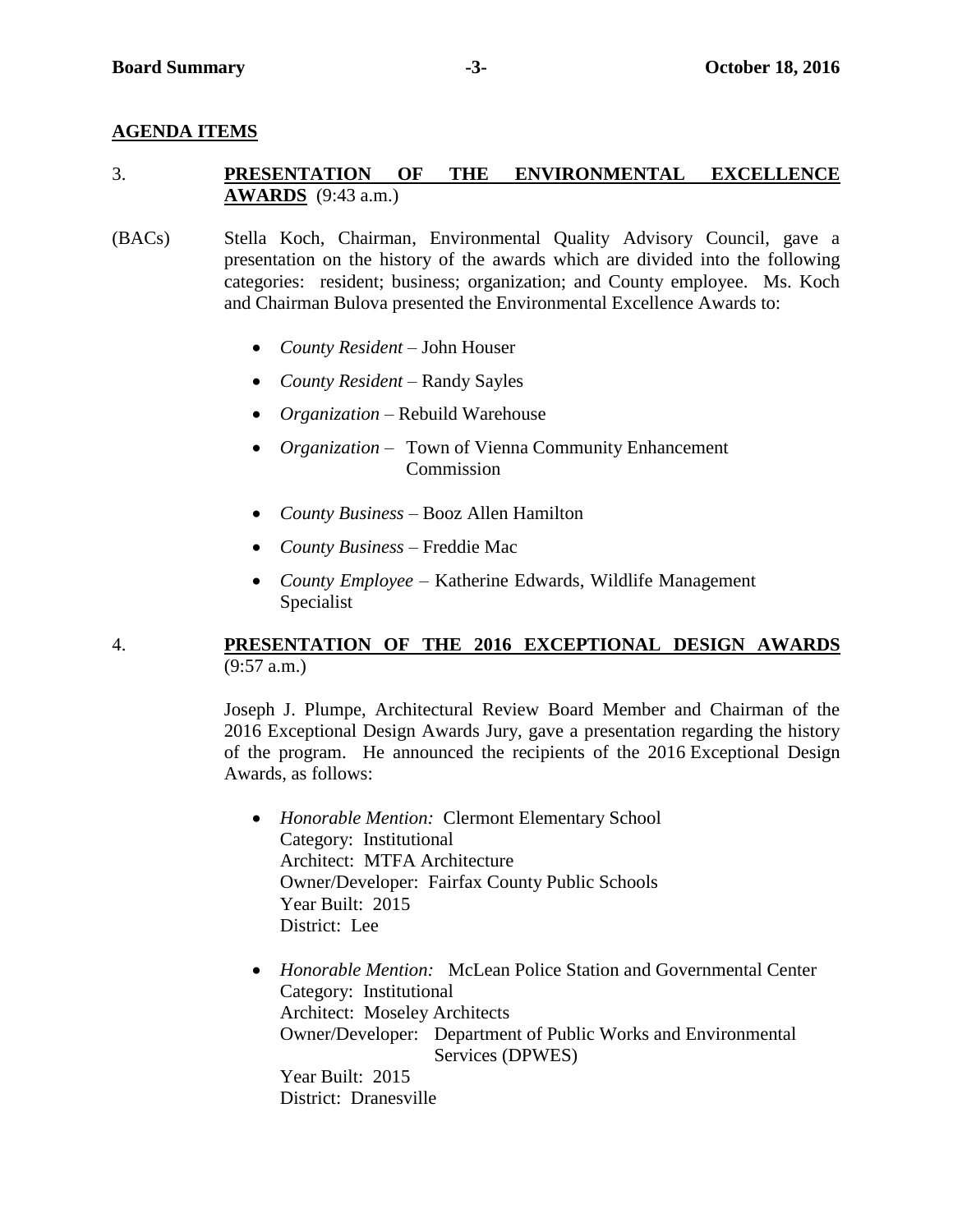- *Honorable Mention:* Merrifield Center Category: Institutional Architect: Noritake Associates, Incorporated Owner/Developer: DPWES Year Built: 2014 District: Providence
- *Merit Award:* LMI Headquarters Category: Commercial Interiors Architect: Gensler Owner/Developer: LMI Year Built: 2014 District: Providence
- *Merit Award:* OG Systems Category: Commercial Interiors Architect: FOX Architects Owner/Developer: OG Systems Year Built: 2015 District: Sully
- *Merit Award:* Woodrow Wilson Library Category: Institutional Architect: Bowie Gridley Architects Owner/Developer: DPWES Year Built: 2014 District: Mason
- *Honor Award:* Bailey's Upper Elementary School for the Arts and Sciences: Office to School Conversion Category: Institutional Architect: Cooper Carry Owner/Developer: Fairfax County Public Schools Year Built: 2014 District: Mason
- *Honor Award:* The Potomac Intermediate School Category: Institutional Architect: Cox Graae and Spack Architects Owner/Developer: Potomac Intermediate School Year Built: 2013 District: Dranesville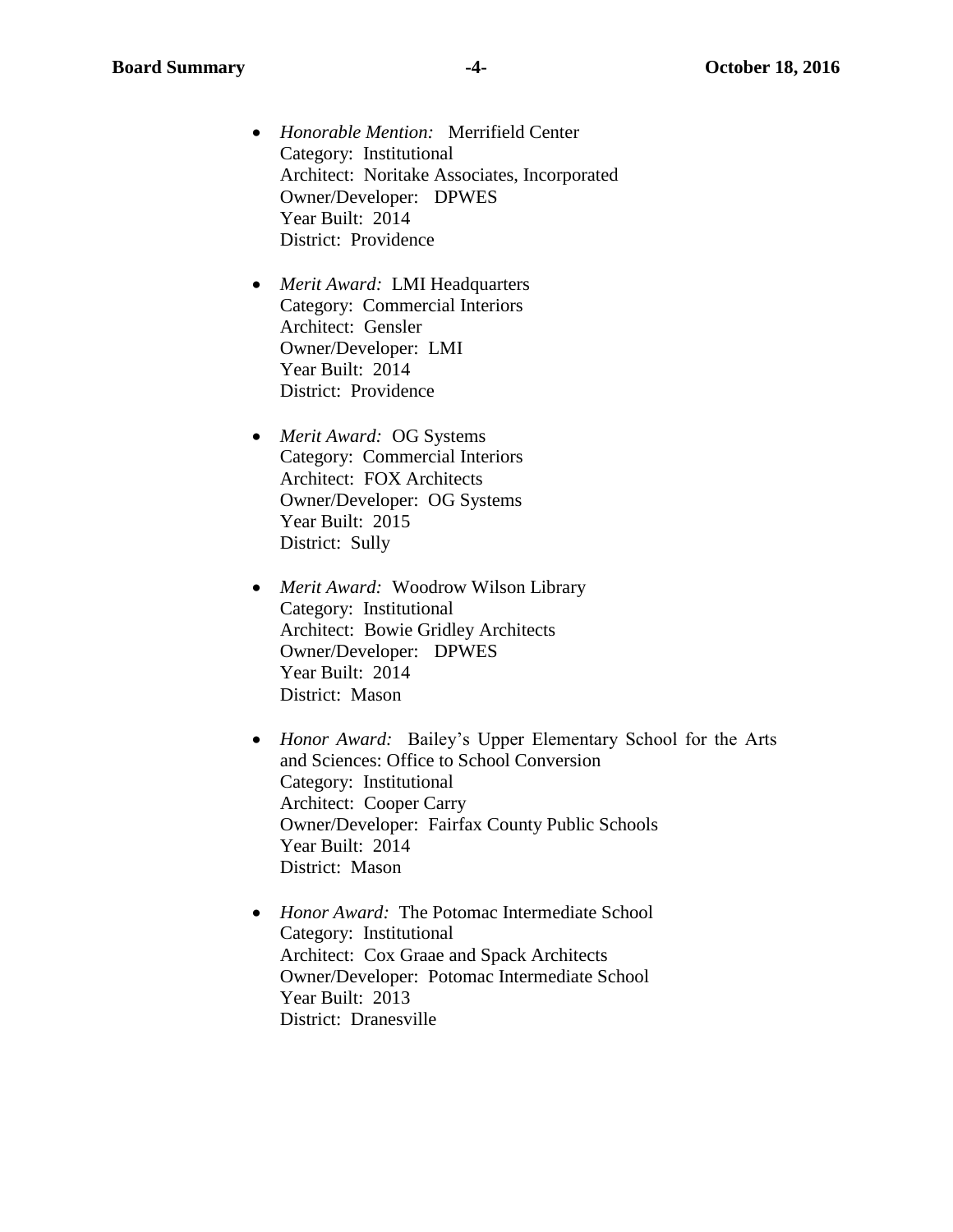*Honor Award:* Washington Gas, Springfield Operations Center Category: Commercial Architect: FOX Architects Owner/Developer: Washington Gas Year Built: 2012 District: Mason

#### 5. **PROCLAMATION DESIGNATING OCTOBER 15, 2016, AS** *"WHITE CANE DAY"* **IN FAIRFAX COUNTY** (10:20 a.m.)

Chairman Bulova relinquished the Chair to Vice-Chairman Gross and moved approval of the Proclamation designating October 15, 2016, as *"White Cane Day"* in Fairfax County and urged all residents to support projects and services that facilitate the independence of those who are blind or visually impaired. Supervisor Herrity seconded the motion and it carried by unanimous vote.

Vice-Chairman Gross returned the gavel to Chairman Bulova.

#### 6. **PROCLAMATION DESIGNATING OCTOBER 2016 AS**  *"DYSAUTONOMIA AWARENESS MONTH"* **IN FAIRFAX COUNTY** (10:26 a.m.)

Chairman Bulova relinquished the Chair to Vice-Chairman Gross and moved approval of the Proclamation designating October 2016 as *"Dysautonomia Awareness Month"* in Fairfax County and urged all residents to learn more about this disorder. Supervisor Foust seconded the motion and it carried by unanimous vote.

Vice-Chairman Gross returned the gavel to Chairman Bulova.

7. **RESOLUTION OF RECOGNITION PRESENTED TO MR. ED BATTEN** (10:33 a.m.)

> Supervisor McKay moved approval of the Resolution of Recognition presented to Mr. Edward Batten for his years of distinguished and noteworthy service on the Park Authority Board. Supervisor Foust seconded the motion and it carried by unanimous vote.

#### 8. **RESOLUTION OF RECOGNITION PRESENTED TO MR. DAVID WEST** (10:55 a.m.)

Supervisor McKay moved approval of the Resolution of Recognition presented to Mr. David West for more than four decades of service on the Health Care Advisory Board. Supervisor Foust and Supervisor Gross jointly seconded the motion and it carried by unanimous vote.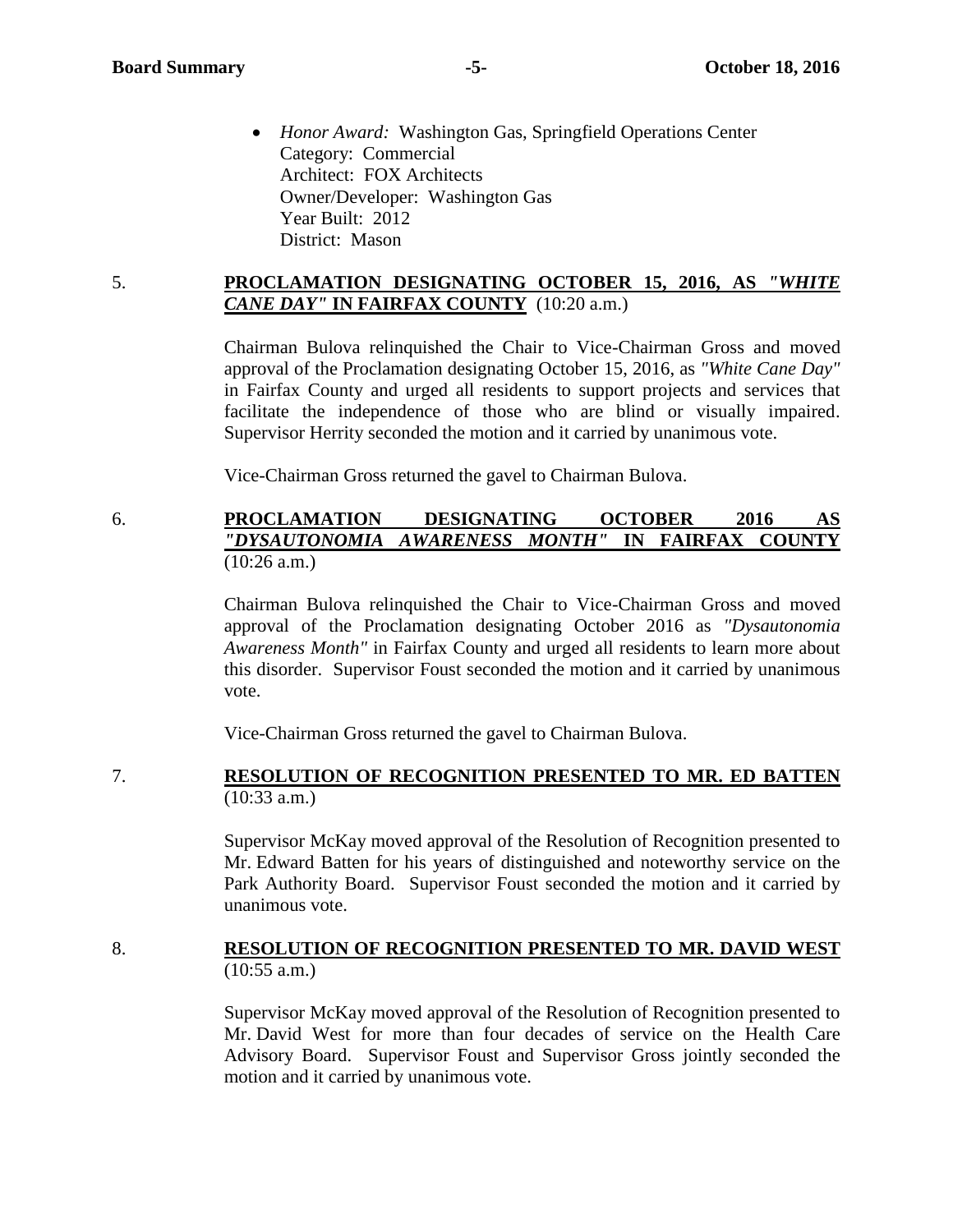#### 9. **RESOLUTION OF RECOGNITION PRESENTED TO THE NORTHERN VIRGINIA TECHNOLOGY COUNCIL (NVTC)** (11:09 a.m.)

Supervisor Herrity moved approval of the Resolution congratulating the NVTC for its twenty-fifth anniversary, outstanding accomplishments, and noteworthy importance in the region. Supervisor Cook and Supervisor Gross jointly seconded the motion and it carried by unanimous vote.

#### 10. **PROCLAMATION DESIGNATING OCTOBER 2016 AS** *"DOMESTIC VIOLENCE AWARENESS MONTH"* **IN FAIRFAX COUNTY** (11:21 a.m.)

Supervisor Cook moved approval of the Proclamation designating October 2016 as *"Domestic Violence Awareness Month"* in Fairfax County, recognizing the impact of domestic violence in the community and urged all residents to become involved in efforts to prevent and respond to domestic violence. Supervisor Gross and Supervisor McKay jointly seconded the motion and it carried by unanimous vote.

Supervisor Cook thanked Sandy Bromley for her service to the County and stated that he will present a Board Matter later in the meeting regarding her service. He announced that the annual meeting of the Domestic Violence Prevention, Policy, and Coordinating Council will meet on October 28 and will recognize her service then as well.

Supervisor Cook invited the Board and the community to join him for his Annual Domestic Violence Awareness and Prevention Event on Wednesday, October 26, at 4:30 p.m., at Chuy's Restaurant in Fairfax, in the Braddock District.

(NOTE: Later in the meeting, Supervisor Cook presented a Board Matter regarding Sandy Bromley. See Clerk's Summary Item #28.)

# 11. **PROCLAMATION DESIGNATING OCTOBER 2016 AS**  *"BREAST CANCER AWARENESS MONTH"* **IN FAIRFAX COUNTY** (11:36 a.m.)

Supervisor Hudgins moved approval of the Proclamation designating October 2016 as *"Breast Cancer Awareness Month"* in Fairfax County and urged all residents to celebrate survivors of breast cancer and encouraged all women and men to be proactive in seeking health care, diagnosis, treatment, and support services. Supervisor Gross seconded the motion and it carried by unanimous vote.

#### 12. **PRESENTATION OF THE 2016 BARBARA VARON AWARD** (11:46 a.m.)

(BACs) The Honorable Emilie Miller, Chair of the Barbara Varon Volunteer Award Selection Committee, gave a presentation regarding the history of the award, noting that it is given annually to a County resident whose dedication to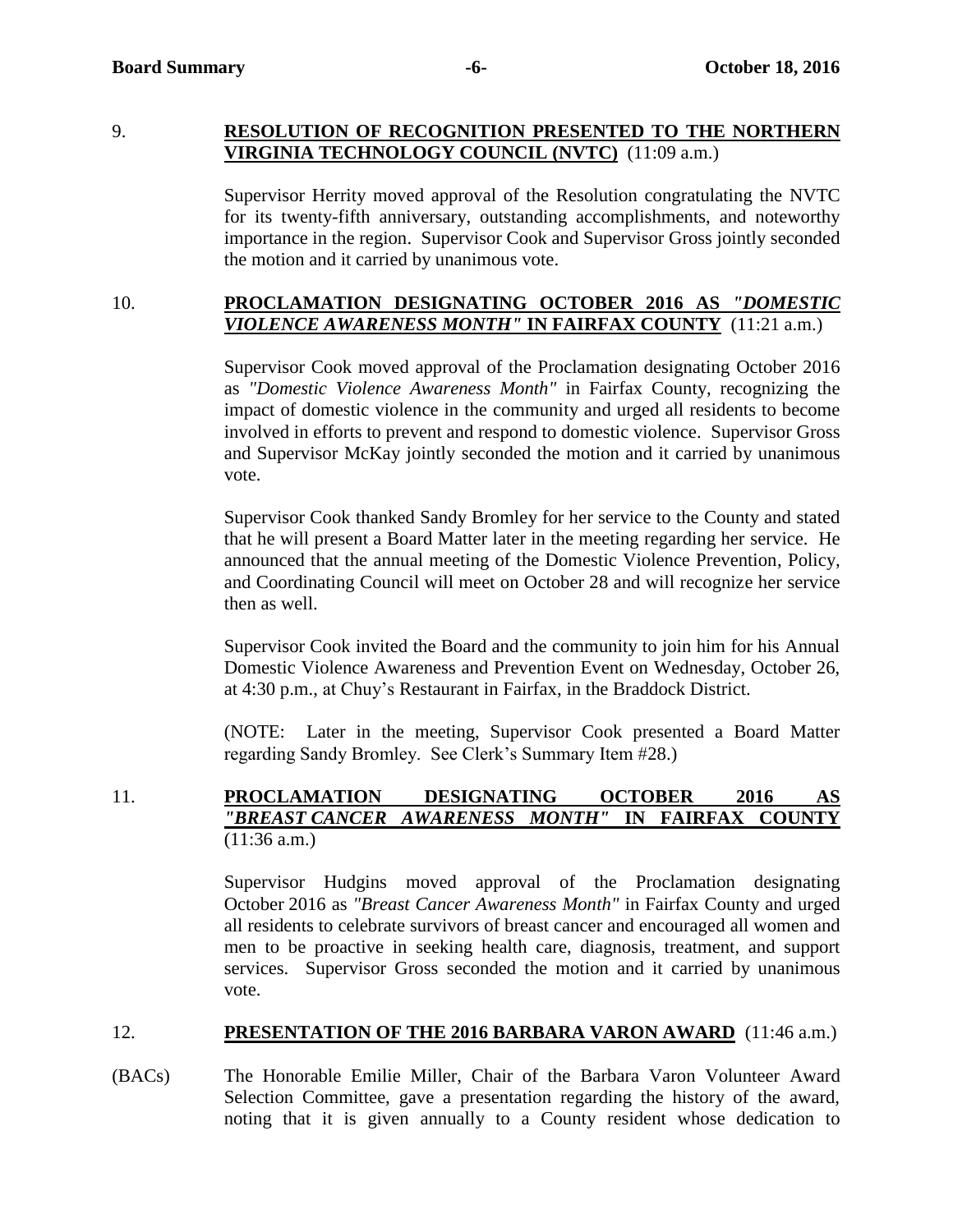improving the community through volunteer service honors the memory of Barbara Varon, former Chairman of the County's Electoral Board.

Nicole Rawlings, Office of Human Rights and Equity Programs, read an excerpt regarding the award which was presented to Mr. Robert Marro.

**EBE:ebe** 

#### 13. **10:10 A.M. – APPOINTMENTS TO CITIZEN BOARDS, AUTHORITIES, COMMISSIONS, AND ADVISORY GROUPS (BACs)** (12:01 p.m.)

(APPTS)

(BACs) Supervisor Gross moved approval of the appointments and reappointments of those individuals identified in the final copy of "Appointments to be Heard October 18, 2016," as distributed around the dais. Supervisor McKay seconded the motion.

> Supervisor Storck asked to amend the motion to appoint Ms. Kimberly Vanness Larkin as the At-Large #1 Representative to the Wetlands Board. This was accepted.

> The question was called on the motion, as amended, and it carried by unanimous vote.

The full list of Appointments is as follows:

#### **ADVISORY SOCIAL SERVICES BOARD**

The Board deferred the appointment of the Braddock, Lee, and Mount Vernon District Representatives.

#### **AFFORDABLE DWELLING UNIT ADVISORY BOARD**

The Board deferred the appointment of the Builder (Single Family), Engineer/Architect/ Planner #2, and the Lending Institution Representatives.

#### **AIRPORTS ADVISORY COMMITTEE**

The Board deferred the appointment of the Mount Vernon Business and Providence District Representatives.

#### **ALCOHOL SAFETY ACTION PROGRAM LOCAL POLICY BOARD (ASAP)**

The Board deferred the appointment of the At-Large #2 and #3 Representatives.

#### **ANIMAL SERVICES ADVISORY COMMISSION**

The Board deferred the appointment of the Mason and Mount Vernon District Representatives.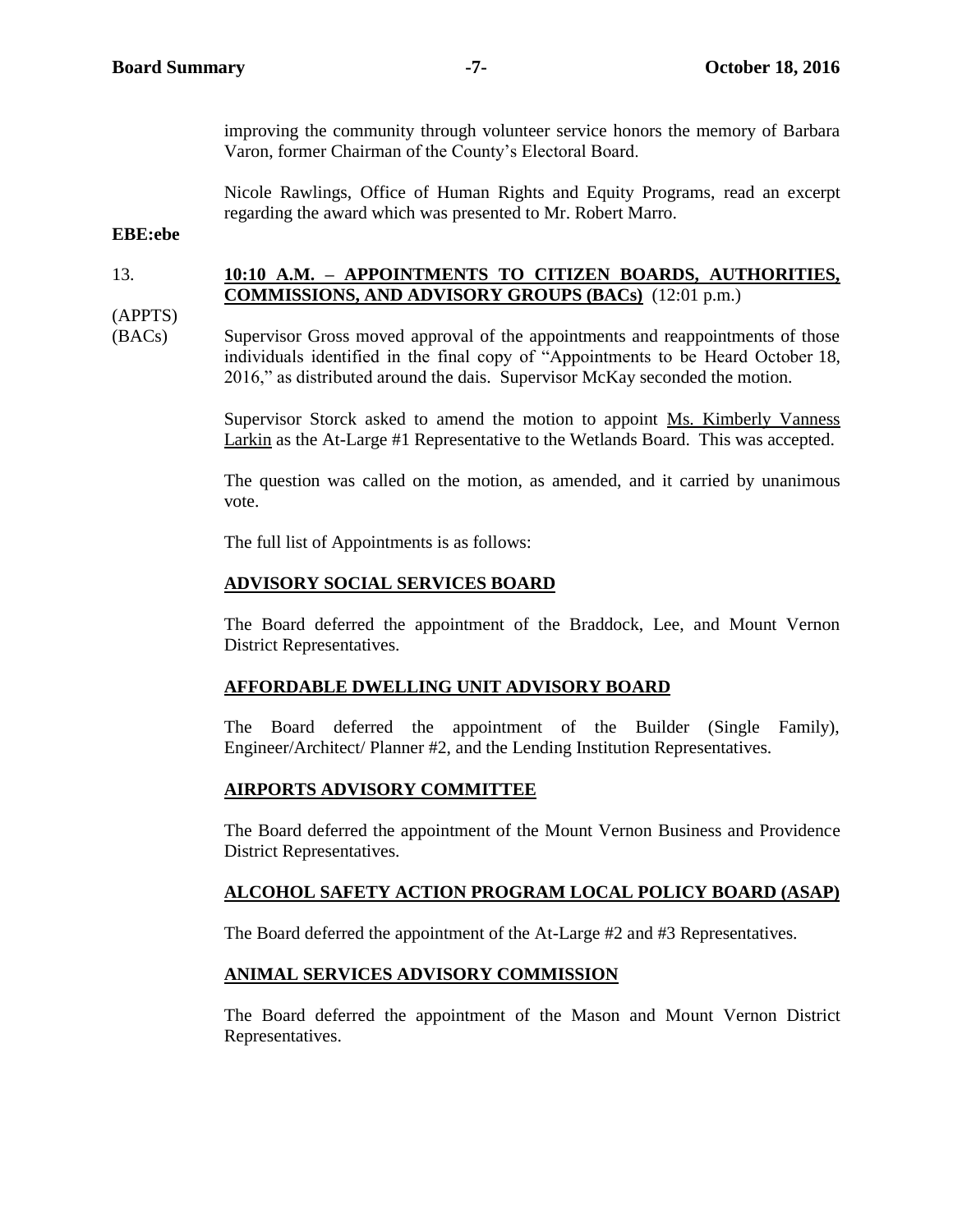# **ARCHITECTURAL REVIEW BOARD**

Reappointment of:

- Mr. Charles R. Bierce as the Architect #1 Representative
- Mr. John Allen Burns as the Architect #2 Representative

The Board deferred the appointment of the Attorney and Landscape Architect Representatives.

# **ATHLETIC COUNCIL**

Reappointment of:

Mr. Clarke Gray as the Providence District Representative

The Board deferred the appointment of the Mason District Alternate and Mount Vernon District Principal Representatives.

# **AUDIT COMMITTEE**

The Board deferred the appointment of the At-Large #1 Representative.

# **BARBARA VARON VOLUNTEER AWARD SELECTION COMMITTEE**

The Board deferred the appointment of the Mason and Mount Vernon District Representatives.

# **BOARD OF BUILDING AND FIRE PREVENTION CODE OF APPEALS**

The Board deferred the appointment of the Alternate #4 Representative.

#### **CELEBRATE FAIRFAX, INC. BOARD OF DIRECTORS**

The Board deferred the appointment of the At-Large #2 and #3 Representatives.

# **CHESAPEAKE BAY PRESERVATION ORDINANCE EXCEPTION REVIEW COMMITTEE**

Appointment of:

Ms. Elizabeth Martin as the Mount Vernon District Representative

The Board deferred the appointment of the Lee and Providence District Representatives.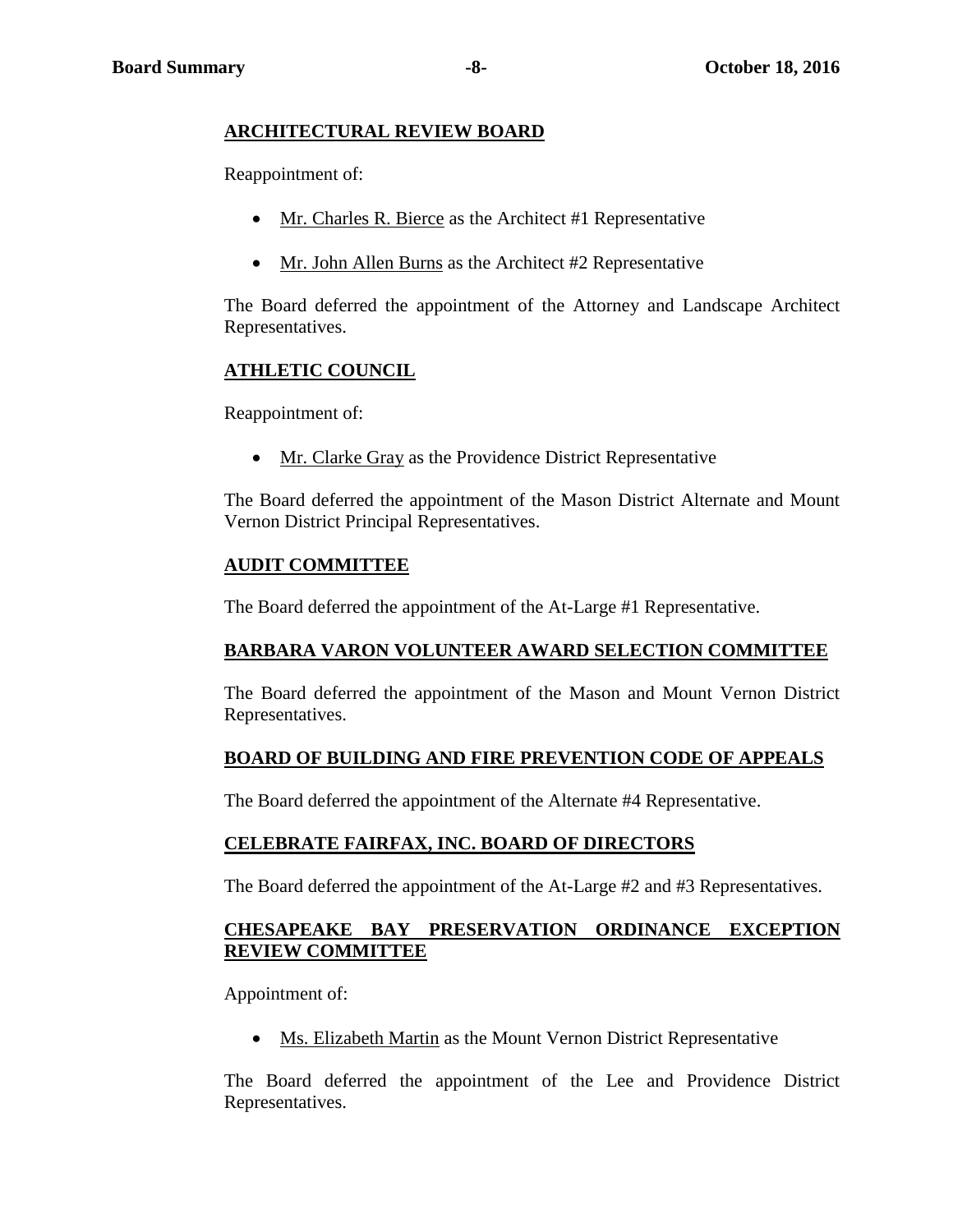#### **CHILD CARE ADVISORY COUNCIL**

Reappointment of:

• Ms. Wynne Busman as the Mason District Representative

The Board deferred the appointment of the Hunter Mill, Mount Vernon, and Springfield District Representatives.

### **CITIZEN CORPS COUNCIL, FAIRFAX COUNTY**

Appointment of:

Mr. Patrick J. Scott as the Hunter Mill District Representative

The Board deferred the appointment of the Providence and Sully District Representatives.

#### **COMMISSION FOR WOMEN**

Reappointment of:

- Ms. Sondra Seba Hemenway as the At-Large Chairman's Representative
- Ms. Emily B. McCoy as the Lee District Representative
- Ms. Cynthia Bhatnagar as the Mason District Representative
- Ms. Barbara Lippa as the Sully District Representative

The Board deferred the appointment of the Mount Vernon and Providence District Representatives.

#### **COMMISSION ON AGING**

The Board deferred the appointment of the Hunter Mill and Mason District Representatives.

#### **COMMISSION ON ORGAN AND TISSUE DONATION AND TRANSPLANTATION**

The Board deferred the appointment of the Lee and Springfield District Representatives.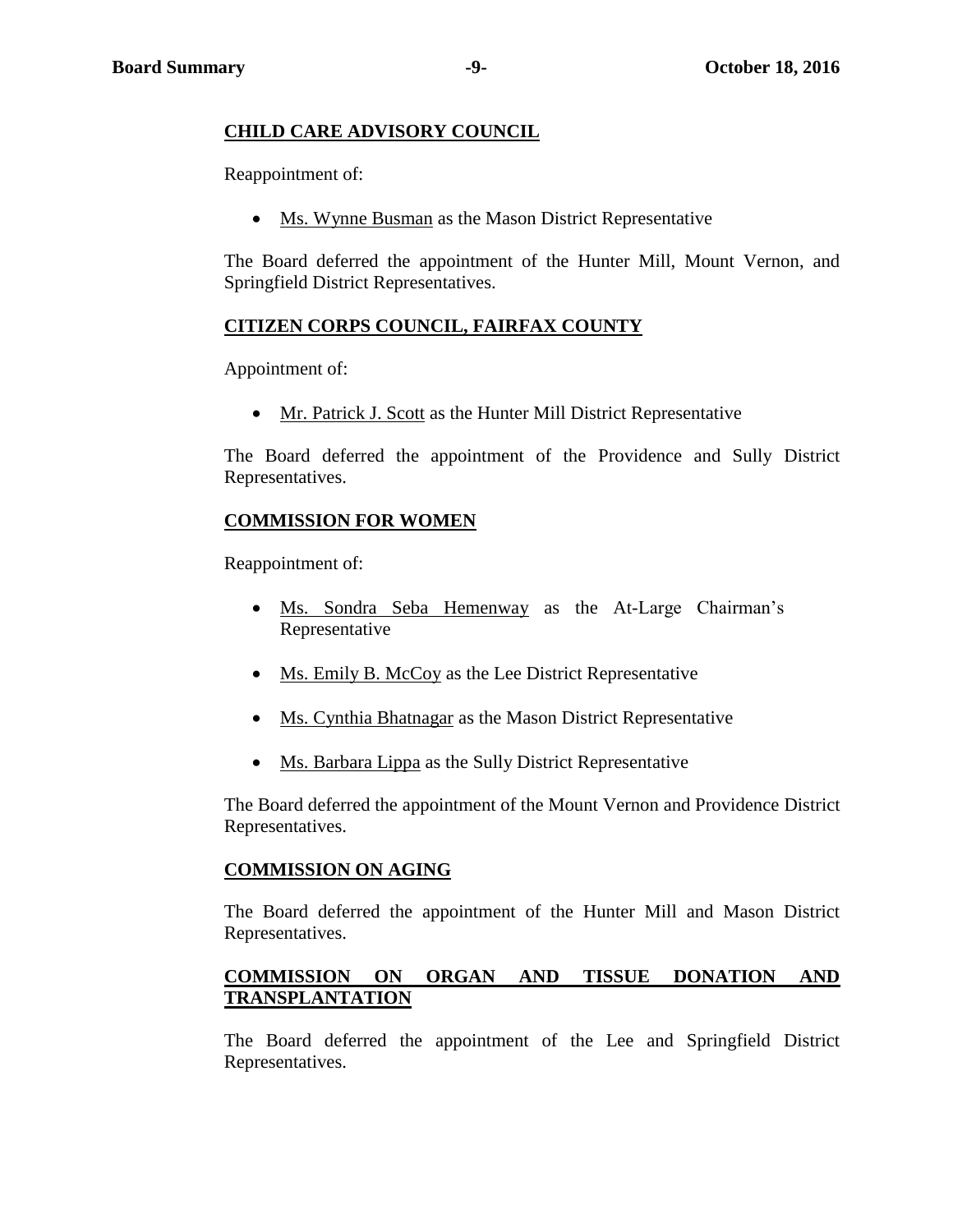# **COMMUNITY ACTION ADVISORY BOARD (CAAB)**

The Board deferred the appointment of the Hunter Mill and Mount Vernon District Representatives.

# **CONSUMER PROTECTION COMMISSION**

The Board deferred the appointment of the Fairfax County Resident #13 Representative.

# **CRIMINAL JUSTICE ADVISORY BOARD (CJAB)**

Reappointment of:

• Mr. Brian D. Leclair as the Mount Vernon District Representative

The Board deferred the appointment of the At-Large and Springfield District Representatives.

# **FAIRFAX AREA DISABILITY SERVICES BOARD**

Appointment of:

Mr. Thomas Bash as the At-Large Fairfax County Representative

The Board deferred the appointment of the Mason District Representative.

#### **FAIRFAX-FALLS CHURCH COMMUNITY SERVICES BOARD**

Nomination of:

• Ms. Daria Akers as the At-Large Chairman's Representative

(NOTE: The Board is scheduled to take action on this appointment on November 1, 2016.)

Reappointment of:

Mr. Paul Luisada as the Mount Vernon District Representative

The Board deferred the appointment of the Providence District Representative.

# **GEOTECHNICAL REVIEW BOARD**

Confirmation of:

• Mr. J. Christopher Giese as the Alternate #2 Representative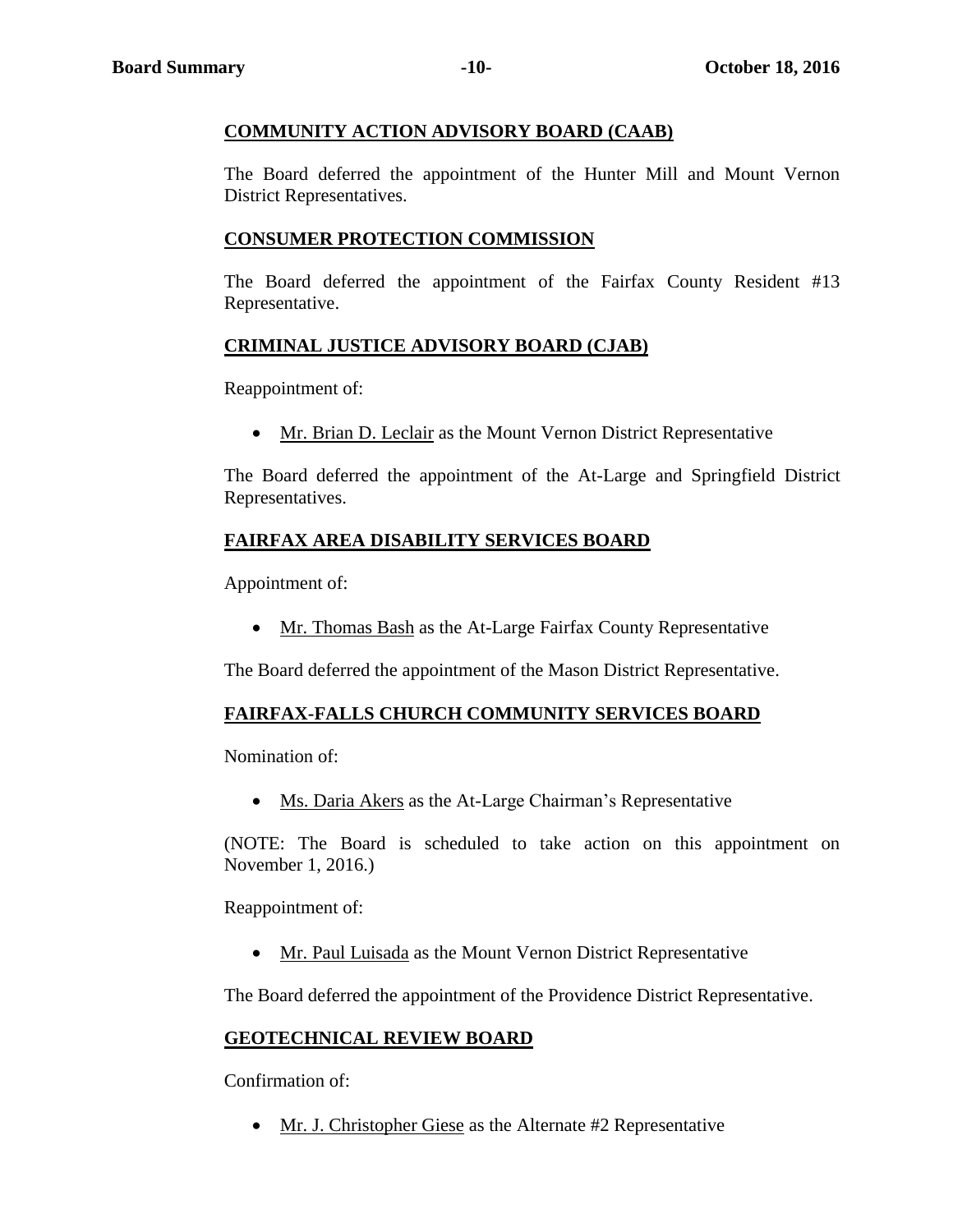#### **HEALTH SYSTEMS AGENCY BOARD**

The Board deferred the appointment of the Consumer #2 and Provider #1 Representatives.

#### **HISTORY COMMISSION**

Appointment of:

• Mr. Glenn B. Fatzinger as the At-Large #2 Representative

The Board deferred the appointment of the Citizen #7 Representative.

#### **HUMAN RIGHTS COMMISSION**

Reappointment of:

- Mr. Emanuel Solon as the At-Large #5 Representative
- Mr. Ahmed Selim as the At-Large #6 Representative

The Board deferred the appointment of the At-Large #7 Representative.

#### **HUMAN SERVICES COUNCIL**

The Board deferred the appointment of the Dranesville District #2, Mason District #1 and #2, and the Mount Vernon District #1 Representatives.

#### **INDUSTRIAL DEVELOPMENT AUTHORITY**

Reappointment of:

- Mr. Robert J. Surovell as the At-Large #1 Representative
- Mr. Charles Watson as the At-Large #7 Representative

#### **JUVENILE AND DOMESTIC RELATIONS COURT CITIZENS ADVISORY COUNCIL**

The Board deferred the appointment of the Lee and Providence District Representatives.

#### **NOTHERN VIRGINIA REGIONAL PARK AUTHORITY**

The Board deferred the appointment of the Fairfax County #2 Representative.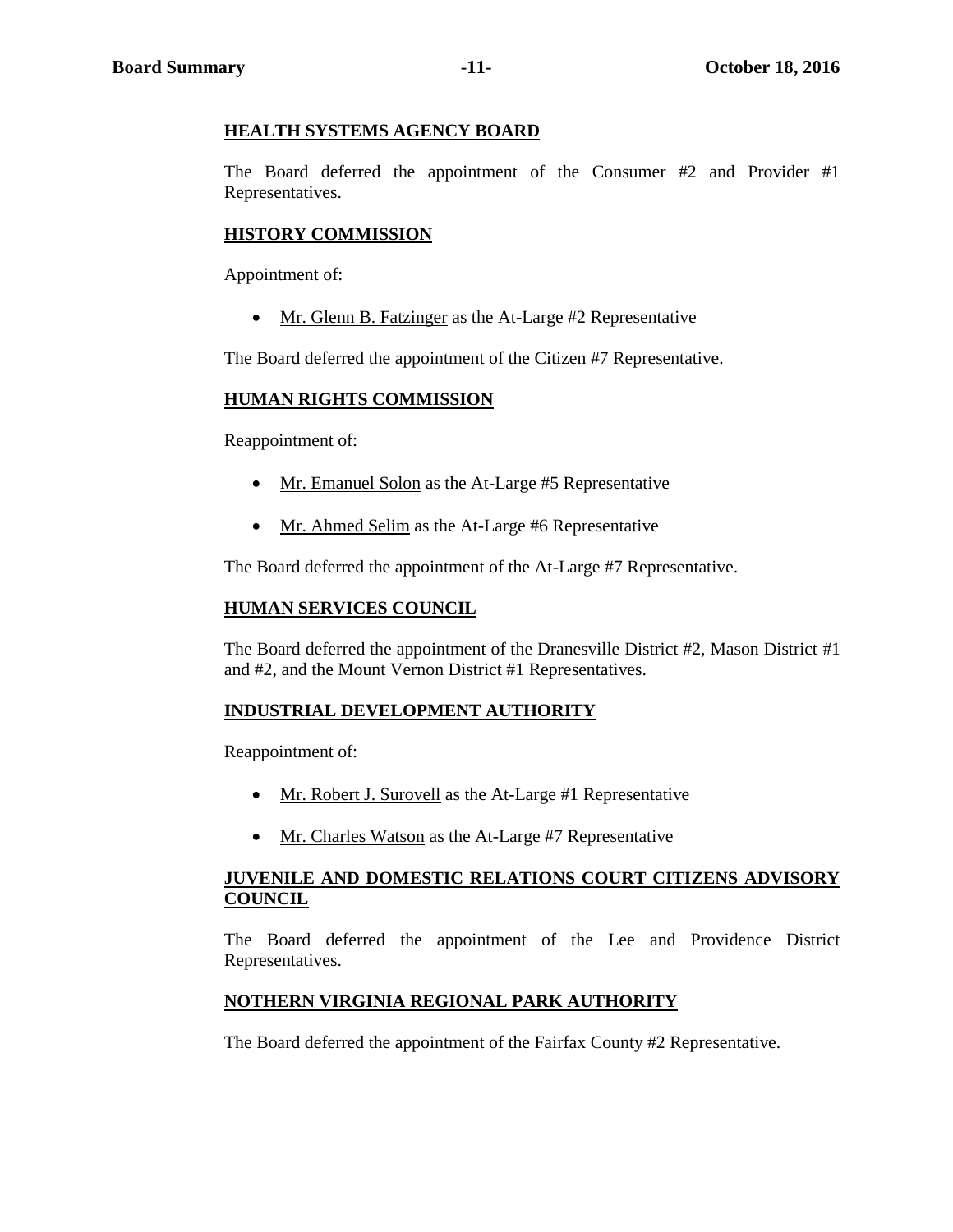#### **OVERSIGHT COMMITTEE ON DRINKING AND DRIVING**

The Board deferred the appointment of the Braddock, Dranesville, Hunter Mill, Lee, Mount Vernon, and Providence District Representatives.

# **PARK AUTHORITY**

The Board deferred the appointment of the Lee District Representative.

#### **POLICE OFFICERS RETIREMENT SYSTEM BOARD OF TRUSTEES**

The Board deferred the appointment of the Citizen At-Large #1 Representative.

#### **REDEVELOPMENT AND HOUSING AUTHORITY**

Appointment of:

Mr. Kevin Greenlief as the Sully District Representative

The Board deferred the appointment of the Springfield District Representative.

#### **ROAD VIEWERS BOARD**

The Board deferred the appointment of the At-Large #1 and #4 Representatives.

#### **SOUTHGATE COMMUNITY CENTER ADVISORY COUNCIL**

Appointment of:

- Ms. Sandra Deleon as the Fairfax County #2 Representative
- Ms. Emily Huaroco as the Fairfax County #5 Representative
- Mr. Luis Ortiz Lopez as the Fairfax County #9 (Youth) Representative

The Board deferred the appointment of the Fairfax County #7 and #8 Representatives.

#### **TENANT LANDLORD COMMISSION**

The Board deferred the appointment of the Condo Owner and Tenant Member #3 Representatives.

#### **TREE COMMISSION**

Appointment of:

• Ms. Catherine C. Ledec as the Mount Vernon District Representative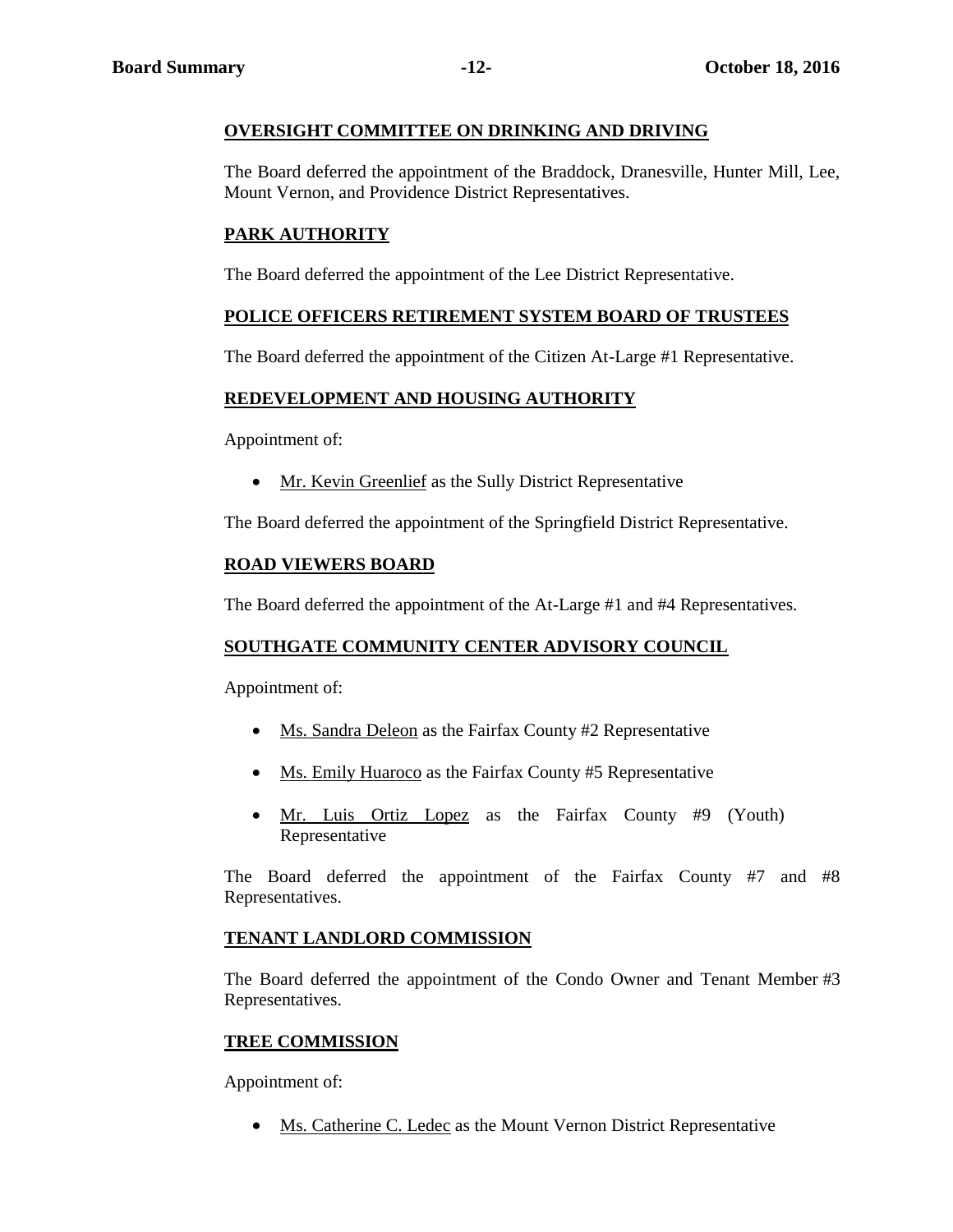Confirmation of:

• Mr. John M. Stokely as the Park Authority Representative

The Board deferred the appointment of the Mason and Providence District Representatives.

#### **TYSONS TRANSPORTATION SERVICE DISTRICT ADVISORY BOARD**

The Board deferred the appointment of the Residential Owners and HOA/Civic Association #1 Representative.

#### **WETLANDS BOARD**

Appointment of:

• Ms. Kimberly Vanness Larkin as the At-Large #1 Representative

The Board deferred the appointment of the Lee District Representative.

#### **DET:det**

#### 14. **ADMINISTRATIVE ITEMS** (12:03 p.m.)

Supervisor Gross moved approval of the Administrative Items. Supervisor Foust seconded the motion.

Supervisor K. Smith called the Board's attention to Admin 4 - Authorization to Advertise Public Hearings on Proposed Amendments to the Code of the County of Fairfax, Chapter 112 (Zoning Ordinance), Articles 3, 9, 18, and 20, Regarding Farm Wineries, Limited Breweries, and Limited Distilleries and asked to amend the motion to consider this item separately. This was accepted.

The question was called on the motion, as amended, and it carried by a vote of nine, Supervisor Cook, Supervisor Foust, Supervisor Gross, Supervisor Herrity, Supervisor Hudgins, Supervisor McKay, Supervisor K. Smith, Supervisor L. Smyth, and Chairman Bulova voting "AYE," Supervisor Storck being out of the room.

#### **ADMIN 1 – APPROVAL OF "WATCH FOR CHILDREN" SIGNS AS PART OF THE RESIDENTIAL TRAFFIC ADMINISTRATION PROGRAM (RTAP) (PROVIDENCE AND SPRINGFIELD DISTRICTS)**

- Approved the installation of "Watch for Children" signs on the following streets:
	- Fairview Park Drive (Providence District)
	- Oak Valley Drive (Providence District)
	- Williams Avenue (Providence District)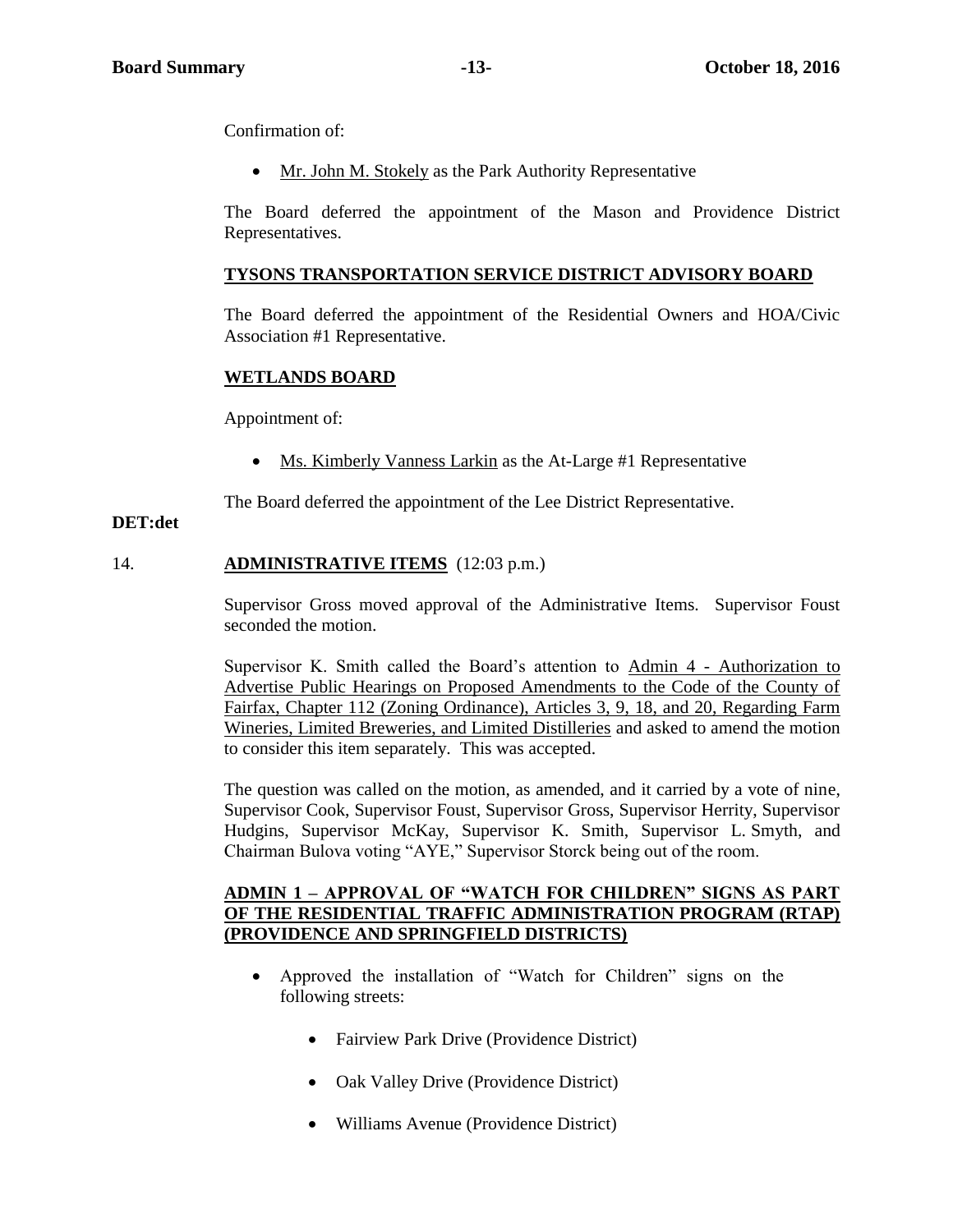- Spring Lake Drive (Springfield District)
- Directed the Department of Transportation to schedule the installation of the approved signs as soon as possible.

#### **ADMIN 2 – STREETS INTO THE SECONDARY SYSTEM (MOUNT VERNON DISTRICT)**

(R) Approved the request that the streets listed below be accepted into the State Secondary System:

| Subdivision               | District     | <b>Street</b>             |
|---------------------------|--------------|---------------------------|
| Huntington Mews Section 1 | Mount Vernon | <b>Foley Street</b>       |
| Huntington Mews Section 2 | Mount Vernon | <b>Hunting Creek Road</b> |

# **ADMIN 3 – ADDITIONAL TIME TO OBTAIN A NON-RESIDENTIAL USE PERMIT (NON-RUP) FOR SPECIAL EXCEPTION SE 2012-PR-012, TD BANK, NA (PROVIDENCE DISTRICT)**

(AT) Approved the request for 12 months of additional time to obtain a Non-RUP for Special Exception Application SE 2012-PR-012 to December 18, 2017, pursuant to the provisions of Section 9-015 of the Zoning Ordinance.

# **ADMIN 4 – AUTHORIZATION TO ADVERTISE PUBLIC HEARINGS ON PROPOSED AMENDMENTS TO THE CODE OF THE COUNTY OF FAIRFAX, CHAPTER 112 (ZONING ORDINANCE), ARTICLES 3, 9, 18, AND 20, REGARDING FARM WINERIES, LIMITED BREWERIES, AND LIMITED DISTILLERIES**

(NOTE: Earlier in the meeting, action was taken to consider this item separately. See page 13.)

(NOTE: Later in the meeting, action was taken regarding this item. See Clerk's Summary Item #15.)

- 15. **ADMIN 4 – AUTHORIZATION TO ADVERTISE PUBLIC HEARINGS ON PROPOSED AMENDMENTS TO THE CODE OF THE COUNTY OF FAIRFAX, CHAPTER 112 (ZONING ORDINANCE), ARTICLES 3, 9, 18, AND 20, REGARDING FARM WINERIES, LIMITED BREWERIES, AND LIMITED DISTILLERIES** (12:04 p.m.)
- (A) (R) Supervisor K. Smith, noting that staff has been working closely with the community on this item, moved adoption of the Resolution authorizing the advertisement of a public hearing to be held before the Planning Commission on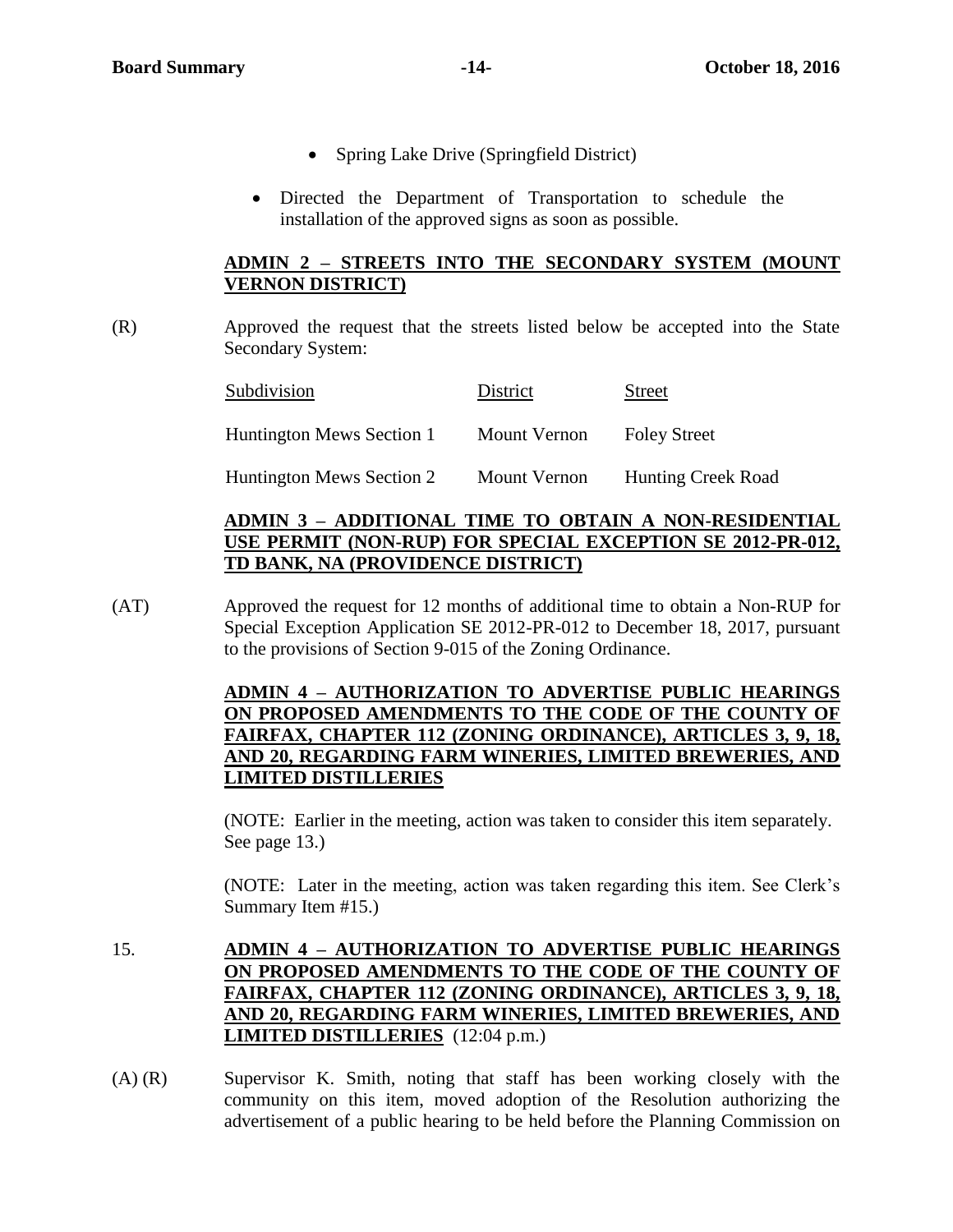November 16, 2016, and before the Board on **December 6, 2016, at 4:30 p.m.**, to consider proposed amendments to the Code of the County of Fairfax, Chapter 112 (Zoning Ordinance), regarding farm wineries, limited breweries, and limited distilleries, with the following text changes to the Board Agenda Item dated October 18, 2016:

- At the end of paragraph 1C of Section 9-630, add the following sentence: Musical accompaniment or entertainment that is accessory to farm winery, limited brewery, and/or limited distillery sales and tastings as part of the regular course of business shall not be deemed to be a public or private event or activity.
- Section 20-300, definitions of farm winery, limited brewery, and limited distillery:
	- Change the current proposal for not more than one event or activity for over 300 people from one time per month to 12 times per year with the advertised range of 12 to 24 times per year
	- Add the following to all three definitions:
		- Nothing herein shall preclude the establishment of more than one farm winery, limited brewery, and/or limited distillery on a farm as defined herein.
		- Persons visiting the farm winery, limited brewery, or limited brewery, for purposes related to tasting, promotion, or purchasing of agricultural products available on site shall not be included in the maximum number of persons attending such public or private events or activities.

Chairman Bulova seconded the motion and it carried by a vote of nine, Supervisor Storck being out of the room.

# 16. **A-1 – ADOPTION OF A RESOLUTION APPROVING THE ISSUANCE BY THE ECONOMIC DEVELOPMENT AUTHORITY (EDA) OF ITS REVENUE BONDS FOR THE BENEFIT OF GREENSPRING VILLAGE, INCORPORATED, REFUNDING (LEE DISTRICT)** (12:08 p.m.)

(R)

(BONDS) On motion of Supervisor Gross, seconded by Supervisor L. Smyth, and carried by a vote of nine, Supervisor Cook, Supervisor Foust, Supervisor Gross, Supervisor Herrity, Supervisor Hudgins, Supervisor McKay, Supervisor K. Smith, Supervisor L. Smyth, and Chairman Bulova voting "AYE," Supervisor Storck being out of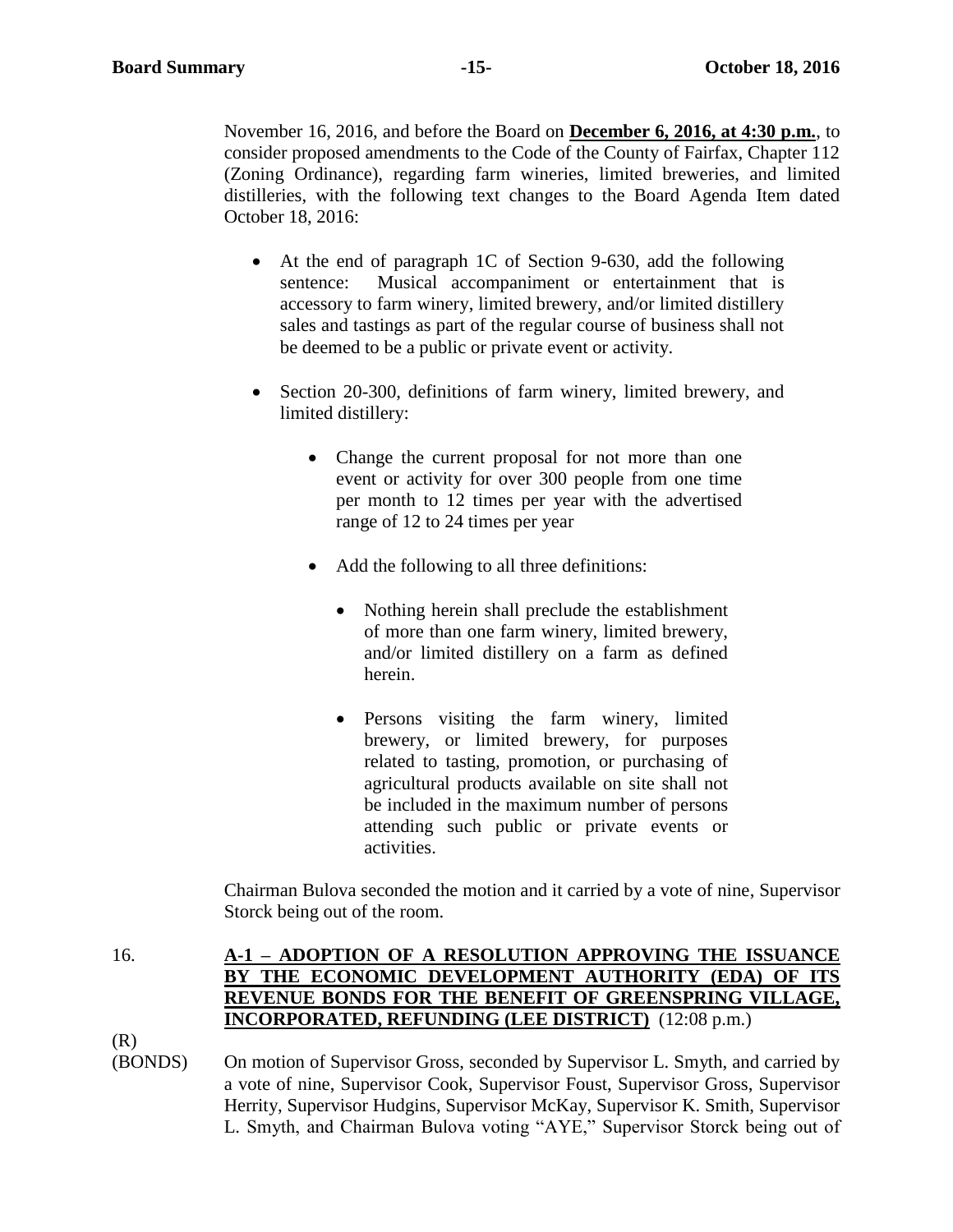the room, the Board concurred in the recommendation of staff and adopted a Resolution for the EDA to issue revenue bonds up to \$30 million for the benefit of GreenSpring Village, Incorporated.

#### 17. **A-2 – AUTHORIZATION FOR THE COUNTY EXECUTIVE TO EXECUTE THE AGREEMENT BETWEEN THE UNITED STATES DEPARTMENT OF THE INTERIOR NATIONAL PARK SERVICE (NPS) AND THE COUNTY** (12:08 p.m.)

On motion of Supervisor Gross, seconded by Supervisor Hudgins, and carried by unanimous vote, the Board concurred in the recommendation of staff and authorized the County Executive to execute an agreement between the NPS and the County to establish the standards, terms, and conditions under which the County will upgrade and repair the existing sewage odor control system in the Carderock recreation area and to provide and maintain electrical services to the upgraded system. The existing odor control system is located on an existing siphon sewer terminal chamber that is owned and maintained by the County but located on the Maryland side of the Potomac River.

Supervisor Gross inquired as to whether there are other structures of this nature that the County is responsible for, with input from Brad S. Melton, Director, Wastewater Design and Construction Branch, Capital Facilities, Department of Public Works and Environmental Services.

- 18. **A-3 – AUTHORIZATION FOR THE DEPARTMENT OF TRANSPORTATION (DOT) TO APPLY FOR FUNDING AND ENDORSEMENT FOR THE VIRGINIA DEPARTMENT OF TRANSPORTATION'S (VDOT) FISCAL YEAR (FY) 2018 TRANSPORTATION ALTERNATIVES GRANT PROGRAM (LEE AND PROVIDENCE DISTRICTS)** (12:11 p.m.)
- (Rs) On motion of Supervisor McKay, seconded by Supervisor L. Smyth, and carried by unanimous vote, Supervisor Cook, Supervisor Foust, Supervisor Gross, Supervisor Herrity, Supervisor Hudgins, Supervisor McKay, Supervisor K. Smith, Supervisor L. Smyth, Supervisor Storck, and Chairman Bulova voting "AYE," the Board concurred in the recommendation of staff and:
	- Authorized DOT to apply for funding in the amount of \$1.6 million for the following projects through the VDOT FY 2018 Transportation Alternatives Program:
		- Cinder Bed Bikeway (\$800,000)
		- Van Dorn Street Bicycle and Pedestrian Improvements (\$400,000)
		- Providence District Bike Share (\$400,000)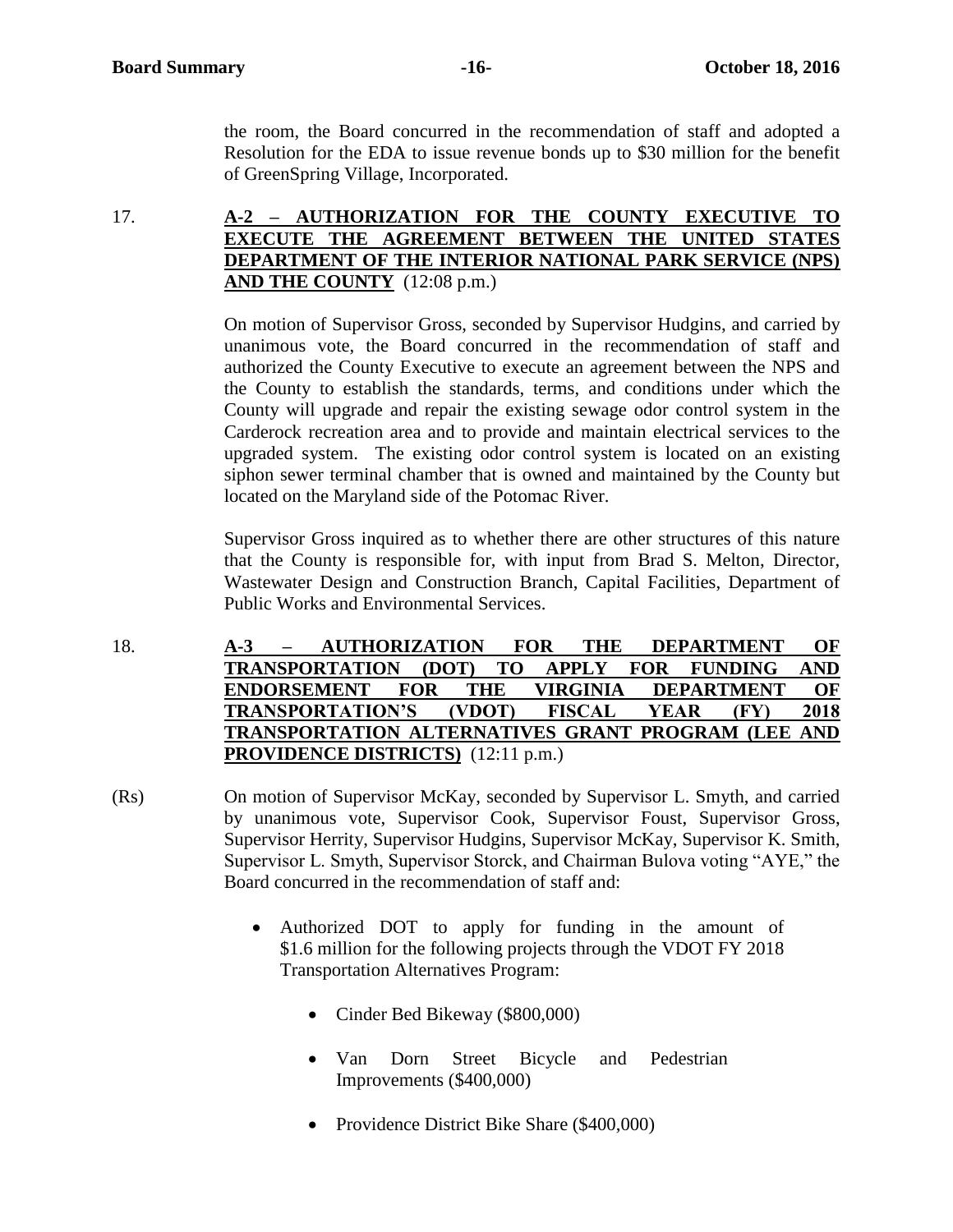• Adopted the project endorsement Resolutions

The total required local cash match of \$400,000 is available in Fund 40010, County and Regional Transportation Projects.

19. **A-4 – AUTHORIZATION FOR THE DEPARTMENT OF TRANSPORTATION (DOT) TO APPLY FOR FUNDING AND ENDORSEMENT OF THE VIRGINIA DEPARTMENT OF TRANSPORTATION'S (VDOT) FISCAL YEAR (FY) 2018 BICYCLE AND PEDESTRIAN SAFETY PROGRAM GRANT PROGRAM (SULLY DISTRICT)** (12:11 p.m.)

- (R) On motion of Supervisor K. Smith, seconded by Supervisor Foust, and carried by unanimous vote, Supervisor Cook, Supervisor Foust, Supervisor Gross, Supervisor Herrity, Supervisor Hudgins, Supervisor McKay, Supervisor K. Smith, Supervisor L. Smyth, Supervisor Storck, and Chairman Bulova voting "AYE," the Board concurred in the recommendation of staff and:
	- Authorized DOT to apply for funding up to an amount of \$500,000 for crosswalks and connectivity along Pleasant Valley Road
	- Adopted the project endorsement Resolution

#### 20. **A-5 – ALLOCATION OF TYSONS GRID OF STREETS PROJECT FUNDS TO THE DESIGN OF LINCOLN STREET (PROVIDENCE DISTRICT)**  $(12:12 \text{ p.m.})$

Supervisor L. Smyth, noting previous public hearing testimony in support of the development of the Tysons street grid, moved that the Board concur in the recommendation of staff and approve the allocation of \$1.2 million in Tysons Grid of Street project funds for the design of Lincoln Street. Supervisor Foust seconded the motion and it carried by unanimous vote.

# 21. **A-6 – APPROVAL TO TERMINATE THE DEED OF LEASE FOR BOARD-OWNED PROPERTY AT 1311 SPRING HILL ROAD (DRANESVILLE DISTRICT)** (12:13 p.m.)

On motion of Supervisor Foust, seconded by Supervisor L. Smyth, and carried by unanimous vote, the Board concurred in the recommendation of staff and authorized staff to exercise the County's right of termination provision in the lease for 1311 Spring Hill Road, effective as of midnight on December 31, 2016.

22. **A-7 – ACCEPTENACE OF THE PUBLIC FINANCIAL MANAGEMENT, INCORPORATED (PFM) PUBLIC SAFETY REVIEW, DATED SEPTEMBER 20, 2016, AND ENDORSEMENT OF THE GENERAL RECOMMENDATIONS** (12:14 p.m.)

> On motion of Supervisor Gross, seconded by Supervisor Cook, and carried by unanimous vote, the Board concurred in the recommendation of staff and accepted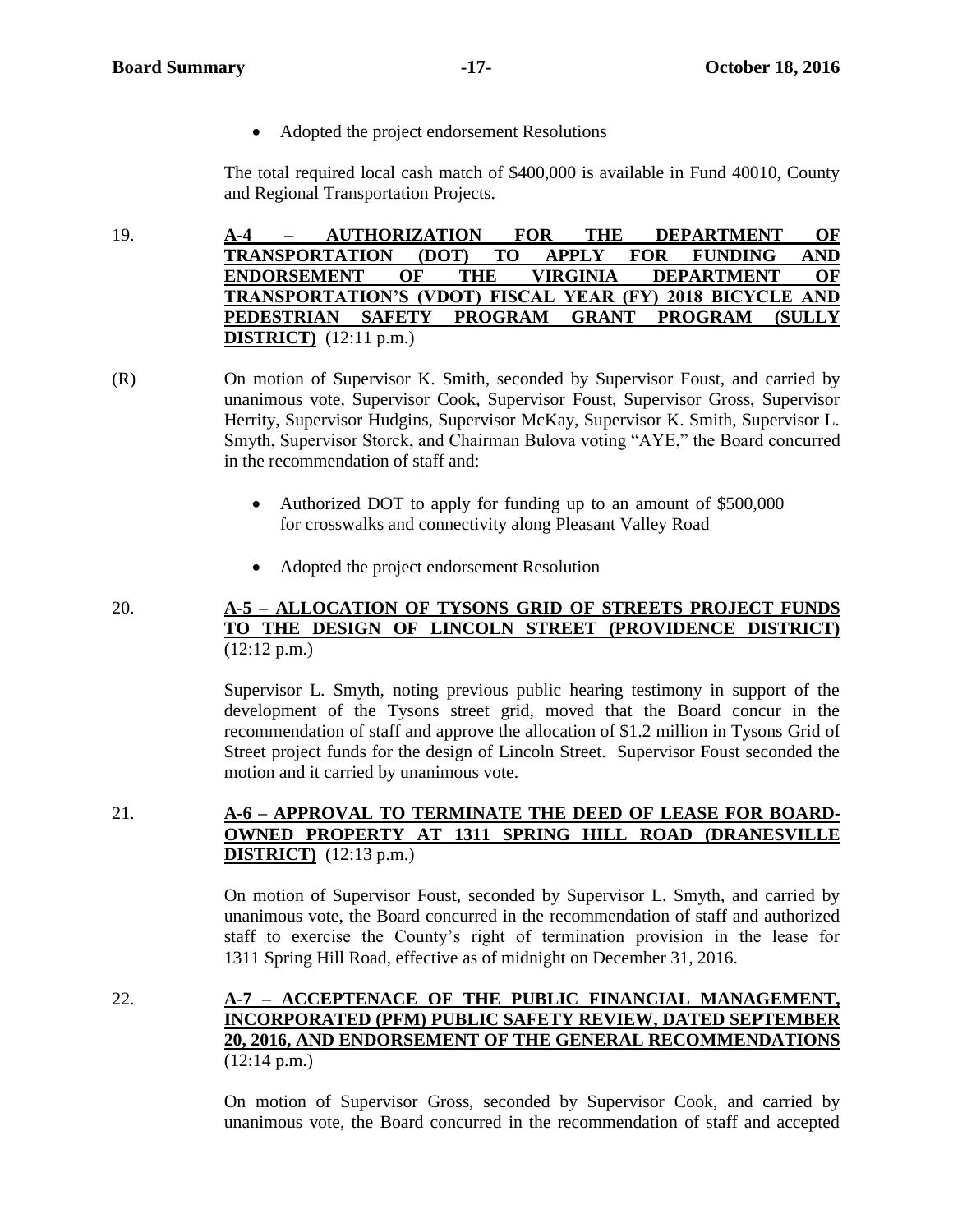PFM's Public Safety Review Report and endorsed its general recommendations. The County Executive and senior staff will work with staff from the Police Department, the Sheriff's Office, the Department of Management and Budget, and the Department of Human Resources to develop a phased, multi-year implementation plan for consideration of the PFM recommendations in the Fiscal Year (FY) 2018 Advertised Budget Plan and future fiscal years.

#### 23. **I-1 – PLANNING COMMISSION (PC) ACTION ON APPLICATION 2232-D16-28, SCHOOL BOARD OF THE CITY OF FALLS CHURCH** (12:14 p.m.)

The Board next considered an item contained in the Board Agenda announcing that the PC approved Public Facilities Application 2232-D16-28, noting that it met the criteria of character, location, and extent, as specified in Section 15.2- 2232 of the Code of Virginia and is substantially in accord with the provisions of the adopted Comprehensive Plan based on the applicants' commitments outlined in the Board Agenda Item. The approval does not contemplate any increase in the intensity of this use or any breach of the commitments. Consequently, no further expansion will be permitted without a subsequent 2232 or other required approval. The application sought to expand the Mount Daniel Elementary School facility, located at 2328 North Oak Street, Falls Church, Tax Maps 40-4 ((1)) 22, 40-4 ((15)) A, 40-4 ((19)) (A) 41, Area II, Dranesville District.

#### **ADDITIONAL BOARD MATTERS**

#### 24. **REQUEST FOR RECOGNITIONS** (12:15 p.m.)

Chairman Bulova relinquished the Chair to Vice-Chairman Gross and asked unanimous consent that the Board direct staff to:

- Prepare a proclamation to be sent to the Women Impacting Public Policy's (WIPP) Small Business Saturday Coalition declaring Saturday, November 26, 2016, as "*Small Business Saturday*" in Fairfax County.
- Invite the Infant-Toddler Connection of Fairfax-Falls Church, Virginia, to appear before the Board on December 6 to receive a proclamation in celebration of the thirtieth anniversary of the Early Intervention Law.
- Invite this year's recipients of the Best Workplaces/Work Sites for Commuters award to appear before the Board on December 6 to formally receive their awards.
- Invite representatives from the Fire and Rescue Department to appear before the Board on December 6 to receive recognition for its hard work and dedication on the 2016 "Fill the Boot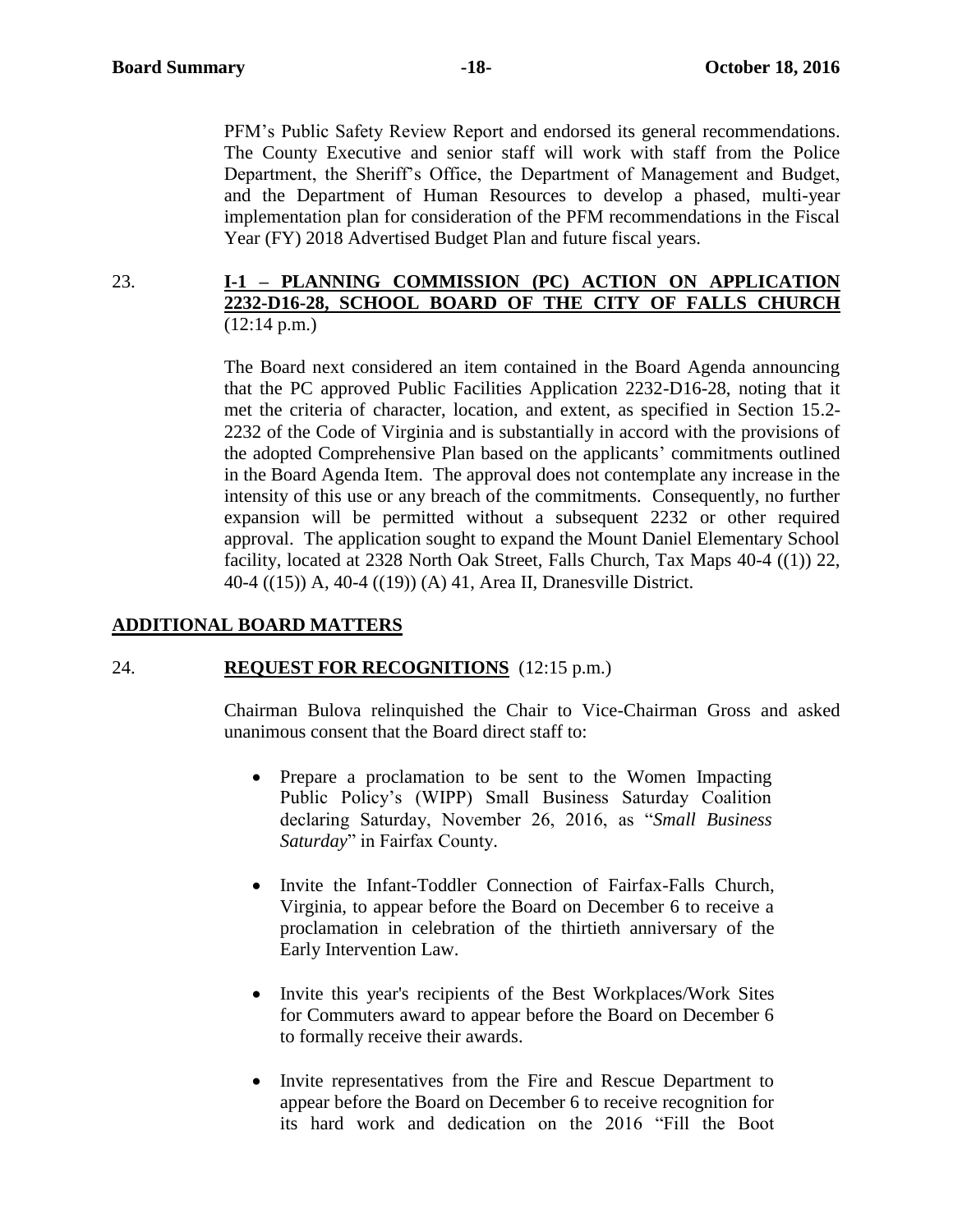Campaign." The County ranked number one in the United States and Canada, raising \$521,509, for the Greater Washington Muscular Dystrophy Association (MDA).

Without objection, it was so ordered.

#### 25. **THE WHITE HOUSE DATA-DRIVEN JUSTICE INITIATIVE** (12:17 p.m.)

Chairman Bulova announced that, according to the White House, more than 11 million people are incarcerated across America every year, many on low-level, non-violent misdemeanors, costing local governments approximately \$22 billion a year. In local jails, the White House estimates that 64 percent of people suffer from mental illness, 68 percent have a substance use disorder, and 44 percent experience chronic health problems. Some individuals repeatedly cycle through jail, hospital emergency rooms, shelters, and other public systems receiving fragmented and uncoordinated care.

To help break the cycle of incarceration, the White House recently launched the Data-Driven Justice Initiative with a bipartisan coalition of local and state governments. Members of the initiative work to implement proven strategies that are effective in reducing unnecessary incarceration in jails such as:

- Facilitating data sharing between criminal justice, health systems, and social service providers to identify people who repeatedly cycle through jail, emergency health, and other public services
- Implementing diversion programs, which the County has already done through its Diversion First program, to help keep people with mental illness out of jail and link them to treatment and support services
- Implementing data-driven risk assessment tools to ensure pre-trial release decisions are made based on the defendant's risk to the community rather than the ability to pay bond

These strategies, which have measurably reduced jail populations in several areas, help stabilize individuals and families, better serve communities, and save taxpayer dollars.

Chairman Bulova said she recently signed on to the White House Data-Driven Justice Initiative on behalf the County; to date, 120 localities have joined nationwide and the County is one of three in Virginia.

Chairman Bulova moved that the Board endorse the County's involvement with the White House Data-Driven Justice Initiative which will offer the County valuable support, ongoing technical assistance, and access to important data as the County's current Diversion First efforts continue. Supervisor Cook seconded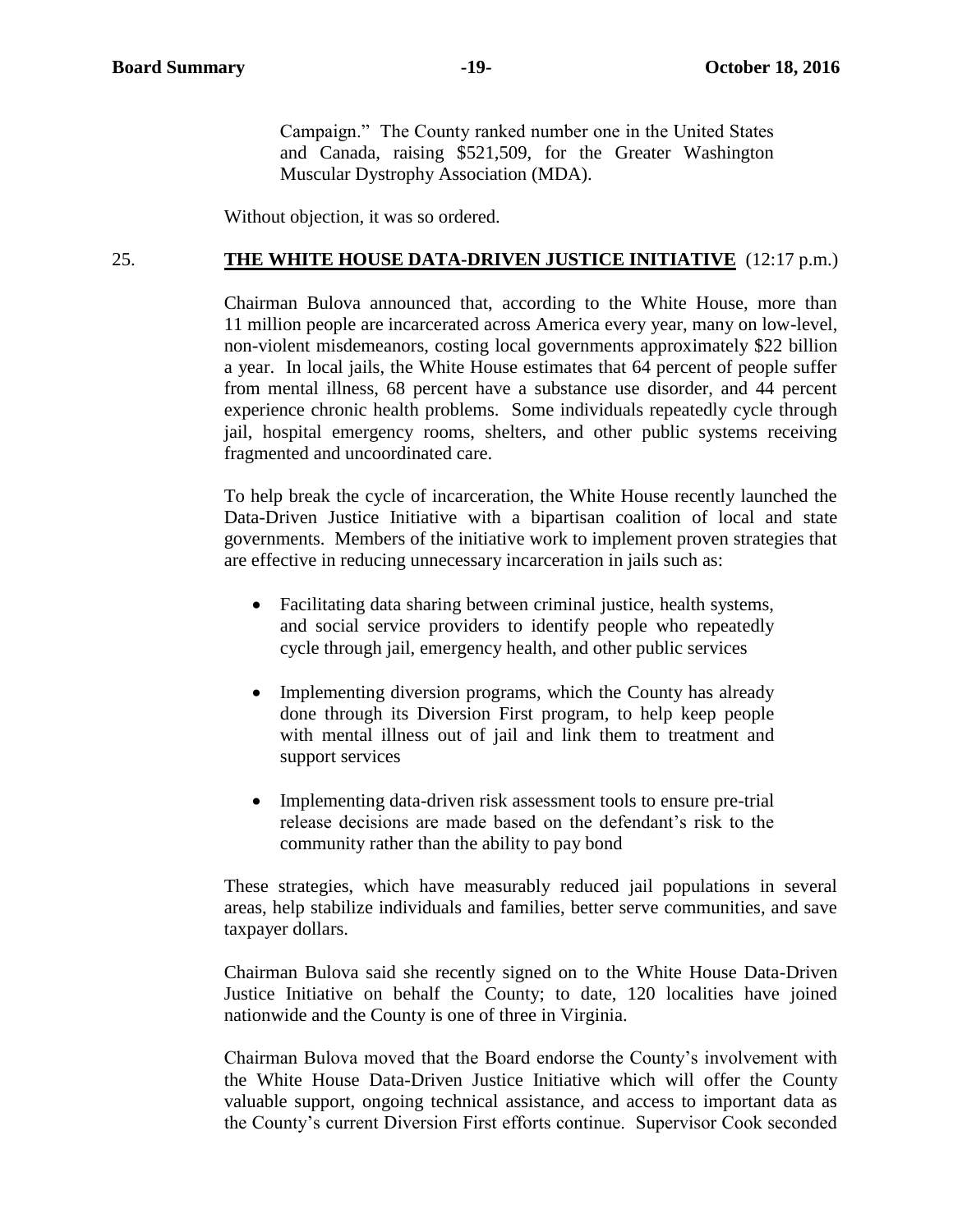the motion and it carried by a vote of nine, Supervisor McKay being out of the room.

#### 26. **MOTION TO ADOPT THE SEPTEMBER 2016 QUARTERLY REPORT OF THE AUDITOR OF THE BOARD** (12:20 p.m.)

Chairman Bulova announced that the Board has received the Auditor of the Board's Quarterly Report for September 2016. Referring to her written Board Matter, she said the report included the following study areas, observations, recommendations, and managements concurrence:

- Compliance and Investment Performance Review of Pension Plans
- Consultants/Contractors Staff Review
- Contractor Review/Intelligent Transportation Systems
- Internal Service Funds Reviews
- Grant Management Review

Chairman Bulova moved that the Board:

- Adopt the Auditor of the Board's September 2016 Quarterly Report and approve the Audit Committee Work Plan, attached to her written Board Matter, for the upcoming quarter.
- Direct the County Executive to forward a copy of the section of the Report titled "Compliance and Investment Performance Review of Pension Plans" (including appendices) to the chairs of the County's three separate retirement systems for their information.

Supervisor Foust seconded the motion and it carried by a vote of nine, Supervisor McKay being out of the room.

# 27. **JOINT BOARD RETREAT 2016** (12:22 p.m.)

Chairman Bulova stated that on June 14, the Board held a joint retreat with the County School Board at the Fred W. Smith National Library in Mount Vernon. The Boards received presentations on the County's Economic Success Plan, Early Childhood Development, and the work of the joint Successful Children and Youth Policy Team (SCYPT).

The afternoon discussion included developing a Joint Work Program for the remainder of the Boards' current terms. Each Board Member was given three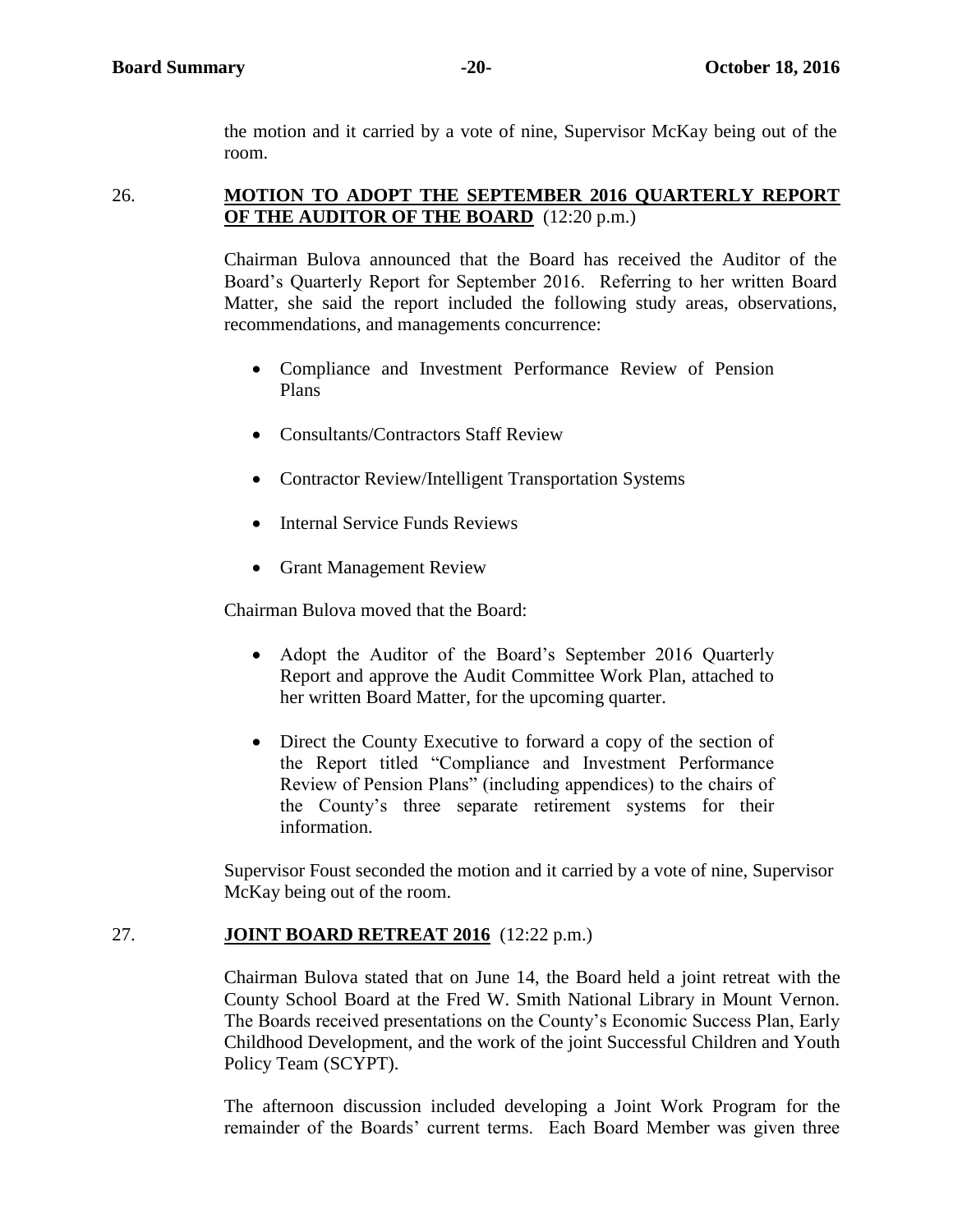votes to use to prioritize more than a dozen areas of shared responsibilities then divided into small groups which honed in on the three top vote-getters: children and families; land use policies; and fiscal policies. Background on the specific issues presented by the three breakout groups is attached to her written Board Matter.

To develop recommendations for how the two Boards can work more closely together on shared priorities, Chairman Bulova moved:

- For the priorities under "Fiscal," in addition to more joint budget meetings through the calendar year, the creation of a Joint Budget Workgroup consisting of the Chairmen and budget chairs of the respective Boards. This Workgroup will prioritize the list of issues, as described at the retreat, and present to both Boards a work plan by January 31, 2017, so that the Boards will have the opportunity to address them beginning with the Fiscal Year (FY) 2018 budget and throughout the remainder of the Board's four-year term.
- For the priorities under "Children and Families," that the SCYPT undertake the prioritization of the list of issues as described at the retreat and present to both Boards a work plan by January 31, 2017, so that the Boards will have the opportunity to address them beginning with FY 2018 and throughout the remainder of the Board's four-year term.
- For the priorities under "Land Use," that the Planning Commission's Schools Committee undertake the prioritization of the list of issues, as described at the retreat, and present to both Boards a work plan by January 31, 2017. These issues will be the focus of this Committee throughout the remainder of the Board's four-year term.

Supervisor Hudgins seconded the motion.

Discussion ensued concerning consideration of the Social Security supplement and whether it could be included as part of the "Fiscal" review.

Chairman Bulova:

- Noted that this has been shared with School Board Chairman Sandy Evans so that both Boards know the proceedings from the retreat recommendations
- Asked unanimous consent that the Board direct the Office of Public Affairs to update the website to reflect this motion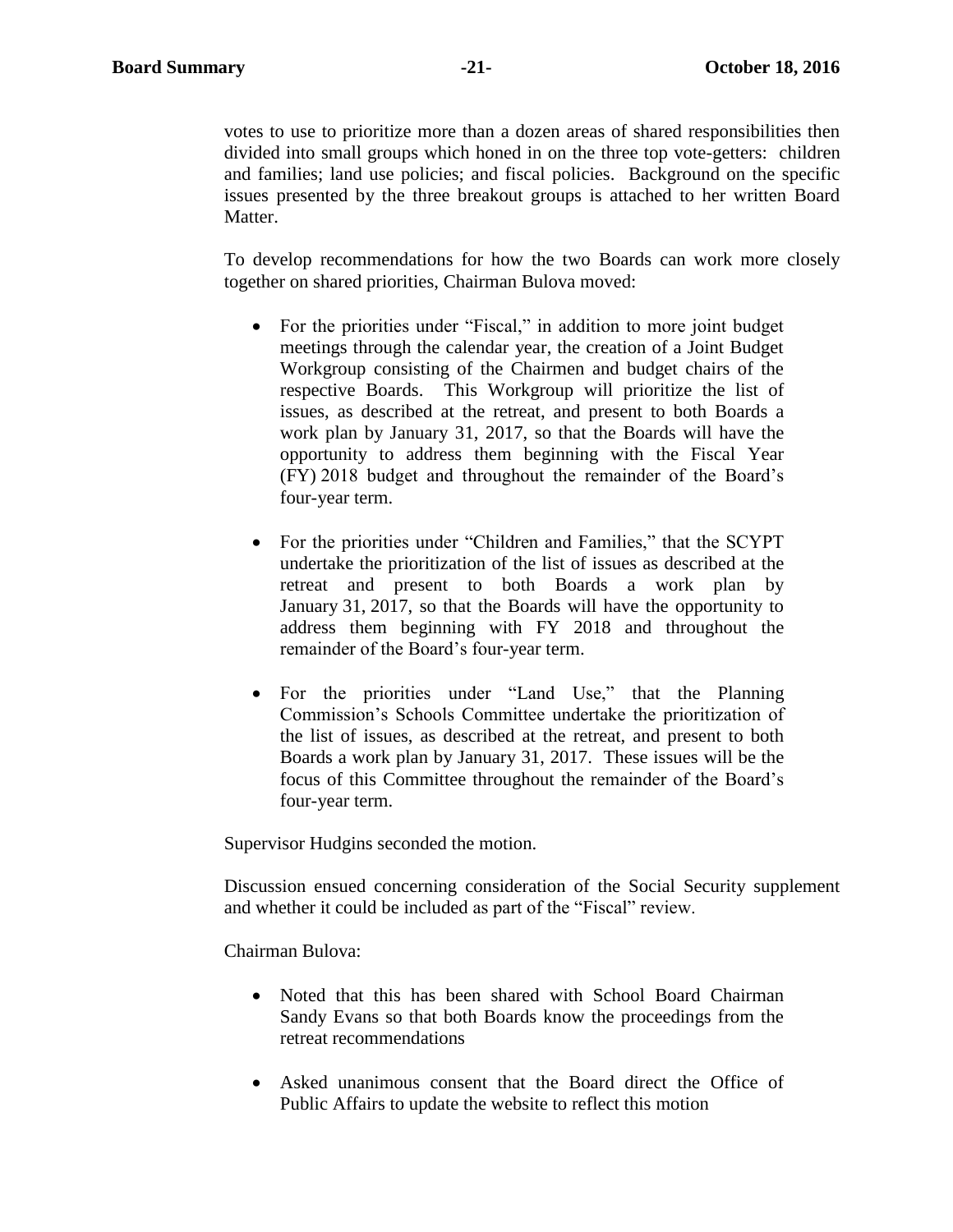Without objection, it was so ordered.

Vice-Chairman Gross returned the gavel to Chairman Bulova.

# 28. **REQUEST FOR RECOGNITION OF MS. SANDY BROMLEY (BRADDOCK DISTRICT)** (12:27 p.m.)

Supervisor Cook announced that Sandy Bromley, the County's Domestic Violence Coordinator at the Office for Women, will be moving on after a vibrant six-year career with the County. She helped implement effective policy initiatives; played an important role in the County's mission of fighting domestic violence; and assisted in the implementation of the Lethality Assessment Program, a method of screening for victims of domestic violence, as well as the Intimate Partner Violence/Sexual Assault Screening Action Group, which she helped build with Partnership for a Healthier Fairfax.

Supervisor Cook said he had the pleasure of working with Ms. Bromley for years and witnessed her passion, creativity, and hard work in pursuing whatever project she sets her mind to and thanked her for her service to the County. She has left an impact not only on the Office for Women, but the County as a whole, that will be remembered for years to come.

Supervisor Cook asked unanimous consent that the Board direct staff to prepare a proclamation recognizing Ms. Bromley for her dedication to improving the lives of others to be presented at the annual meeting of the Domestic Violence Policy, Prevention Coordinating Council on October 28. Without objection, it was so ordered.

### 29. **REPOSITIONING AND REPURPOSING VACANT OFFICE BUILDINGS**  $(12:28 \text{ p.m.})$

In a joint Board Matter with Chairman Bulova, Supervisor Cook said that, at last Tuesday's Revitalization Committee meeting, the Board was briefed on the efforts of the Workgroup that was convened to address the repositioning and repurposing of the County's vacant office buildings. The Workgroup developed a number of policy, process, regulatory, and communication initiatives for the Board to consider.

Therefore, Supervisor Cook moved that the Board:

- Direct staff to take the necessary steps to implement the recommendations of the Workgroup
- Authorize a Plan Amendment to incorporate policies related to facilitating building repurposing and repositioning into the Comprehensive Plan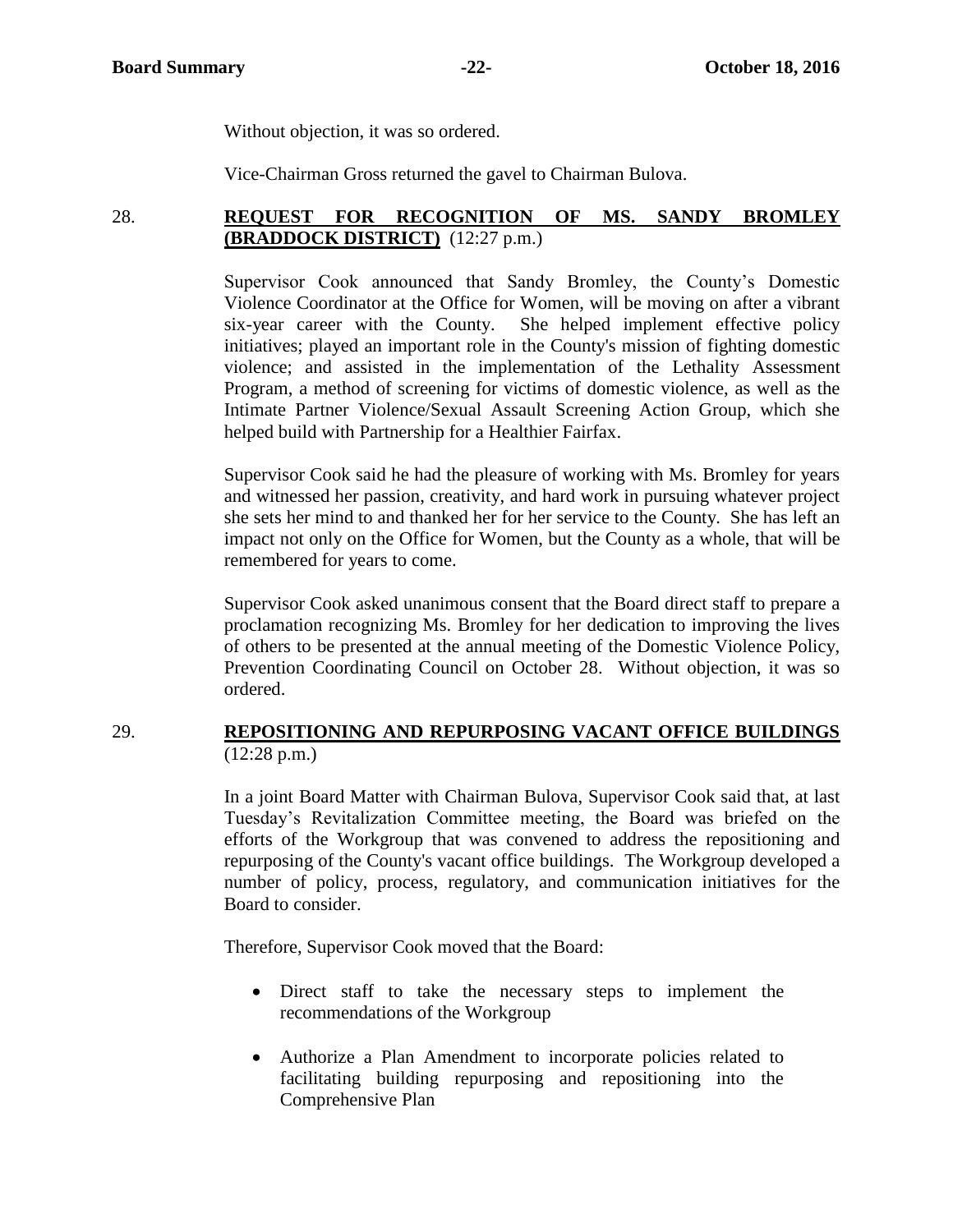Supervisor Gross seconded the motion.

Discussion ensued concerning the repurposing challenges of 5600 Columbia Pike into an E-Loft concept and the need for changes to the Comprehensive Plan and the Zoning Ordinance to facilitate the recommendations.

Supervisor Foust asked unanimous consent that the Board direct the County Executive to prepare a Budget Consideration Item to focus on the resources needed in the office of the Zoning Administrator. Without objection, it was so ordered.

Supervisor McKay asked unanimous consent that the Board direct staff, for budget consideration purposes, to determine if the Department of Planning and Zoning has the resources available to expeditiously take this on without negatively affecting other matters that need to be addressed on the Zoning Ordinance Amendment Work Plan. Without objection, it was so ordered.

The question was called on the motion and it carried by unanimous vote.

### 30. **CENTREVILLE DAY (SULLY DISTRICT)** (12:43 p.m.)

Supervisor K. Smith noted that, this past weekend, Centreville Day returned to the Centreville Historic District. It took place on Saturday, October 15, and was sponsored by Friends of Historic Centreville. Festivities included a parade, live entertainment, crafters, local businesses, community groups and food vendors, children's activities, and tours of the Historic District.

Friends of Historic Centreville is a non-profit organization; the proceeds from the event will go toward helping Historic Centreville Park and other charitable causes.

Therefore, in the interest of maximizing the benefits from this event, Supervisor K. Smith moved that the Board direct staff to:

- Waive the fees associated with trash disposal
- Work with American Disposal who provided trash removal for the event

Supervisor Herrity seconded the motion and it carried by unanimous vote.

31. **COMPREHENSIVE PLAN AMENDMENT AUTHORIZATION - TAX MAP PARCELS 26-1 ((1)) 5B AND 6 (HUNTER MILL DISTRICT)** (12:44 p.m.)

> Supervisor Hudgins said that Tax Map Parcels 26-1 ((1)) 5B and 6 are located on the north side of Pinecrest Road, south of Brown Fox Way, in the Hunter Mill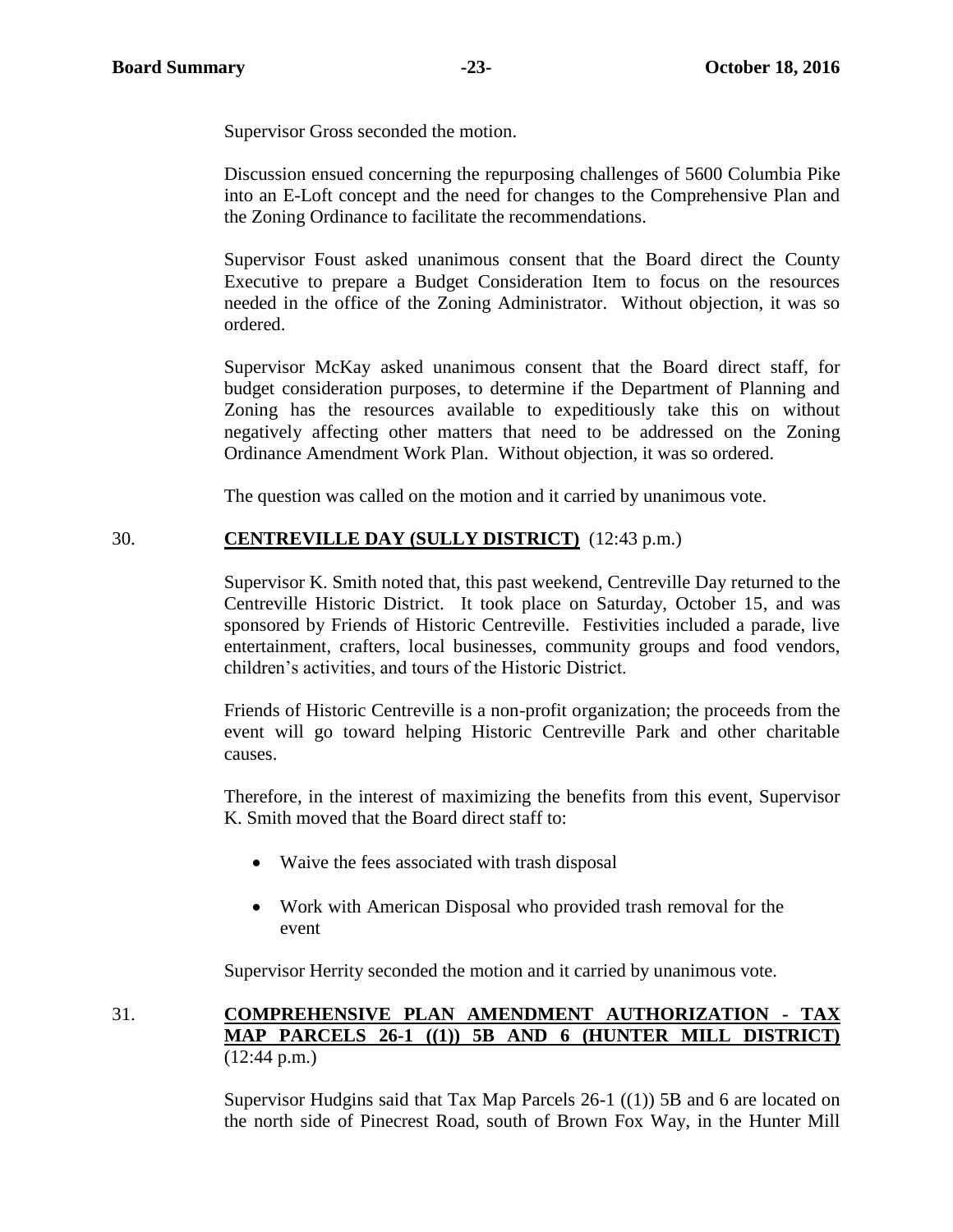District. The properties are zoned I-2 Industrial Research District and planned for light industrial/research and development uses at a maximum 0.25 floor area ratio (FAR) as detailed in the Greater Reston Community Planning Sector within the Upper Potomac Planning District of the Comprehensive Plan. Single-family residential uses and private open space surround these parcels.

The adjacent neighborhood, to the north and west, also on the north side of Pinecrest Road, is developed under a plan option for a density of 4-5 dwelling units per acre (du/ac). The parcels were at one time planned for light industrial use and were re-planned and developed to its current residential use on October 31, 1994 (Plan Amendment 94-III-17UP).

There is now an interest to re-plan parcel 5B from light industrial use to residential use that could create a more cohesive neighborhood with the established communities to the north and west. Supervisor Hudgins said she supports the review of the Plan recommendations for parcel 5B to evaluate a residential alternative and asked that parcel 6 also be evaluated to ensure that the alternative could include this parcel, if warranted.

Therefore, Supervisor Hudgins moved that the Board authorize the consideration of a Comprehensive Plan amendment for Tax Map Parcels 26-1 ((1)) 5B and 6 to consider an option for residential use at 4-5 du/ac. The Plan analysis should evaluate land use options that are compatible with the surrounding neighborhood and achieve policy objectives for the area as well as consider transportation, schools, parks, and other impacts while planning for a high-quality design. Chairman Bulova seconded the motion and it carried by unanimous vote.

# 32. **RESTON COMMUNITY CENTER (RCC) PREFERENCE POLL (HUNTER MILL DISTRICT)** (12:46 p.m.)

(BACs)

(APPTs) Supervisor Hudgins announced that the RCC has completed the annual preference poll election for its Board of Governors. A total of 1,568 ballots were entered and Ms. Beverly Cosham, Ms. Michelle A. Moyer, and Mr. Paul Thomas were elected to serve three-year terms.

Therefore, Supervisor Hudgins moved the appointment of:

- Ms. Beverly Cosham
- Ms. Michelle A. Moyer
- Mr. Paul D. Thomas

to serve on the RCC's Board of Governors beginning November 7, 2016. Chairman Bulova seconded the motion and it carried by unanimous vote.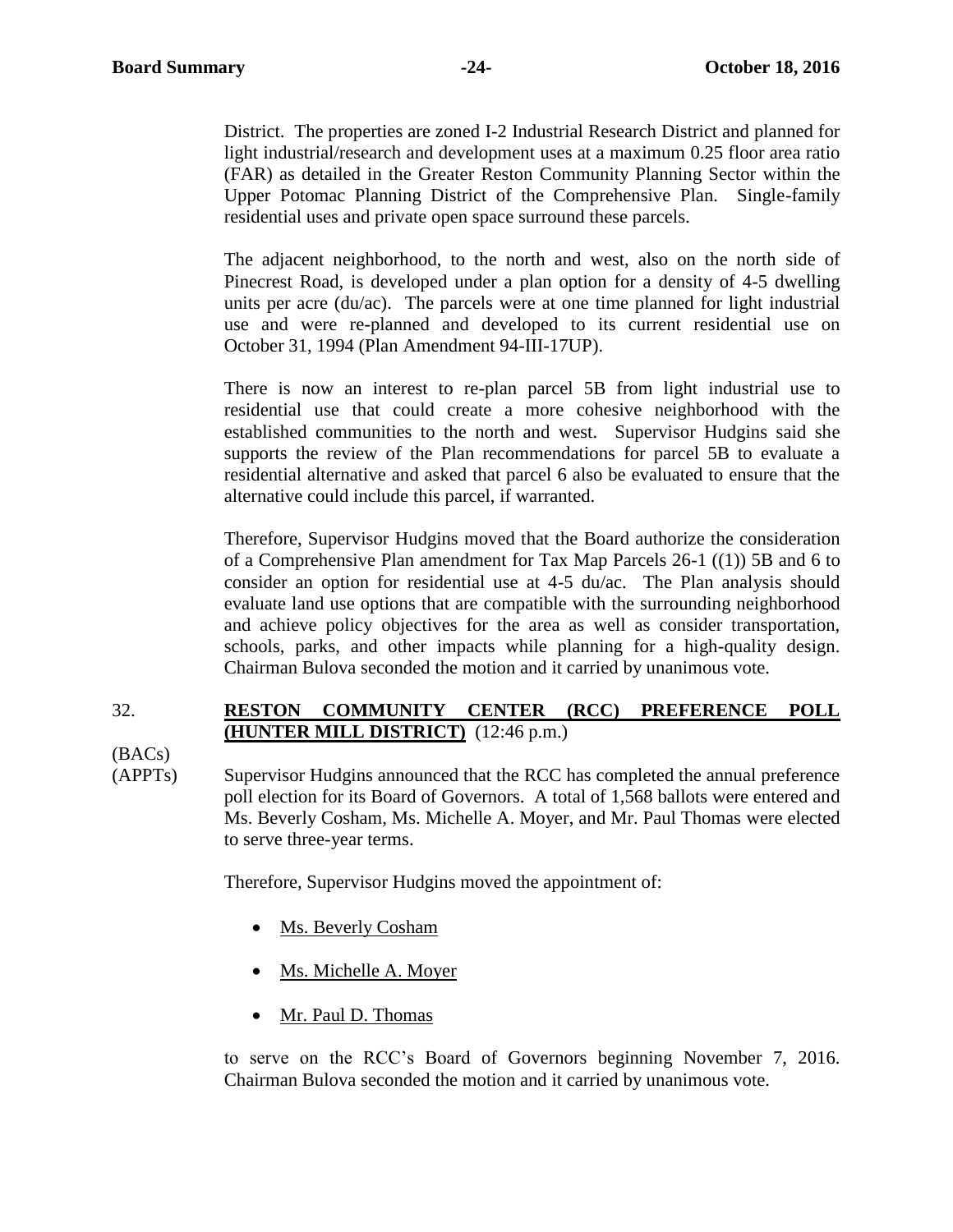#### 33. **VIENNA VOLUNTEER FIRE DEPARTMENT (VVFD) MEMORANDUM OF AGREEMENT (MOA) (HUNTER MILL DISTRICT)** (12:47 p.m.)

Supervisor Hudgins said that in 2004, the County and the VVFD approved a MOA which provided County bond funds to assist the station with a \$3.8 million renovation project. The agreement with VVFD was to:

- Ensure the renovation project was completed to the County's satisfaction
- Ensure that VVFD maintained the fire station
- Address what would happen to the property in the unlikely event that VVFD, as an organization, should cease to exist

VVFD completed the renovation project in 2005 and since then has successfully retired much of its debt. Plans for the next renovation are already under consideration.

In 2012, VVFD approached a local bank to refinance the balance of the loan to take advantage of more favorable interest rates. While the refinancing was successful, reversionary interests set forth in the MOA created a cloud on the property's title and will likely impact future renovation financing.

In addition, in 2013, the County and VVFD entered into the Management Agreement Committee (MAC) agreement along with the other volunteer fire departments in the County. The MAC agreement addresses many of the same issues of disposition of property as the MOA.

To avoid problems with the next round of renovations, VVFD has requested termination of the MOA. The County Attorney's office has determined that many of the provisions of the MOA are out-of-date as they deal with details of the 2004 renovation project. The MAC agreement covers much of the same ground as the reverter provision in the MOA ensuring that an operational fire station remains at the Vienna location.

Therefore, Supervisor Hudgins asked unanimous consent that the Board direct staff to:

- Request the County Attorney to prepare a Board Action Item to rescind the 2004 MOA between the County and VVFD; this action is to have no bearing on the current MAC agreement signed in 2013
- Return this item to the Board for action before the end of 2016

Without objection, it was so ordered.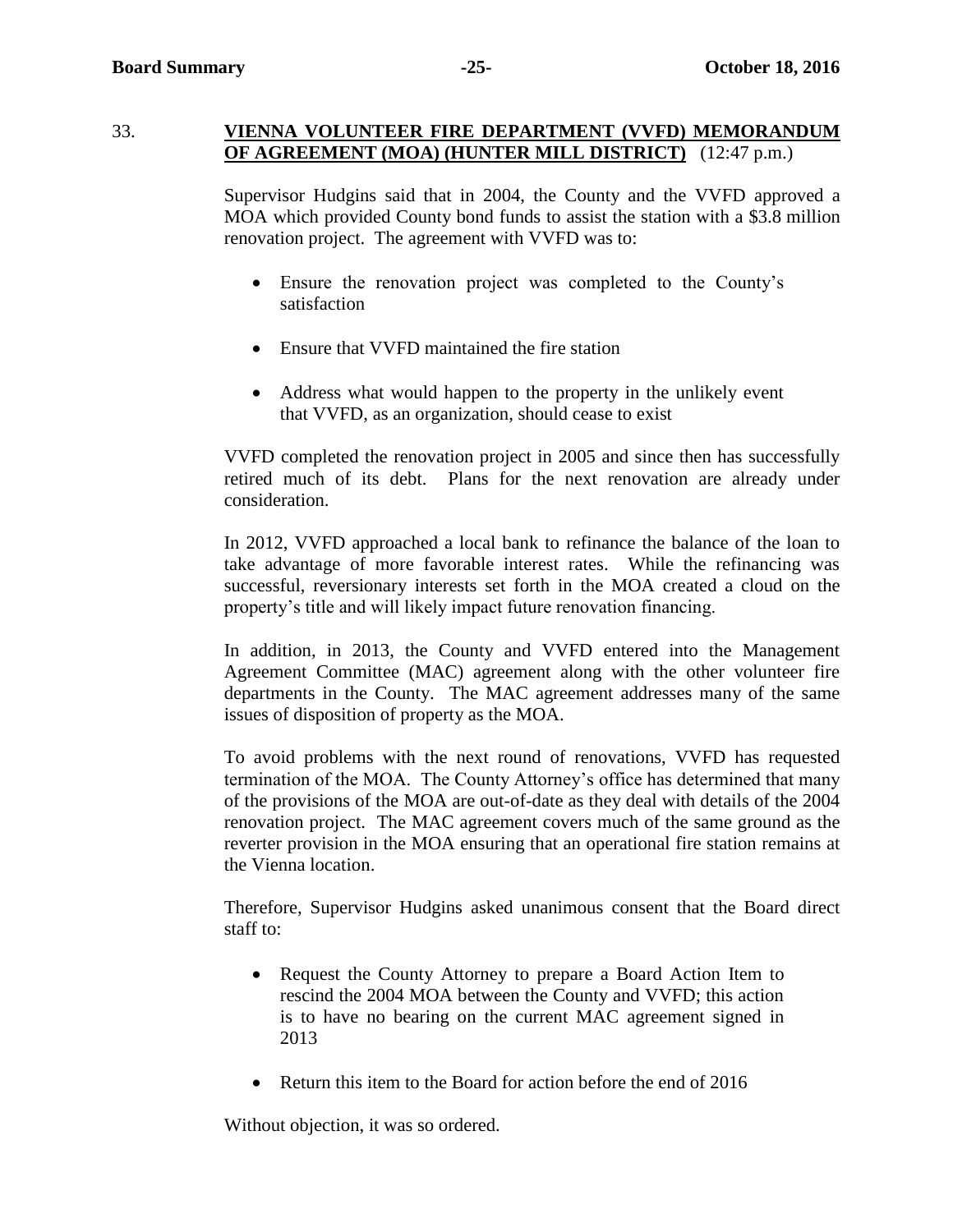# 34. **VIENNA'S HALLOWEEN PARADE (HUNTER MILL DISTRICT)**  $(12:50 \text{ p.m.})$

Supervisor Hudgins said that in 1946, the Town of Vienna began a tradition that has lived on as a family favorite – the annual Halloween Parade. On Wednesday, October 26, Maple Avenue will shut down as marching bands, floats, youth and adult performers, antique vehicles, and more make their way down the half-mile route for the seventieth annual Halloween Parade.

The theme of this year's parade is "Platinum Edition: Jive Back to the 1940s," commemorating the inaugural year of the parade. The true highlight of each year's parade is the hundreds of children in their Halloween finest who are invited to walk in the parade.

Supervisor Hudgins:

- Encouraged her colleagues and residents to come out and enjoy this hometown tradition
- Shared a Halloween treat the same treat she shares with hundreds of kids who march in the Halloween Parade

# 35. **2016 FATHER GERARD CREEDON HOUSING AWARDS** (12:52 p.m.)

Supervisor Hudgins said that at the Catholics for Housing's Gala 2016, the County was one of the recipients of the 2016 Father Gerard Creedon Housing Awards for its work in partnership with Catholics for Housing. She noted that Congressman Gerry Connolly noted this achievement in the *Congressional Record*.

#### **DAL:dal**

# 36. **2016 VIRGINIA ASSOCIATION OF COUNTIES (VACo) VOTING DELEGATES** (12:53 p.m.)

Supervisor Gross said the County has received a request from VACo to designate a voting delegate and alternate voting delegate to represent the County at the VACo 2016 Annual Meeting, to be held in Bath County, Virginia, on November 15, 2016.

Therefore, Supervisor Gross moved that the Board designate:

- Supervisor Gross as the Voting Delegate
- Supervisor McKay as the Alternate Voting Delegate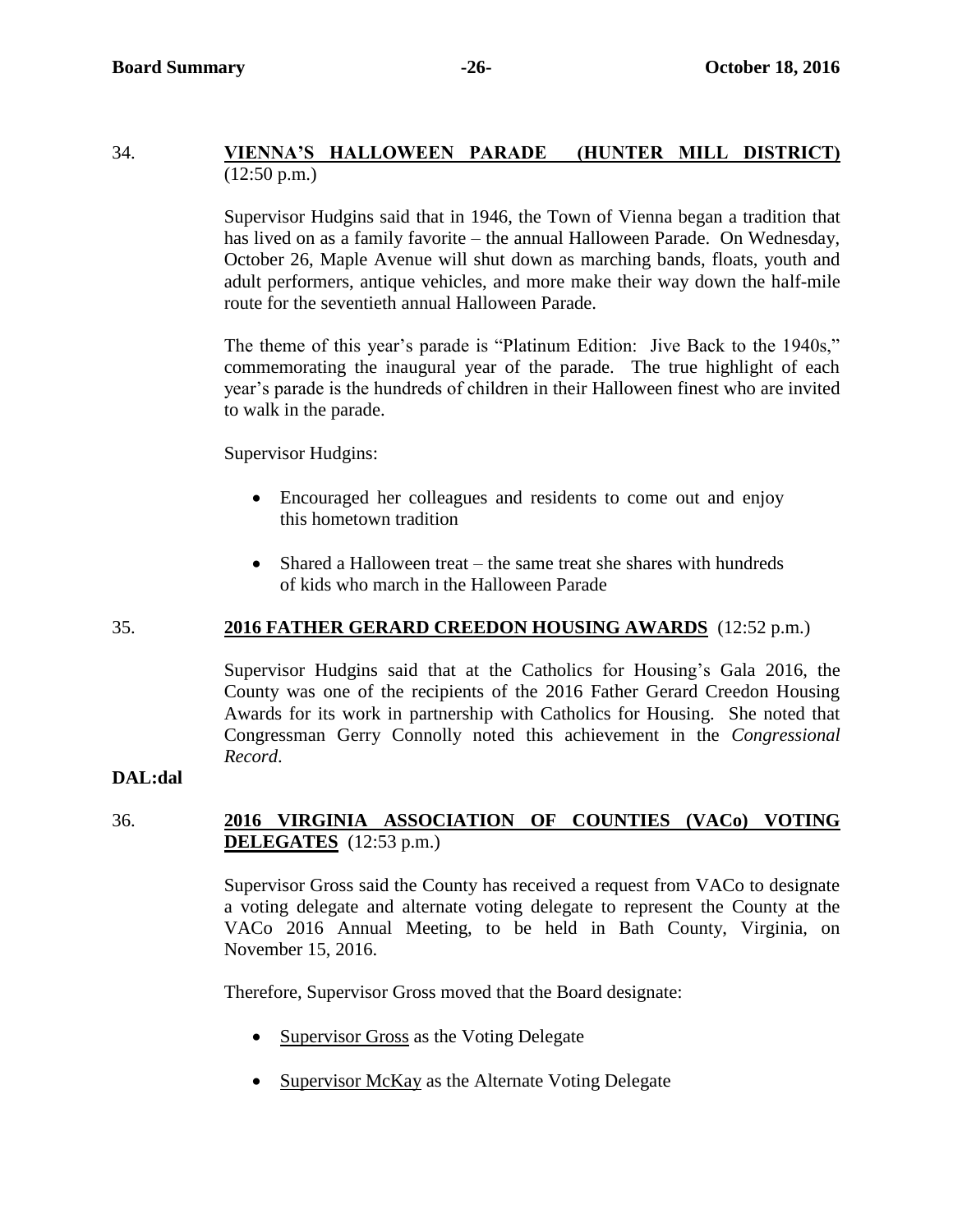Supervisor L. Smyth and Chairman Bulova jointly seconded the motion and it carried by unanimous vote.

### 37. **REQUEST TO PROCLAIM NOVEMBER 17, 2016, AS** *"WORLD PANCREATIC CANCER DAY"* **IN FAIRFAX COUNTY** (12:54 p.m.)

Supervisor Gross referred to her written Board Matter regarding World Pancreatic Cancer Day and stated that we can help bring attention to this deadly disease in the community.

Therefore, Supervisor Gross asked unanimous consent that the Board:

- Proclaim November 17, 2016, as *"World Pancreatic Cancer Day"* in Fairfax County
- Direct staff to prepare a signed proclamation to be presented at an off-site event. (A draft proclamation is attached to her written Board Matter.)

Without objection, it was so ordered.

# 38. **REQUEST TO PROCLAIM NOVEMBER 20, 2016, AS** *"CHILDREN'S DAY"* **IN FAIRFAX COUNTY** (12:55 p.m.)

Supervisor Gross referred to her written Board Matter regarding Children's Day and what the United Nations and the White House have done in support of children's issues.

It is with the intent of fostering fraternity and understanding between children and promoting the welfare of children throughout our diverse national, racial, and religious communities in the County.

Therefore, Supervisor Gross asked unanimous consent that the Board:

- Proclaim November 20, 2016, as *"Children's Day"* in Fairfax County
- Direct the Office of Public Affairs to promote activities and events promoting the welfare and rights of children in the County and prepare a signed proclamation to be presented at an off-site event (A draft proclamation is attached to her written Board Matter.)

Without objection, it was so ordered.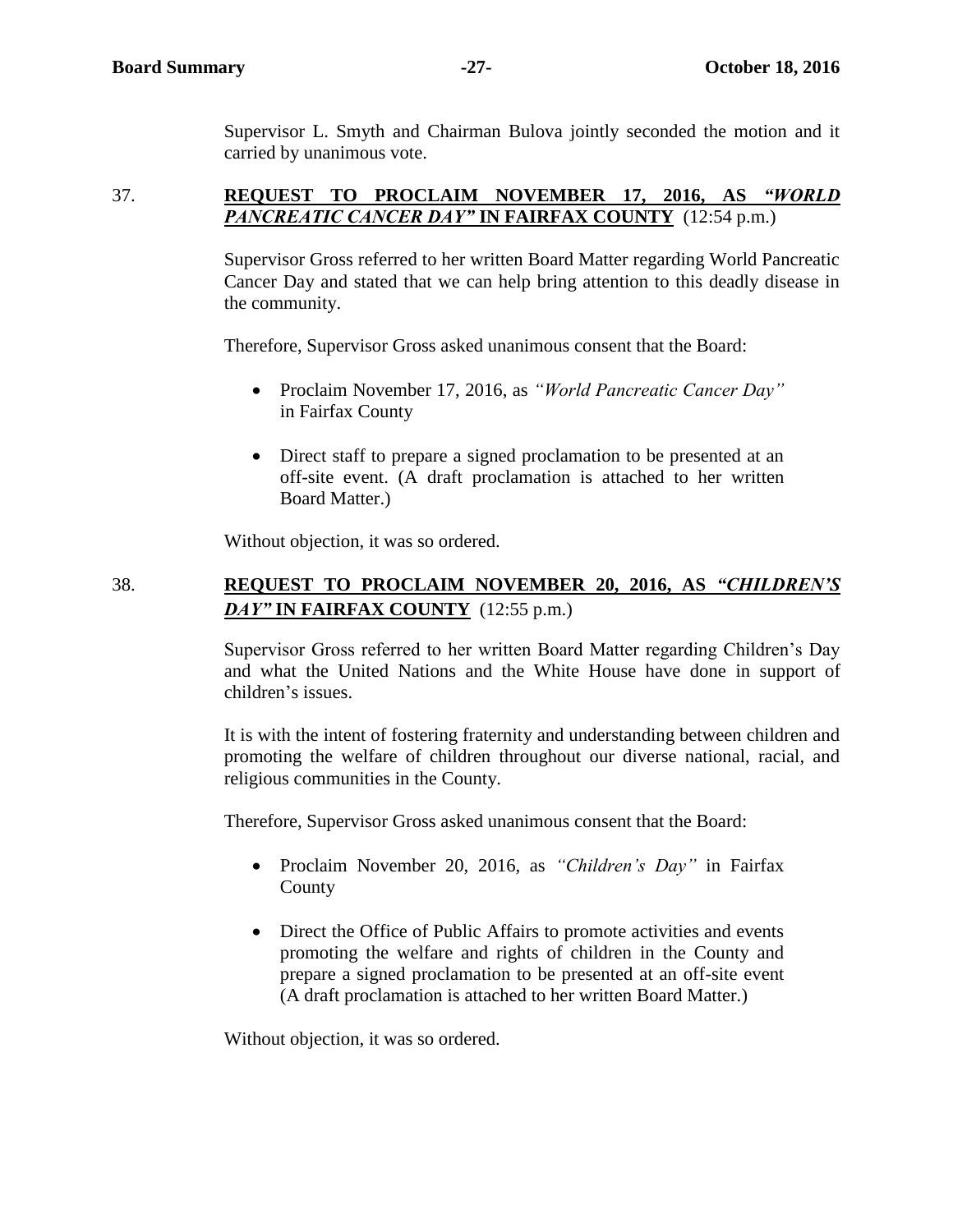#### 39. **HOPKINS HOUSE – PROCLAMATION REQUEST** (12:56 p.m.)

Supervisor Storck said Hopkins House is a world-class, nationally acclaimed community-based organization, supporting education, opportunity, and community by way of its highly rated preschool academies in Alexandria, Southern Fairfax, and Herndon, with successful work-force development programming and basic needs assistance to deserving families. It has served over 51,000 children, youth, and families over the seven decades since its founding in 1939.

Hopkins House, nationally accredited, is a Virginia star-rated preschool academy serving over 420 children, six weeks to five years of age, on three campuses in Northern Virginia. In partnership with Northern Virginia Community College, Hopkins House operates the Early Childhood Learning Institute (ECLI) to assist teens and young adults earn professional credentials, college credits leading toward a degree, and a career in the Early Childhood Education field. While Hopkins House programs are located in Northern Virginia, the organization serves children, youth, and families from communities throughout the Washington, DC, area including military personnel.

Therefore, Supervisor Storck asked unanimous consent that the Board offer its congratulations to Hopkins House and direct staff to prepare a proclamation to be presented on November 7, 2016, at the seventy-seventh anniversary of Hopkins House. Without objection, it was so ordered.

40. **IMPLEMENTATION OF A REAGAN WASHINGTON NATIONAL AIR (DCA) FLY QUIET PROGRAM AND IMPLEMENTATION OF A PERMANENT METROPOLITAN WASHINGTON AIRPORTS AUTHORITY (MWAA) NOISE ADVISORY WORKING GROUP**  $(12:57 \text{ p.m.})$ 

> Supervisor Storck said that residents in the Bell Haven, Villamay, Marian Forest, Mason Hill, Hollin Hills, Wellington Heights, and other communities of the Mount Vernon District have been subjected to continuous high noise levels since April 2015, created by aircraft departing DCA and turning west five miles south of the airport to pass overhead in climb power at altitudes between 2200- 3500 feet.

> The current MWAA Working Group is chartered to inject broad-based community input into noise-related discussions and move the noise discussion beyond the airing of individual and neighborhood complaints toward a cooperative effort to identify practical solutions and recommend those solutions to the MWAA for submission to the Federal Aviation Administration (FAA) for consideration and action.

> To date, noise complaints north of DCA have resulted in two Working Group recommendations that the FAA revise the current north flow departure procedure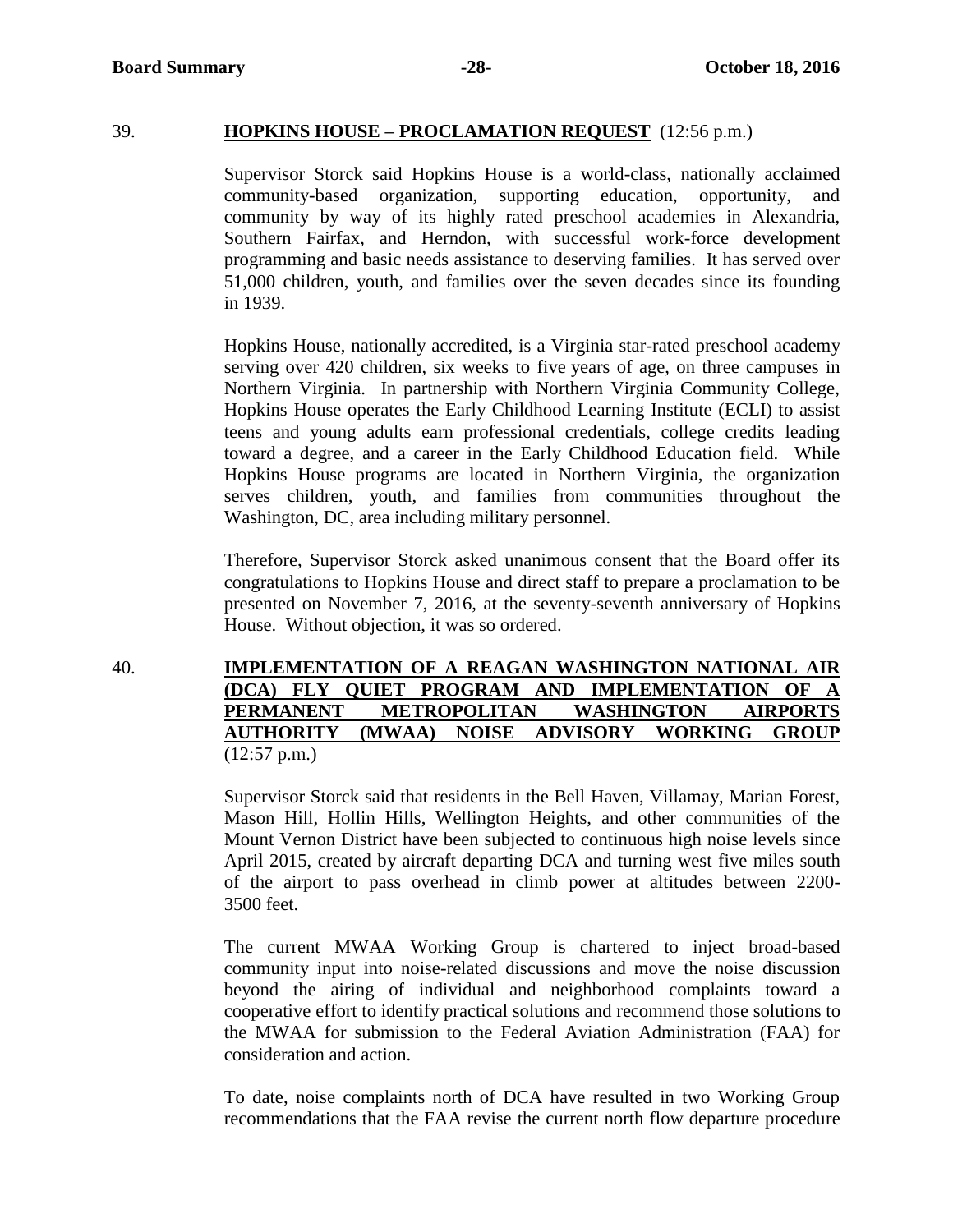waypoints to maximize the time aircraft spend flying directly over the Potomac River and minimizing the time aircraft spend flying over adjacent communities.

The Mount Vernon community is asking for the same consideration to be given to the southern part of the County with recommendations for MWAA and FAA to reduce the excessive noise concentrated on affected communities and not to simply move the problem to other communities both within and beyond the Mount Vernon District. Identifying and rectifying the issues of outgoing and incoming aircraft noise is critical for a complete solution.

In addition, implementation of a DCA Fly Quiet Program provides an opportunity to influence airlines to operate as quietly as possible in the Washington metropolitan area. A successful Fly Quiet Program should reduce both single event and total noise levels around the airport and along the departure and approach flight paths. Fly Quiet reports communicate results in a clear understandable format on a scale of 0-10, zero being poor and ten being good. This allows for an easy comparison between airlines over time. Individual airline scores are computed and reports are generated each quarter. These quantitative scores allow airline management and flight personnel to measure exactly how they stand compared to other operators and how their proactive involvement can positively reduce noise in the Washington metropolitan area. Each Program Element will be graded on a scale of 0-10 with an average score calculated for all the Elements. It is a data driven method for accountability and measurability quieting the skies; both are needed.

Therefore, jointly with Chairman Bulova, Supervisor Storck moved that the Board authorize staff to:

- Prepare a letter to MWAA indicating the Board's support to implement a DCA Fly Quiet Program
- Create a permanent MWAA Noise Advisory Working Group and address noise issues of outgoing as well as incoming aircraft

Supervisor McKay seconded the motion.

Discussion ensued regarding the MWAA Noise Advisory Working Group and whether there was a need for a separate group since the Airport Advisory Commission (AAC) was formed primarily for dealing with noise issues at the airports.

Chairman Bulova noted that an appointee of the AAC also serves on the Working Group and suggested that staff explore integrating the work of the two organizations.

The question was called on the motion and it carried by unanimous vote.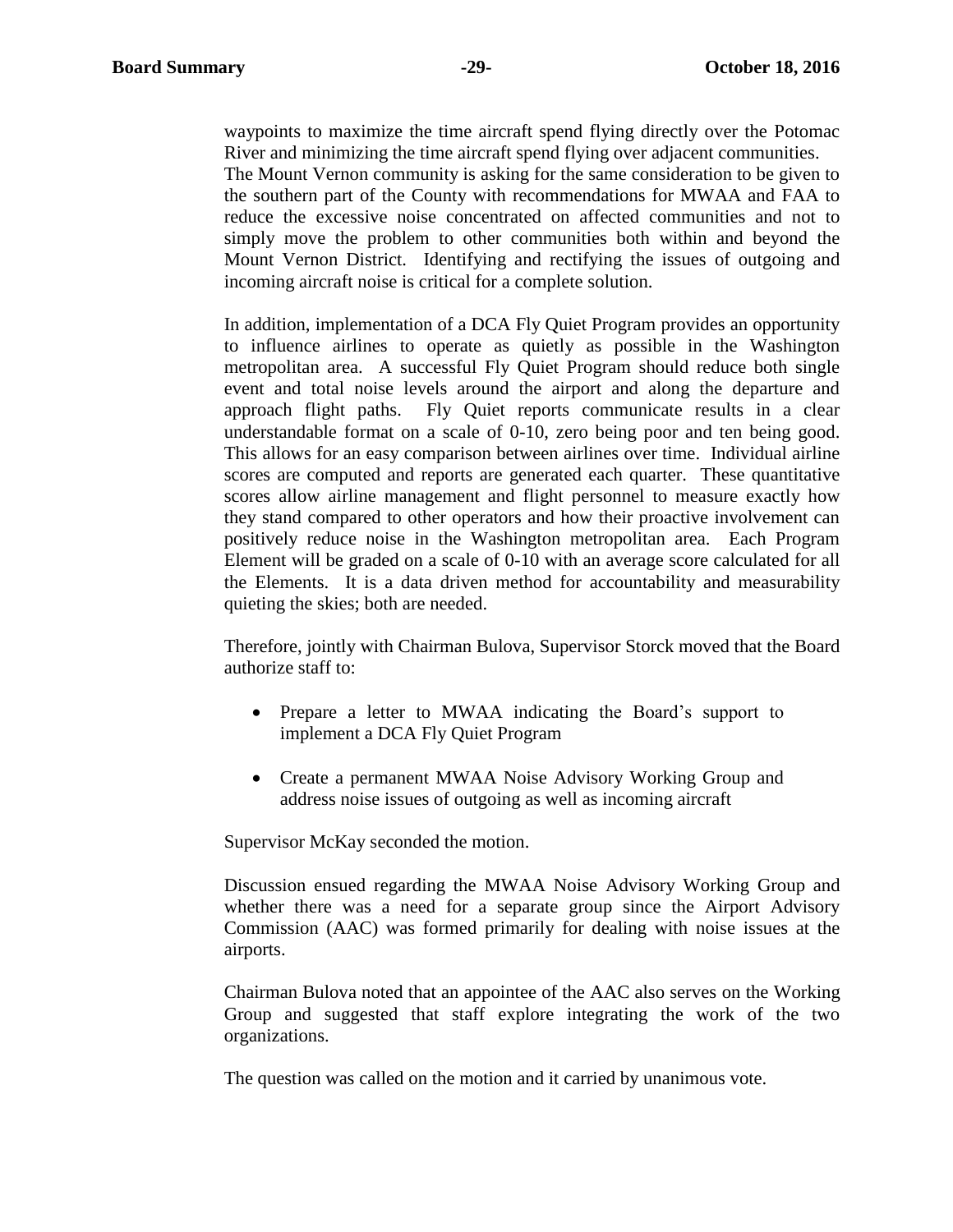#### 41. **REQUEST FOR CONCURRENT PROCESSING AND EXPEDITED REVIEW – M.C. DEAN, INCORPORATED (PROVIDENCE DISTRICT)**  $(1:07 \text{ p.m.})$

Supervisor L. Smyth said M.C. Dean, Incorporated, as part of relocating its corporate headquarters from Loudoun County to Tysons has submitted an application for a Comprehensive Sign Plan (CSP) for the office tower located at 1765 Greensboro Station Place. The application seeks an additional 40 square feet of sign area to allow M.C. Dean to have a 100-square foot sign. The applicant has met with staff from the Department of Planning and Zoning (DPZ) and the Economic Development Authority (EDA) to obtain preliminary feedback. The applicant has a tight time frame for its move, and has requested concurrent processing and an expedited review of the application. In addition, to meet the tight time frame, the applicant has requested that this application be processed irrespective of the timing of any subsequent submittal for the Boro Development's sign plans.

Therefore, Supervisor L. Smyth moved that the Board direct the Director of the Zoning Evaluation Division, DPZ, to provide expedited processing of the applicant's submitted CSP and process it separately from any subsequent submission by the Boro Development. This motion should not be construed as a favorable recommendation by the Board or the Planning Commission on the proposed application and does not relieve the applicant from compliance with the provisions of all applicable ordinances, regulations, and adopted standards. Supervisor Herrity seconded the motion and it carried by unanimous vote.

### 42. **NO BOARD MATTERS FOR SUPERVISOR FOUST (DRANESVILLE DISTRICT)** (1:08 p.m.)

Supervisor Foust announced that he had no Board Matters to present today.

43. **REQUEST TO RECOGNIZE JANUARY 2017 AS** *"HUMAN TRAFFICKING AWARENESS MONTH"* **IN FAIRFAX COUNTY** (1:09 p.m.)

> Supervisor Herrity referred to his written Board Matter and asked unanimous consent that the Board direct the County Executive to prepare a resolution recognizing January 2017 as *"Human Trafficking Awareness Month"* in Fairfax County and invite representatives from Just Ask, the Human Trafficking Task Force, the Commission for Women, and other community groups to the first Board meeting of 2017 on January 24 to receive the resolution. Without objection, it was so ordered.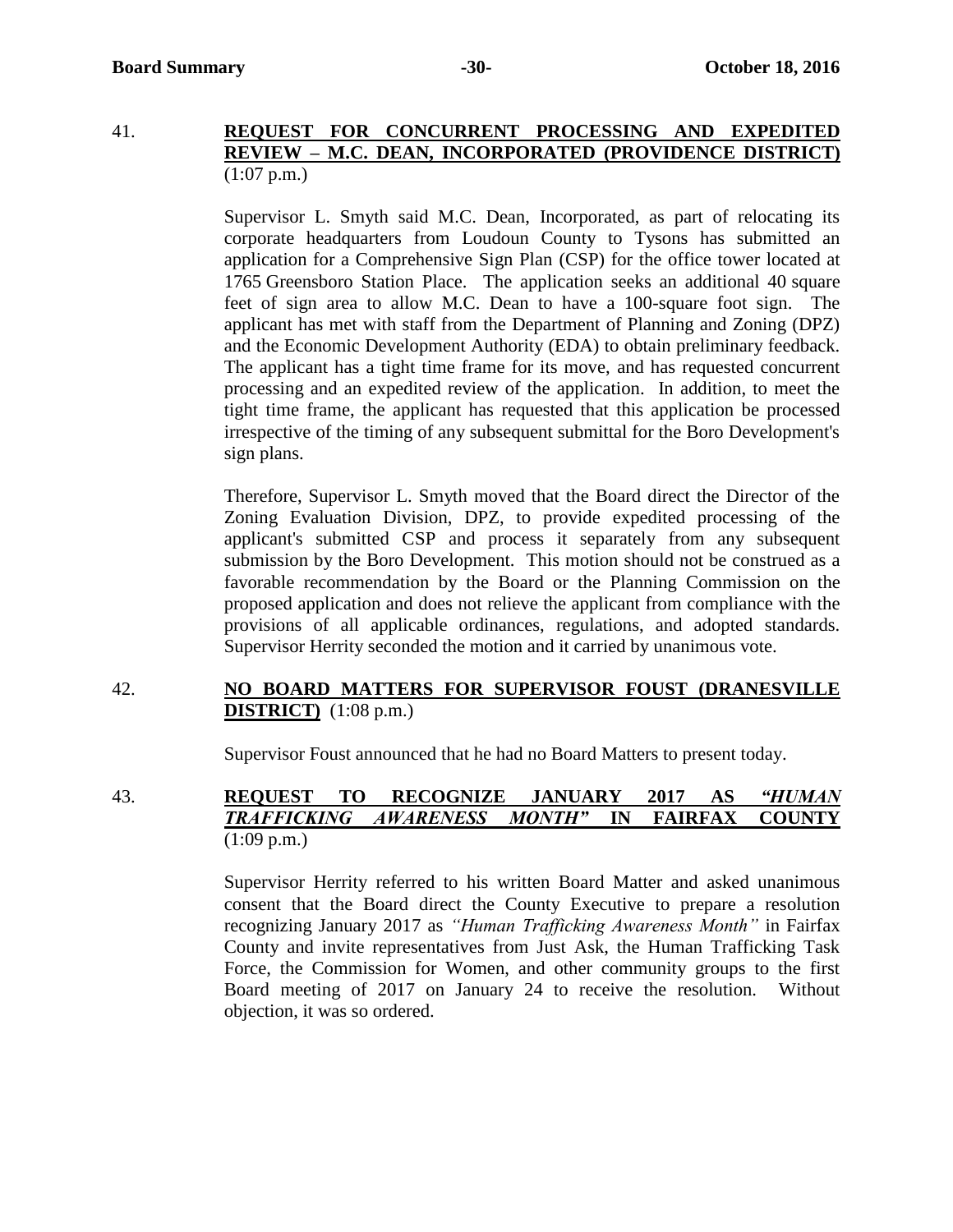# 44. **REQUEST TO RECOGNIZE NOVEMBER 2016 AS** *"ADOPTION AWARENESS MONTH"* **IN FAIRFAX COUNTY** (1:09 p.m.)

Supervisor Herrity referred to his written Board Matter and asked unanimous consent that the Board proclaim November 2016 as *"Adoption Awareness Month"* in Fairfax County and invite a representative from the Department of Family Services to appear before the Board on November 1 to raise awareness and show support for those that provide support and services to those in the adoption process. Without objection, it was so ordered.

#### 45. **REQUEST TO RECOGNIZE MR. JACK MUTARELLI (LEE DISTRICT)**  $(1:10 \text{ p.m.})$

Supervisor McKay said another great community leader is retiring this year. Mr. Jack Mutarelli is stepping down after more than 10 years of serving as President of the Transportation Association of Greater Springfield (TAGS). Under his leadership, TAGS has played a key role in the transportation improvement plan for Greater Springfield.

As the Senior Executive Vice President of Calibre for many years, he was always on the cutting edge of educating his employees on transportation options and the importance of taking public transit.

Therefore, Supervisor McKay asked unanimous consent that the Board direct staff to prepare a certificate to be signed jointly by the Chairman and himself for presentation to Mr. Jack Mutarelli outside of the Board Auditorium. Without objection, it was so ordered.

#### 46. **RECESS/CLOSED SESSION** (1:11 p.m.)

Following a query to Elizabeth Teare, County Attorney, regarding the amount of time needed for closed session, Supervisor Gross moved that the Board recess and go into closed session for discussion and consideration of matters enumerated in Virginia Code Section (§) 2.2-3711 and listed in the agenda for this meeting as follows:

- (a) Discussion or consideration of personnel matters pursuant to Virginia Code § 2.2-3711(A) (1).
- (b) Discussion or consideration of the acquisition of real property for a public purpose, or of the disposition of publicly-held real property, where discussion in an open meeting would adversely affect the bargaining position or negotiating strategy of the public body, pursuant to Virginia Code § 2.2-3711(A) (3).
- (c) Consultation with legal counsel and briefings by staff members or consultants pertaining to actual or probable litigation, and consultation with legal counsel regarding specific legal matters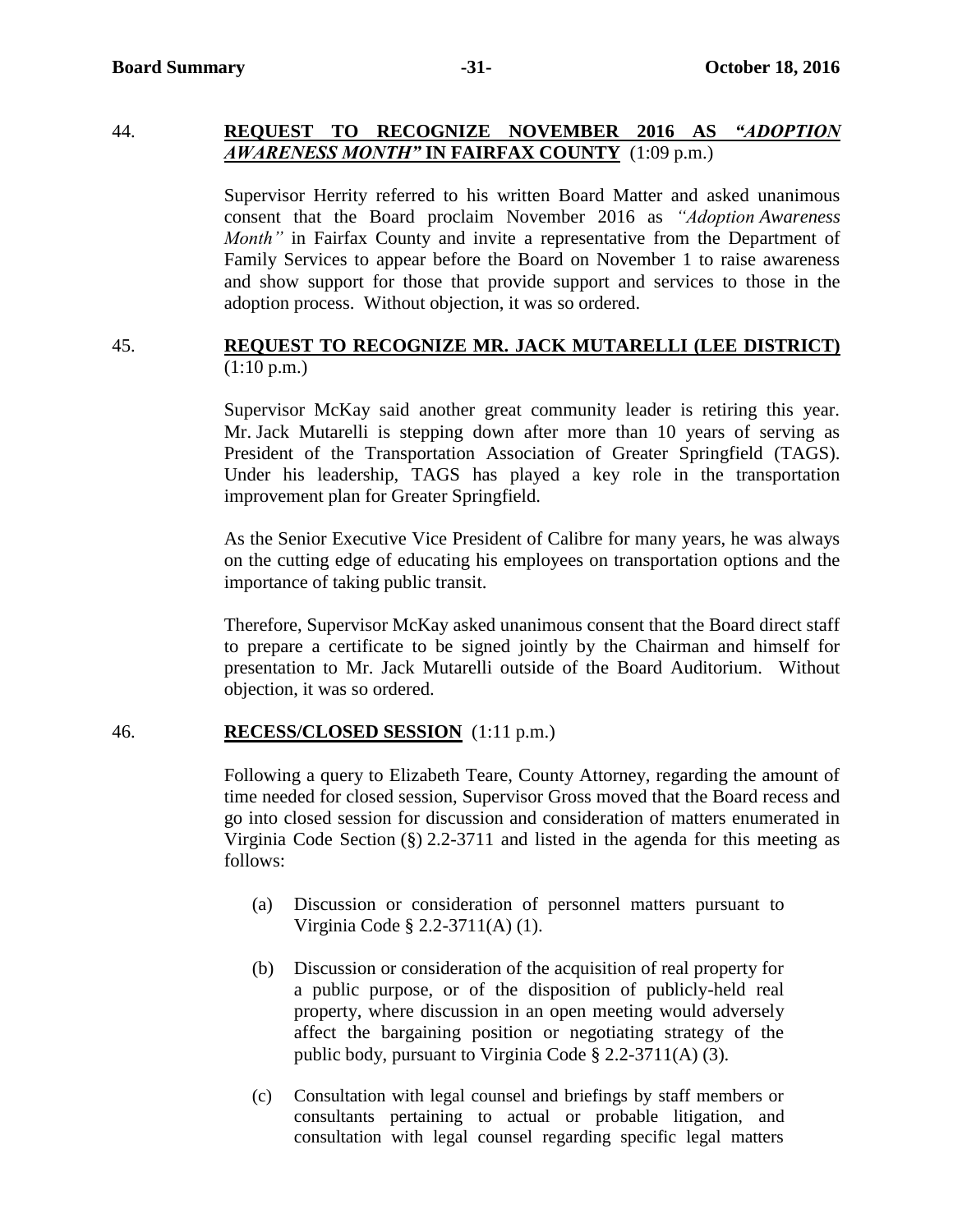requiring the provision of legal advice by such counsel pursuant to Virginia Code § 2.2-3711(A) (7).

- 1. Application of Washington Gas Light Company to Increase Rates, PUE-2016-00001 (Va. State Corp. Comm'n) (All Districts)
- 2. Verizon, Virginia, Inc., Underpayment of Cable Franchise Fees, and Coxcom, LLC, d/b/a Cox Communications, Underpayment of Cable Franchise Fees and Public, Educational, and Governmental Access Grants
- 3. *Cheri Zosh v. Fairfax County, Virginia*, Case No. 1:16cv910 (E.D. Va.)
- 4. U.S. Department of Justice Investigation of Sexual Harassment Charge of Jimmy Son La (Department of Vehicle Services)
- 5. *Harrison Neal v. Fairfax County Police Department and Colonel Edwin C. Roessler, Jr.*, Case No. CL-2015-0005902 (Fx. Co. Cir. Ct.)
- 6. *Victor Vega v. Larry Collins, Fairfax County Board of Supervisors, Fairfax County Police Department, Fairfax County Department of Risk Management, and Colonel Edwin C. Roessler Jr.*, Case No. CL-2015- 0017926 (Fx. Co. Cir. Ct.)
- 7. *Tarsha S. Warren v. Officer Ryan Wever*, Case No. CL-2016-0006020 *(Fx. Co. Cir. Ct.)*
- 8. *Mirsada Karalic-Loncarevic, by GEICO, subrogee v. Jeffrey Dion Cox*, Case No. GV16-018480 *(Fx. Co. Gen. Dist. Ct.)*
- 9. *State Farm Mutual Automobile Insurance Company as subrogee of Elizabeth Scott v. Alberto Hernan Reyes Perez and Gary Moore, Jr.*, Case No. GV16-007894 (Fx. Co. Gen. Dist. Ct.)
- 10. *Elizabeth Perry, Property Maintenance Code Official for Fairfax County, Virginia v. Beverly K. Lester*, Case No. CL-2016-009115 (Fx. Co. Cir. Ct.) (Braddock District)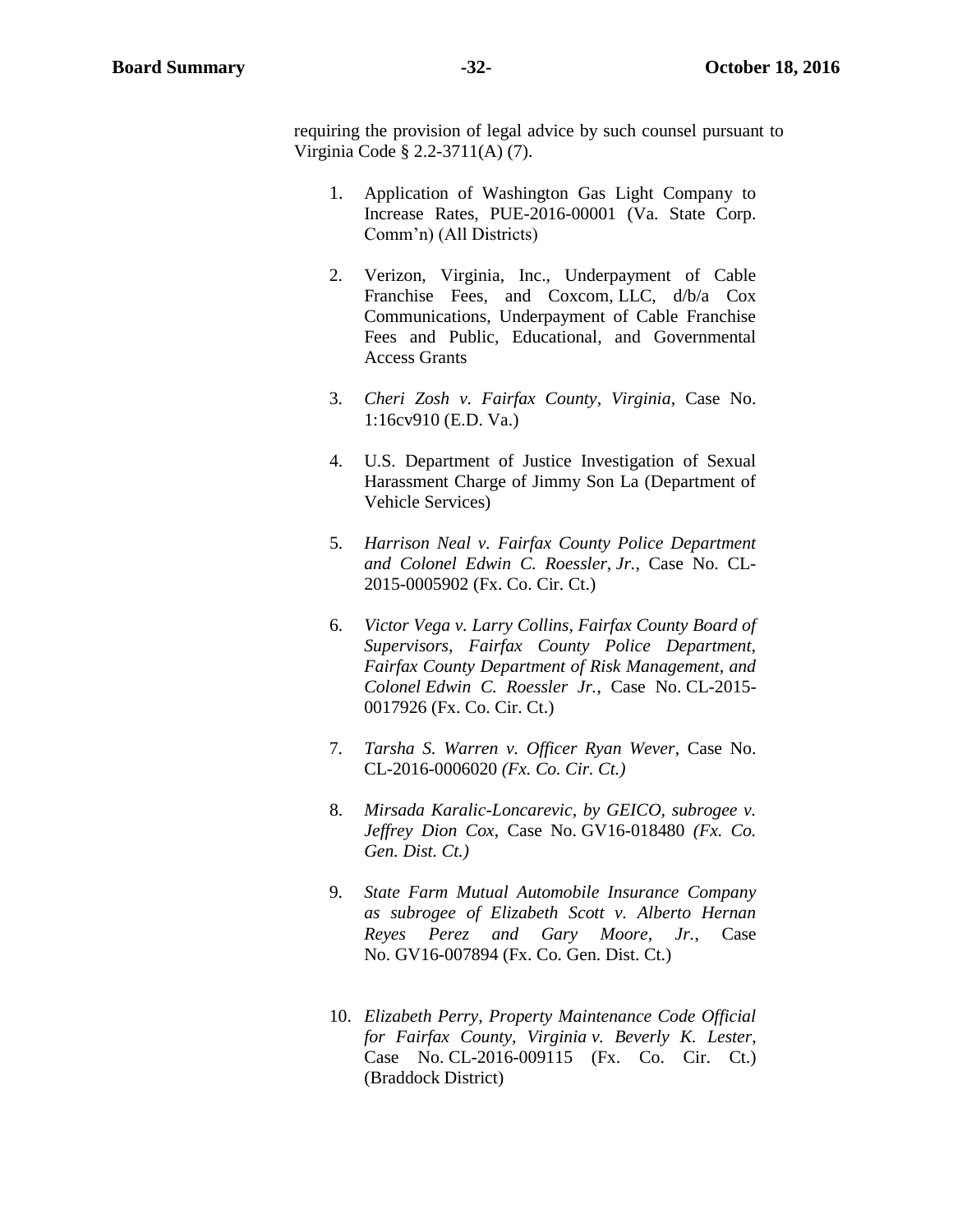- 11. *Elizabeth Perry, Property Maintenance Code Official for Fairfax County, Virginia and Leslie B. Johnson, Fairfax County Zoning Administrator v. Shepherd Scott and Marquetta J. Scott*, Case No. CL 2016- 0007733 (Fx. Co. Cir. Ct.) (Braddock District)
- 12. *Leslie B. Johnson, Fairfax County Zoning Administrator v. Michael Katrivanos*, Case Nos. GV16-018345 and GV16-018346 (Fx. Co. Gen. Dist. Ct.) (Braddock District)
- 13. *Leslie B. Johnson, Fairfax County Zoning Administrator v. Jose Orellana*, Case Nos. GV16- 018734 and GV16-018756 (Fx. Co. Cir. Ct.) (Braddock District)
- 14. In re: July 27, 2016, Decision of the Board of Zoning Appeals of Fairfax County, Virginia; Case No. CL-2016-0012044 (Fx. Co. Cir. Ct.) (Dranesville District)
- 15. *Leslie B. Johnson, Fairfax County Zoning Administrator v. Shaw M. Tajzai*, Case No. CL-2016- 0013141 (Fx. Co. Cir. Ct.) (Lee District)
- 16. *Leslie B. Johnson, Fairfax County Zoning Administrator v. Santos E. Gomez and Llecica E. Pulex Perez*, Case No. CL-2016-0004086 (Fx. Co. Cir. Ct.) (Lee District)
- 17. *Leslie B. Johnson, Fairfax County Zoning Administrator v. Manzoor Ul Haq Sheikh and Shagufta A. Sheikh*, Case No. CL-2013-0009607 (Fx. Co. Cir. Ct.) (Lee District)
- 18. *James W. Patteson, Director, Fairfax County Department of Public Works and Environmental Services, and Brian J. Foley, Fairfax County Building Official v. David J. Laux and Tara K. Laux, a/k/a Tara K. Long*, Case No. CL-2015-0007970 (Fx. Co. Cir. Ct.) (Mason District)
- 19. *David J. Laux and Tara K. Laux, a/k/a Tara K. Long v. James W. Patteson, Director, Fairfax County Department of Public Works and Environmental Services, and Brian J. Foley, Fairfax County Building Official*, Case No. CL-2016-0009340 (Fx. Co. Cir. Ct.) (Mason District)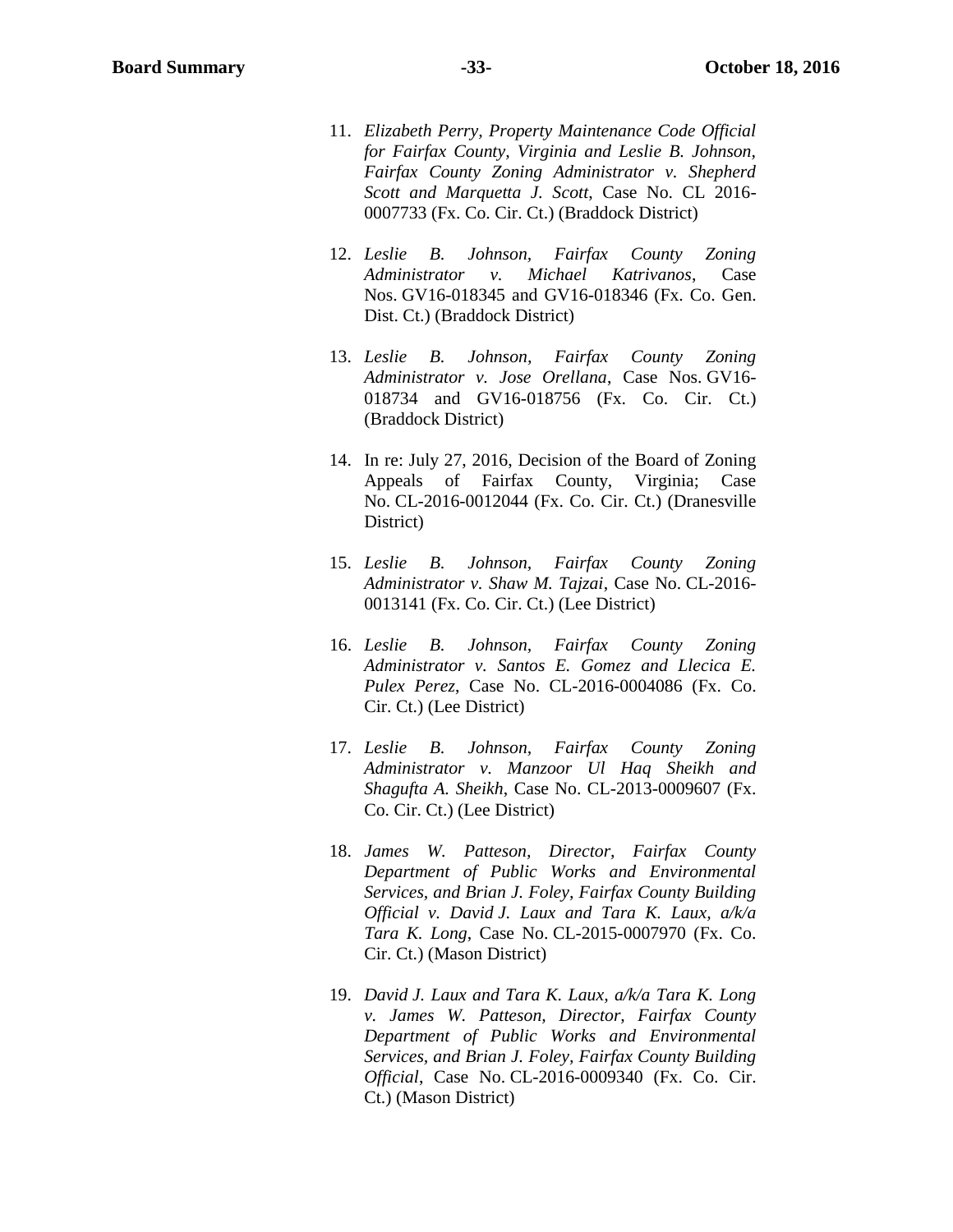- 20. *Landmark Homeowners Association, Mark E. Fraser, and Deborah J. Fraser v. Board of Supervisors of Fairfax County, Virginia*, Case No. CL-2016-0009836 (Fx. Co. Cir. Ct.) (Mason District)
- 21. *Leslie B. Johnson, Fairfax County Zoning Administrator v. Juan F. Hernandez and Maria Hernandez*, Case Nos. GV16-018343 and GV16- 018344 (Fx. Co. Gen. Dist. Ct.) (Mason District)
- 22 *Commissioner of Highways of Virginia v. Mitesh Amin, The Board of Supervisors of Fairfax County, Virginia, and American Tower, L.P.*, Case No. CL-2014-0011771 (Fx. Co. Cir. Ct.) (Mount Vernon District)
- 23. *Leslie B. Johnson, Fairfax County Zoning Administrator v. Manoj Kumar Ramnani, Ria Ramnani, and Apex Custom Pools LLC***,** Case No. CL-2016-0012298 (Fx. Co. Cir. Ct.) (Springfield District)
- 24. *Leslie B. Johnson, Fairfax County Zoning Administrator v. Stuart E. Supinger and Judy C. Supinger*, Case No. CL-2016-0011132 (Fx. Co. Cir. Ct.) (Sully District)
- 25. *Leslie B. Johnson, Fairfax County Zoning Administrator v. Steven C. Bryant*, Case No. CL-2009-0005546 (Fx. Co. Cir. Ct.) (Sully District)
- 26. *Leslie B. Johnson, Fairfax County Zoning Administrator v. James G. Miller, Trustee of the James G. Miller Living Trust, and Atlantic Construction Fabrics, Inc.*, Case No. CL-2009- 0002430 (Fx. Co. Cir. Ct.) (Sully District)
- 27. *Leslie B. Johnson, Fairfax County Zoning Administrator v. Chom Sun Cholihan*, Case No. CL-2013-0012453 (Fx. Co. Cir. Ct.) (Sully District)
- 28. *Elizabeth Perry, Property Maintenance Code Official for Fairfax County, Virginia v. John M. Mitchell and Sandra Dawn Mitchell*, Case Nos. GV16-007972, GV16-007973, GV16-007974, and GV16-007975 (Fx. Co. Gen. Dis. Ct.) (Sully District)
- 29. *Board of Supervisors of Fairfax County v. Target Marble & Granite, LLC*, Case No. GV16-019559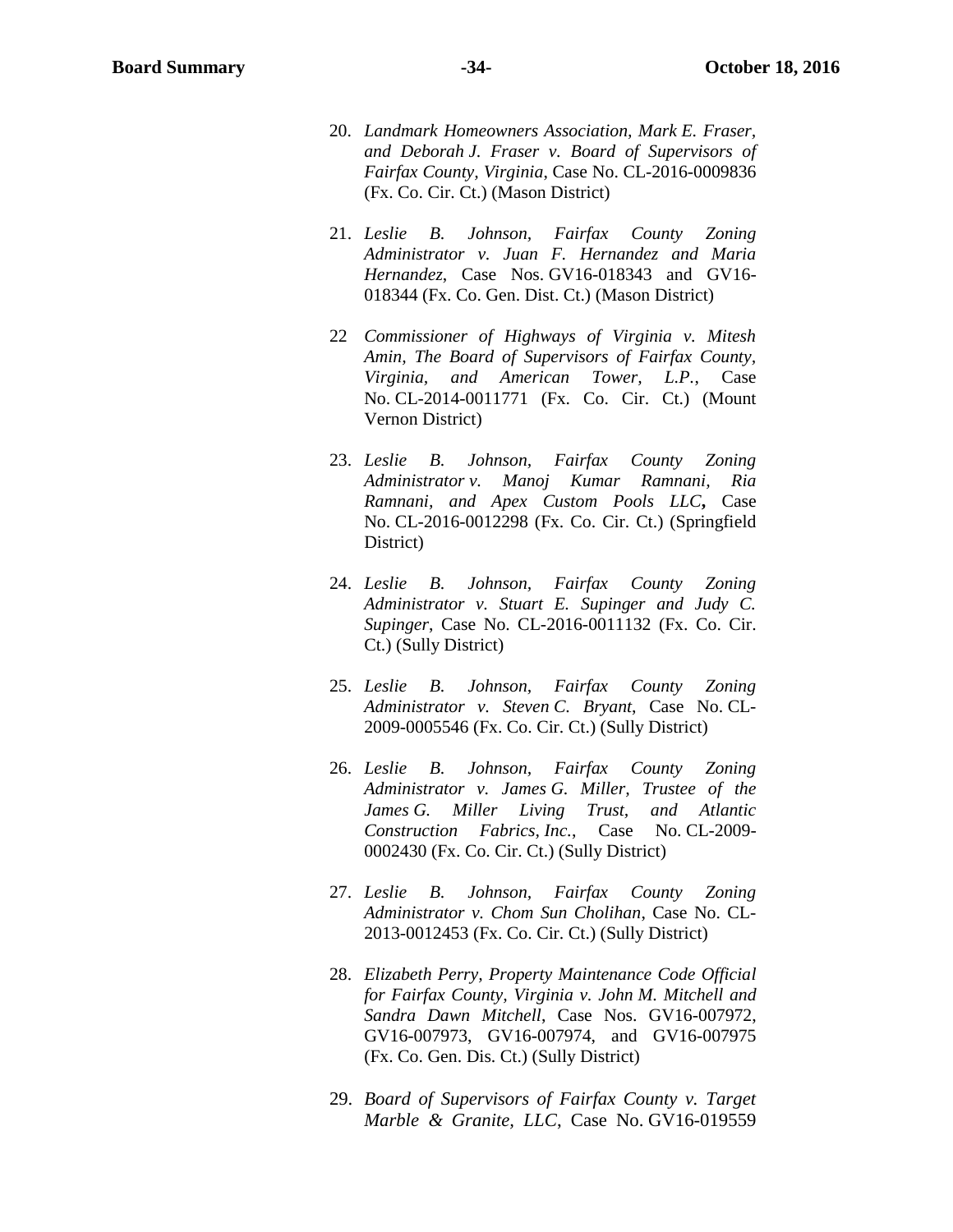(Fx. Co. Gen. Dist. Ct.) (Braddock, Mason, Springfield, and Sully Districts)

30. *Board of Supervisors of Fairfax County v. Bruce & Tanya and Associates*, Case No. GV16-019560 (Fx. Co. Gen. Dist. Ct.) (Braddock, Lee, Mason, Mount Vernon, and Springfield Districts)

And in addition:

- Legal analysis regarding the potential adoption of an ordinance pursuant to Virginia Code Section 46.2-9311 [*sic*]
- Farm Distillery Alcoholic Beverage Control (ABC) License Application for Pohick Creek LLC
- Whitehall Farm ABC License Application for Retail Beer and Wine Sales on Residentially Zoned Property

Chairman Bulova seconded the motion. Following a brief discussion, with input from Ms. Teare, Supervisor Gross clarified that the first bulleted 'And in addition' item is pursuant to Virginia Code Section 46.2-931.

The question was called on the motion and it carried by unanimous vote.

#### **DET:det**

At 3:18 p.m., the Board reconvened in the Board Auditorium with all Members being present, and with Chairman Bulova presiding.

#### **ACTIONS FROM CLOSED SESSION**

### 47. **CERTIFICATION BY BOARD MEMBERS REGARDING ITEMS DISCUSSED IN CLOSED SESSION** (3:18 p.m.)

Supervisor Gross moved that the Board certify that, to the best of its knowledge, only public business matters lawfully exempted from open meeting requirements and only such public business matters as were identified in the motion by which closed session was convened were heard, discussed, or considered by the Board during the closed session. Supervisor Foust seconded the motion and it carried by unanimous vote, Supervisor Cook, Supervisor Foust, Supervisor Gross, Supervisor Herrity, Supervisor Hudgins, Supervisor McKay, Supervisor K. Smith, Supervisor L. Smyth, Supervisor Storck, and Chairman Bulova voting "AYE."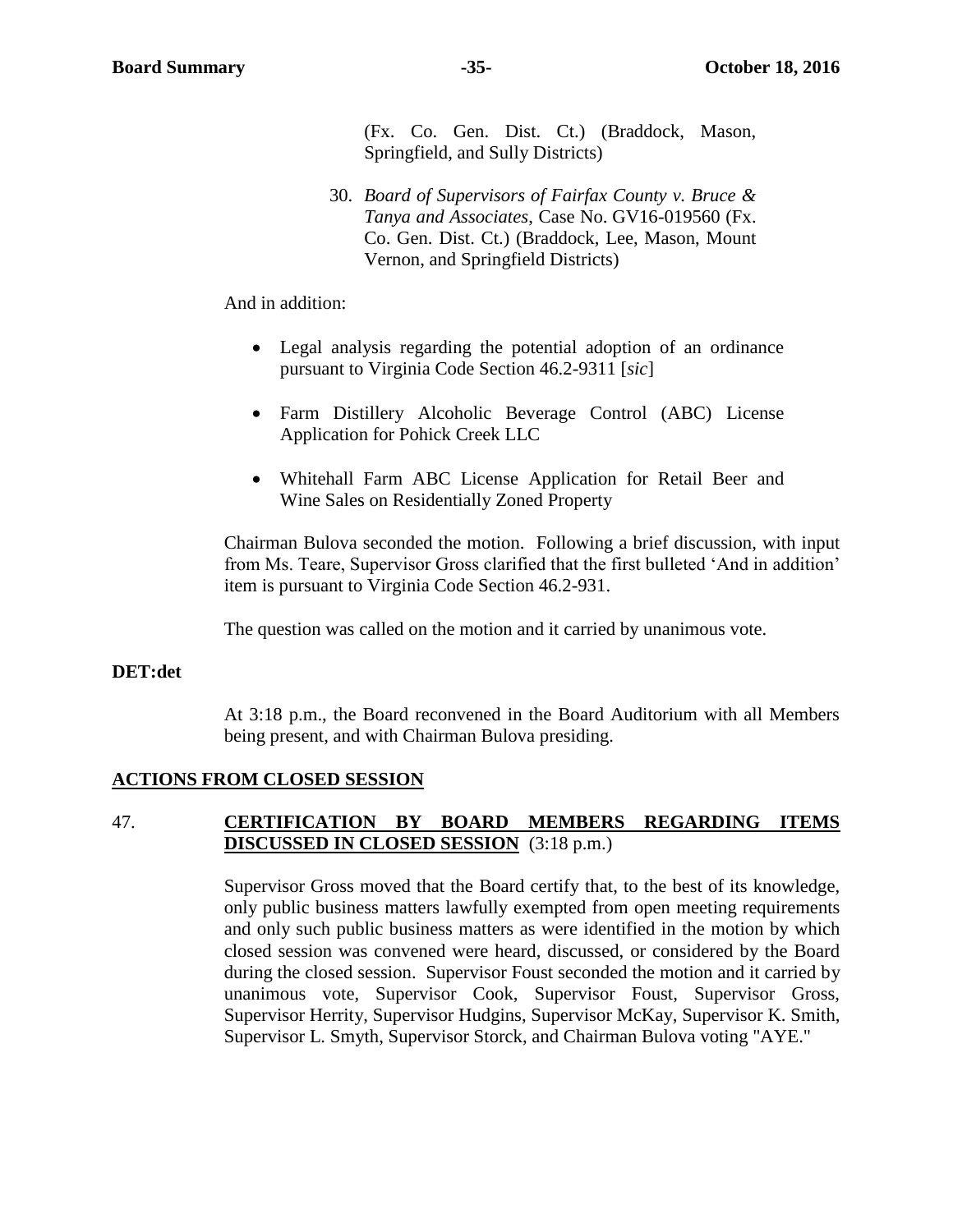#### 48. **WASHINGTON GAS LIGHT COMPANY APPLICATION TO INCREASE RATES** (3:19 p.m.)

Supervisor Gross moved that the Board authorize staff to file a Notice of Participation in the application of Washington Gas Light Company to increase rates, case number PUE-2016-00001, as outlined by the County Attorney in closed session. Supervisor Foust seconded the motion and it carried by unanimous vote.

# 49. **COUNTY EXECUTIVE AND AUDITOR OF THE BOARD EVALUATIONS** (3:19 p.m.)

Supervisor Gross announced that the Board has completed its annual evaluations of both the County Executive and the Auditor of the Board and moved that their salaries be adjusted as outlined in closed session. Supervisor Foust and Chairman Bulova jointly seconded the motion and it carried by unanimous vote.

# 50. **WHITEHALL FARM'S ALCOHOLIC BEVERAGE CONTROL (ABC) LICENSE APPLICATION** (3:20 p.m.)

Supervisor Herrity moved that the Board authorize and direct the County Attorney to submit objections to Whitehall Farm's ABC License application for sales of wine and beer off premises. These objections will be submitted on the Board's behalf to the ABC Board based on the legal grounds discussed with the County Attorney in closed session. Supervisor L. Smyth seconded the motion and it carried by unanimous vote.

# **AGENDA ITEMS**

51. **3 P.M. – DECISION ONLY ON PROFFERED CONDITION AMENDMENT APPLICATION PCA B-715 (L & F BOCK FARM LLC) (MOUNT VERNON DISTRICT)**

# **AND**

# **DECISION ONLY ON REZONING APPLICATION RZ 2015-MV-015 (L & F BOCK FARM LLC) (MOUNT VERNON DISTRICT)**

# **AND**

# **DECISION ONLY ON SPECIAL EXCEPTION APPLICATION SE 2015- MV-030 (L & F BOCK FARM LLC) (MOUNT VERNON DISTRICT)** (3:22 p.m.)

(NOTE: On September 20, 2016, the Board held a public hearing regarding these items and deferred decision until October 18, 2016.)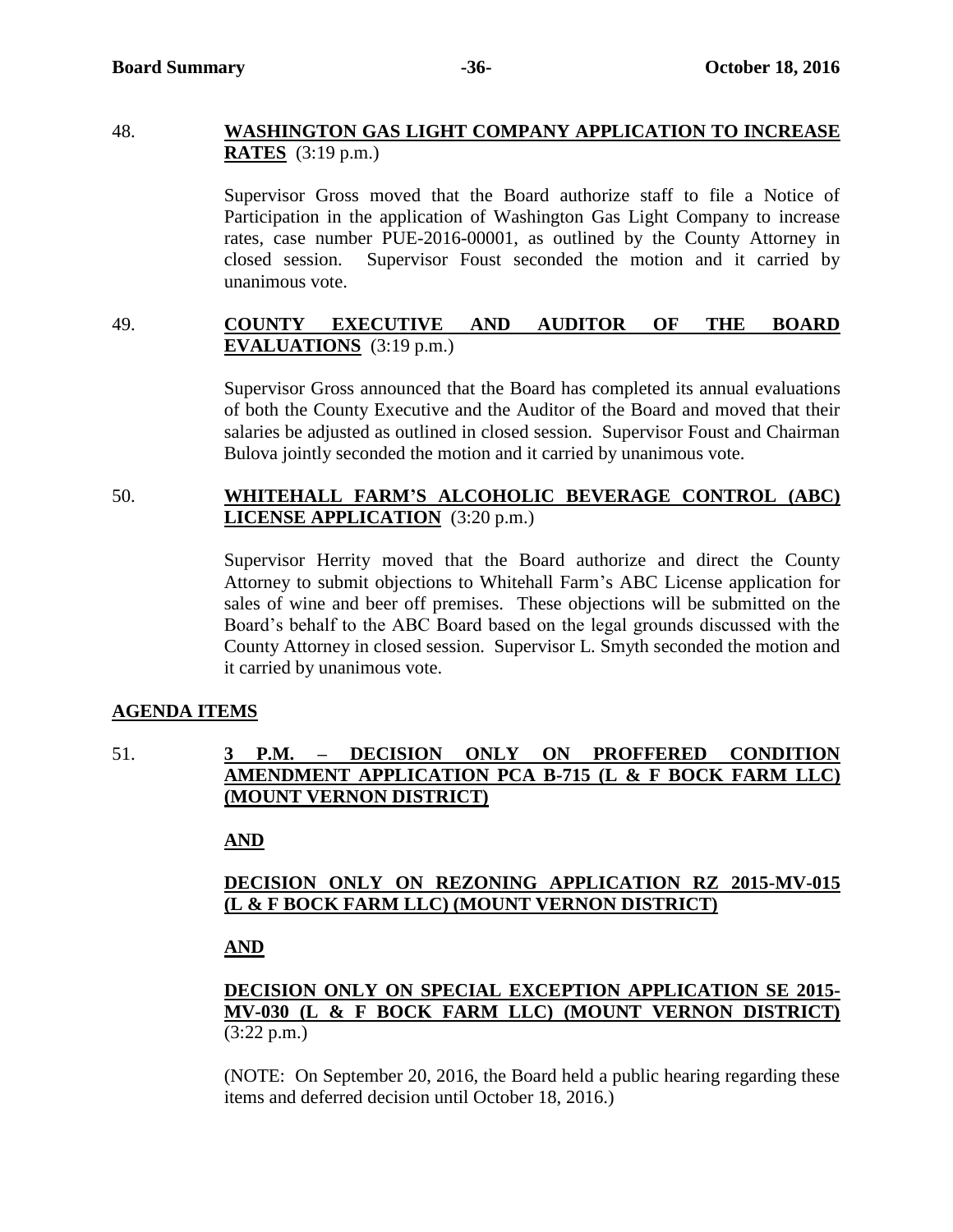The applications' property is located approximately 0.1 mile southwest of the intersection of Hinson Farm Road and Parkers Lane, Tax Map 102-1 ((1)) 3C (part).

Following comments concerning a misunderstanding of the 55 and older development conditions associated with the applications and the need to address the resulting confusion, Supervisor Storck moved to defer decision only on Proffered Condition Amendment Application PCA B-715, Rezoning Application RZ 2015-MV-015, and Special Exception Application SE 2015-MV-030 until **November 1, 2016, at 3 p.m.** Supervisor L. Smyth seconded the motion and it carried by unanimous vote.

# 52. **3 P.M. – DECISION ONLY ON SPECIAL EXCEPTION APPLICATION SE 2015-MV-019 (CHARLES COUNTY SAND AND GRAVEL COMPANY) (MOUNT VERNON DISTRICT)** (3:27 p.m.)

(NOTE: On July 26, 2016, the Board deferred this public hearing until September 20, 2016. On September 20, 2016, the Board held a public hearing and deferred decision until October 18, 2016.)

The application property is located at 9520 Gunston Cove Road, Lorton, 22079, Tax Map 107-4 ((1)) 62A (part).

William Mayland, Assistant Director, Zoning Evaluation Division, Department of Planning and Zoning, gave a brief presentation, noting that copies of the proposed development conditions, which contain two additional conditions, numbers 4 and 29, had been distributed around the dais.

Following brief remarks by William F. Childs, IV, President and Chief Executive Officer of Chaney Enterprises, the owner of Charles County Sand and Gravel, Supervisor Storck discussed challenges of the application to the applicant as well as the community.

Following a query by Supervisor Storck, Mr. Childs confirmed, for the record, that the applicant was in agreement with the proposed development conditions dated October 14, 2016.

Supervisor Storck moved:

- Approval of Special Exception Application SE 2015-MV-019, subject to the development conditions dated March 8, 2016. [*sic*]
- Modification of Sections 13-303 and 13-304 of the Zoning Ordinance for the transitional screening and barrier requirements to that shown on the special exception plat.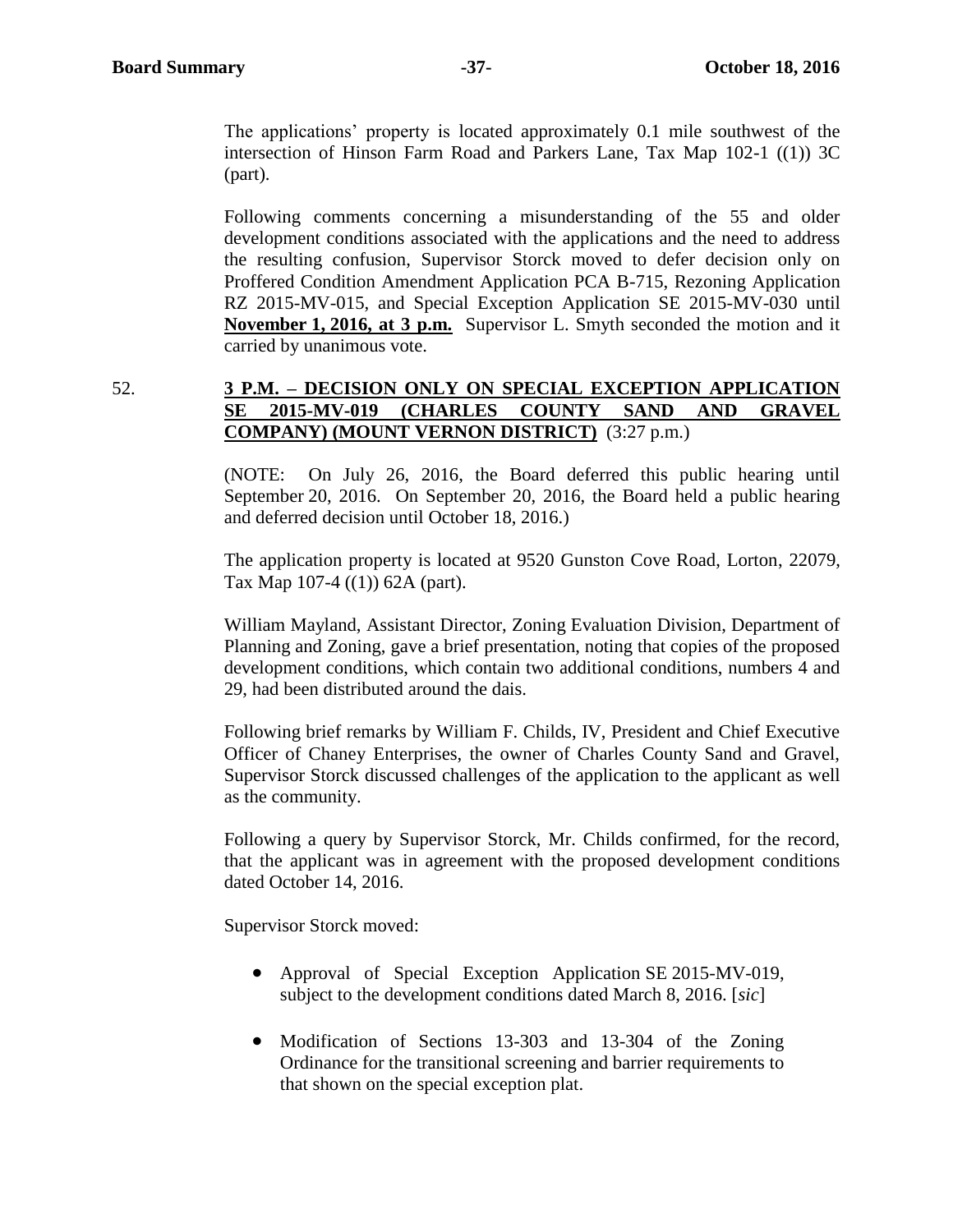Following input from Mr. Mayland, Supervisor Storck noted that the correct date of the development conditions was October 14, 2016.

Supervisor Cook and Supervisor Herrity jointly seconded the motion and it carried by unanimous vote.

#### 53. **3 P.M. – PH ON SPECIAL EXCEPTION APPLICATION SE 2016-BR-013 (REJNAJ OF TWINBROOKE, LLC) (BRADDOCK DISTRICT)** (3:39 p.m.)

The application property is located at 9581 Braddock Road, Fairfax, VA 22032, Tax Map 69-3((1)) 18A (part).

Mr. Robert D. Brant reaffirmed the validity of the affidavit for the record.

Michael Lynskey, Planner, Zoning Evaluation Division, Department of Planning and Zoning, gave a PowerPoint slide presentation depicting the application and site location.

Mr. Brant had filed the necessary notices showing that at least 25 adjacent and/or interested parties had been notified of the date and hour of this public hearing and he proceeded to present his case.

Following the public hearing, Mr. Lynskey presented the staff and Planning Commission recommendations.

Following a query by Supervisor Cook, Mr. Brant confirmed, for the record, that the applicant was in agreement with the proposed development conditions dated October 6, 2016.

Supervisor Cook moved:

- Approval of Special Exception Application SE 2016-BR-013, subject to the development conditions dated October 6, 2016.
- Approval of the modifications listed in a handout, dated September 29, 2016, as follows:
	- Modification of the 40,000 square-foot minimum lot area standard of the C-6 Zoning District to permit the 30,245 square foot Special Exception area [Section 4-606 of the Zoning Ordinance (ZO)].
	- Modification of the Transitional Screening and Barrier requirements in favor of the existing site conditions, as supplemented by the proposed plantings shown on the SE Plat (Section 13-302 and 13-304 of the ZO).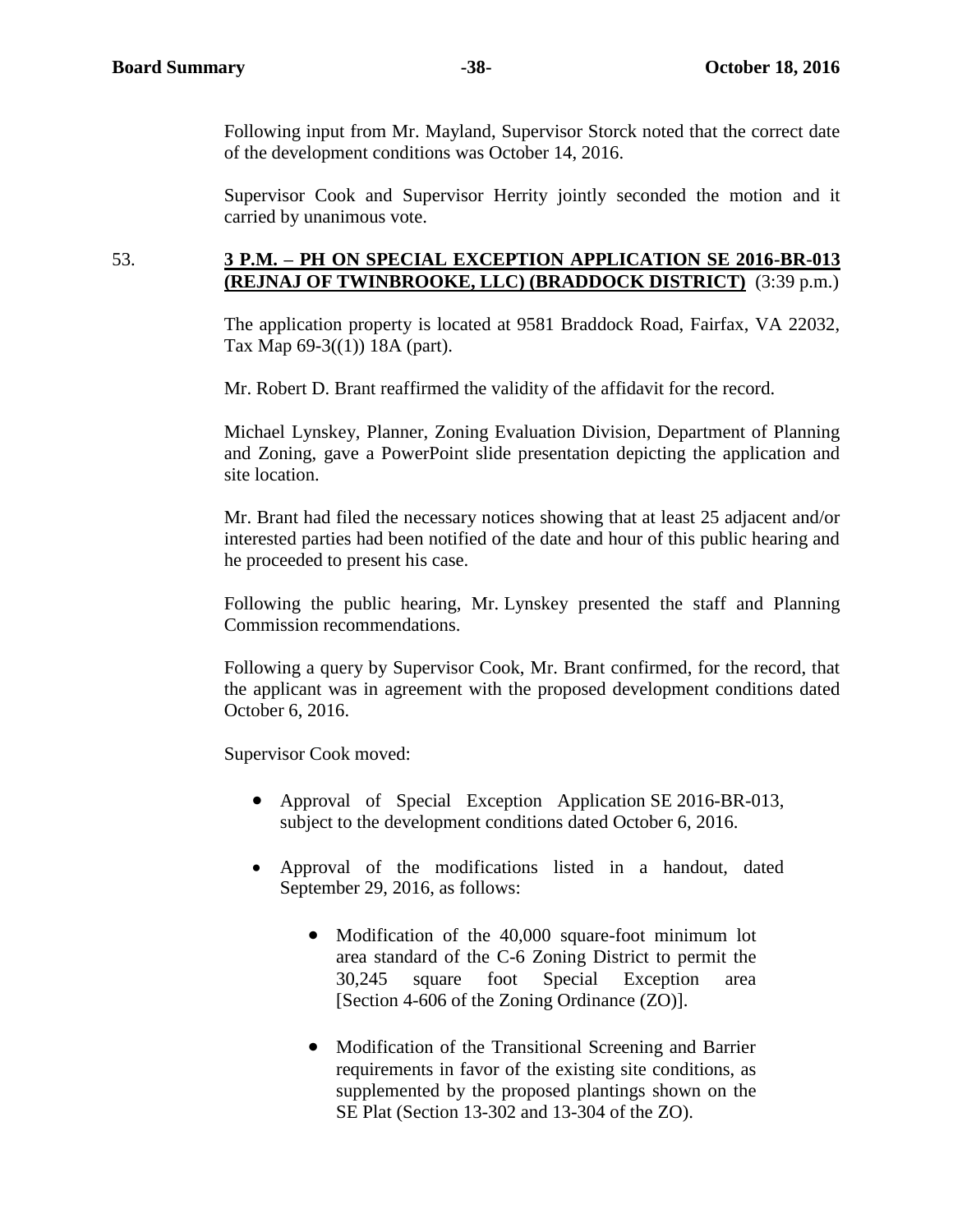- Modification of Required Site Plan Improvements to accept the existing asphalt trail along Braddock Road in lieu of any requirement for a separate concrete sidewalk (Section 17-201, Paragraph 2 of the ZO).
- To direct the Director of the Department of Public Works and Environmental Services to approve a modification of the Parking Geometrics and Standards of the Public Facilities Manual (PFM), to permit the existing 20-foot-wide two-way southern drive aisle, rather than the required 23-foot minimum width (PFM Section 7-0800).

Chairman Bulova seconded the motion and it carried by unanimous vote.

# 54. **3 P.M. – PH ON SPECIAL EXCEPTION APPLICATION SE 2016-BR-004 (MARCELA MUNOZ D/B/A MARCELA'S DAY CARE) (BRADDOCK DISTRICT)** (3:48 p.m.)

The application property is located 5400 Donnelly Court, Springfield, VA 22151, Tax Map 79-1 ((8)) 66.

Ms. Marcela R. Munoz reaffirmed the validity of the affidavit for the record.

Michael Lynskey, Planner, Zoning Evaluation Division, Department of Planning and Zoning, gave a PowerPoint slide presentation depicting the application and site location.

Ms. Munoz had filed the necessary notices showing that at least 25 adjacent and/or interested parties had been notified of the date and hour of this public hearing.

Following the public hearing, Mr. Lynskey presented the staff and Planning Commission recommendations.

Following a query by Supervisor Cook, Ms. Munoz confirmed, for the record, that the applicant was in agreement with the proposed development conditions dated August 31, 2016.

Supervisor Cook moved approval of Special Exception Application SE 2016-BR-004, subject to the development conditions dated August 31, 2016. Chairman Bulova seconded the motion and it carried by a vote of eight, Supervisor McKay and Supervisor Storck being out of the room.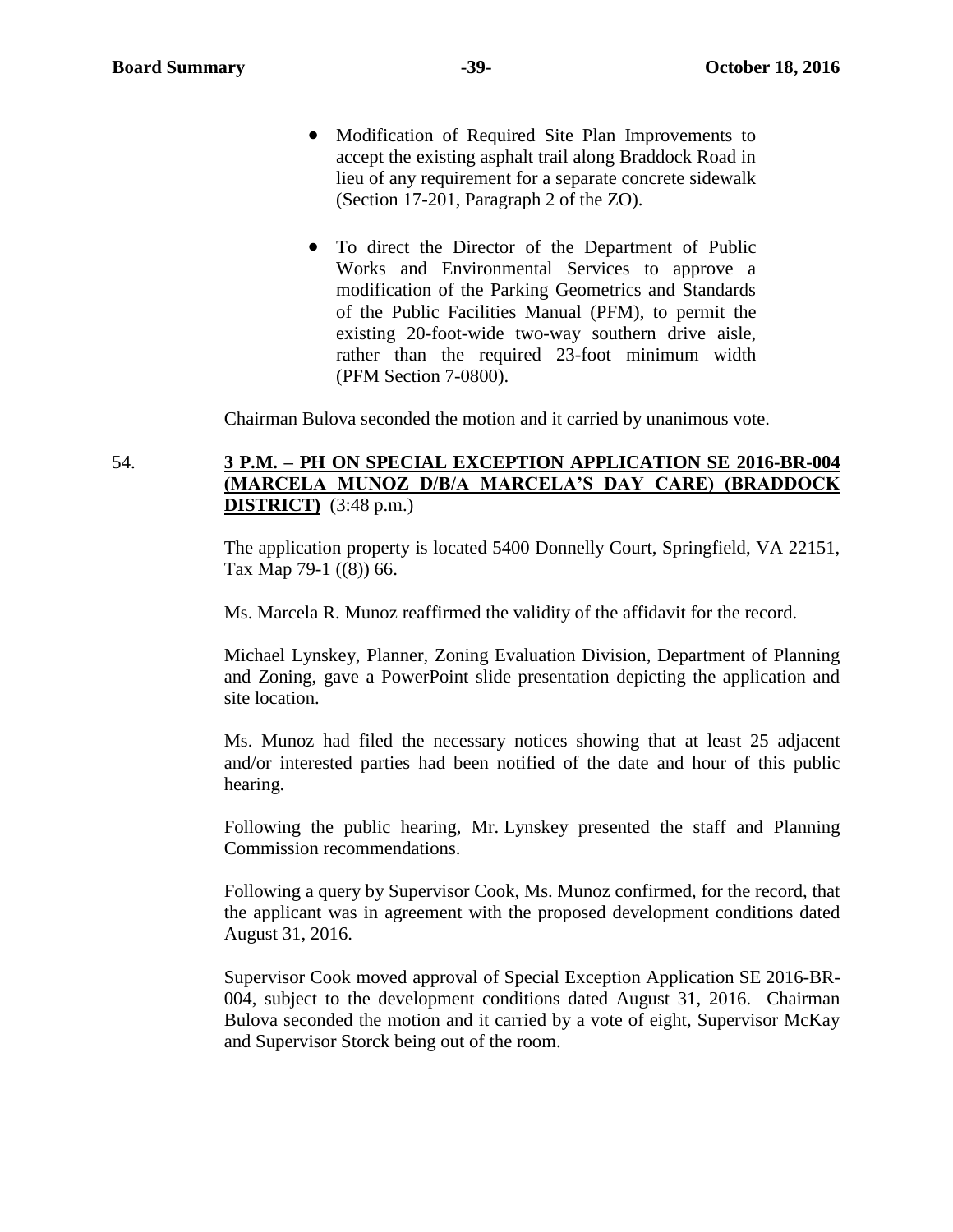#### 55. **3 P.M. – PH ON SPECIAL EXCEPTION APPLICATION SE 2015-SU-034 (PDG DALY DRIVE, LLC) (SULLY DISTRICT)** (3:53 p.m.)

The application property is located at 4500 Daly Drive, Chantilly, VA 20151, Tax Map  $44-1(1)$  13 B2.

Ms. Lori R. Greenlief reaffirmed the validity of the affidavit for the record.

Michael Lynskey, Planner, Zoning Evaluation Division, Department of Planning and Zoning, gave a PowerPoint slide presentation depicting the application and site location.

Ms. Greenlief had filed the necessary notices showing that at least 25 adjacent and/or interested parties had been notified of the date and hour of this public hearing and she proceeded to present her case.

Following the public hearing, Mr. Lynskey presented the staff and Planning Commission recommendations.

Following a query by Supervisor K. Smith, Ms. Greenlief confirmed, for the record, that the applicant was in agreement with the proposed development conditions dated September 21, 2016.

Supervisor K. Smith moved approval of Special Exception Application SE 2015- SU-034, subject to the development conditions dated September 21, 2016. Supervisor L. Smyth seconded the motion and it carried by a vote of nine, Supervisor Storck being out of the room.

# 56. **3 P.M. – PH ON SPECIAL EXCEPTION APPLICATION SE 2016-HM-017 (MILESTONE TOWER LIMITED PARTNERSHIP III) (HUNTER MILL DISTRICT)** (4:01 p.m.)

Supervisor Hudgins moved to defer the public hearing on Special Exception Application SE 2016-HM-017 until **November 1, 2016, at 4 p.m.** Chairman Bulova seconded the motion and it carried by a vote of eight, Supervisor L. Smyth and Supervisor Storck being out of the room.

- 57. **3:30 P.M. – PH ON PROPOSED AMENDMENTS TO THE CODE OF THE COUNTY OF FAIRFAX, APPENDIX F, LOCAL AGRICULTURAL AND FORESTAL DISTRICTS, AGRICULTURAL RENEWAL APPLICATION AR 83-D-006-04 (CAJOLL CO. AND JOHN W. HANES III SETTLER TRUST) (DRANESVILLE DISTRICT)** (4:01 p.m.)
- (O) A Certificate of Publication was filed from the editor of the *Washington Times*  showing that notice of said public hearing was duly advertised in that newspaper in the issues of September 30 and October 7, 2016.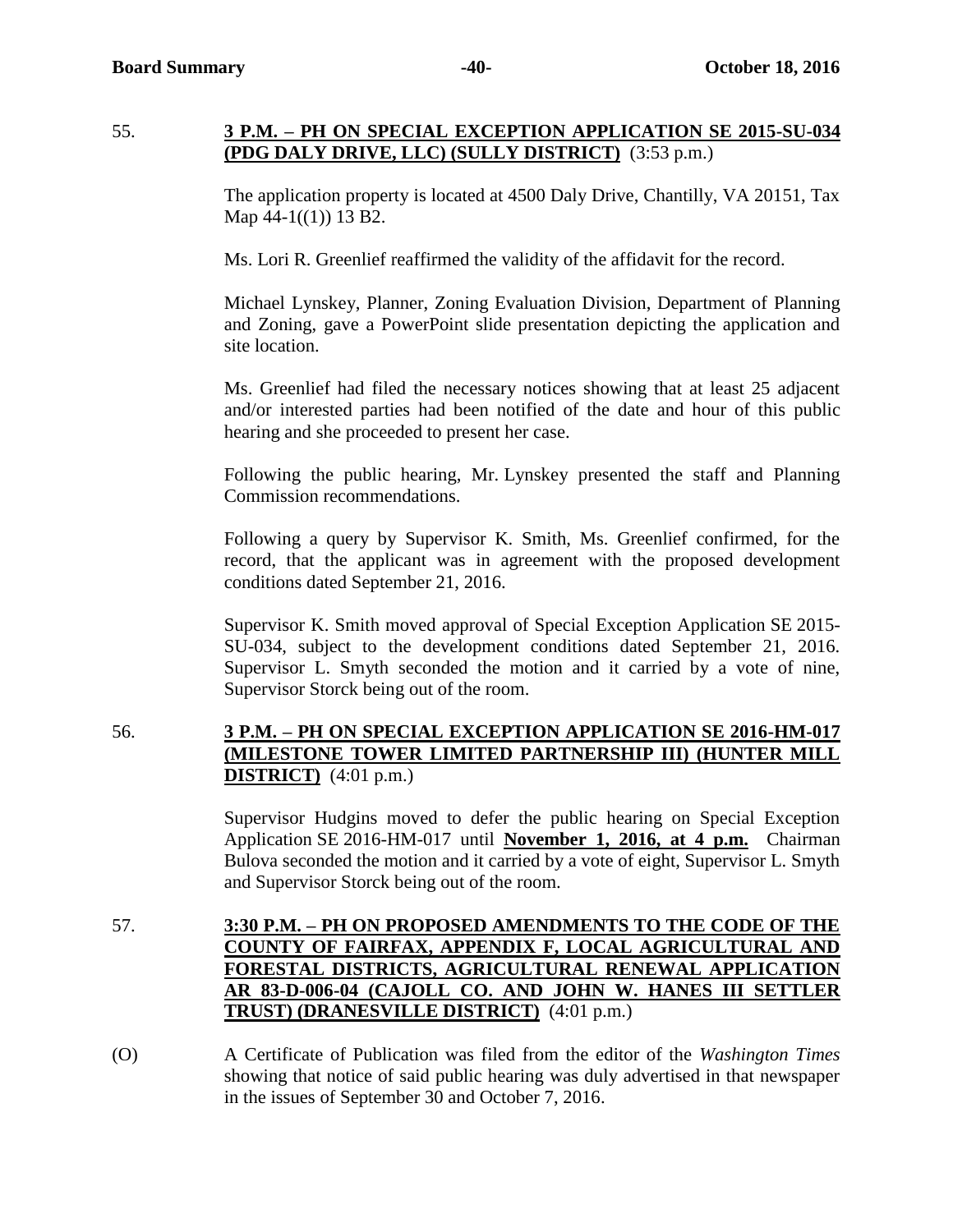The application property is located at 9809 Arnon Chapel Road, Great Falls, VA 22066, Tax Map 8-3 ((1)) 47 Z1, 45Z, 50Z, and 51Z.

Michael Lynskey, Planner, Zoning Evaluation Division, Department of Planning and Zoning, presented the staff report, noting that the 2015 Agricultural and Forestal District Annual Report had been distributed around the dais.

Following the public hearing, Mr. Lynskey presented the staff and Planning Commission recommendations.

Supervisor Foust moved approval of Agricultural Renewal Application AR 83-D-006-04, and adoption of the proposed amendments to the Code of the County of Fairfax, Appendix F, renewing the Cajoll Local Agricultural and Forestal District for an additional eight-year term, subject to the Ordinance provisions dated September 14, 2016. Supervisor Gross and Chairman Bulova jointly seconded the motion and it carried by a vote of six, Supervisor Foust, Supervisor Gross, Supervisor Herrity, Supervisor McKay, Supervisor K. Smith, and Chairman Bulova voting "AYE," Supervisor Cook, Supervisor Hudgins, Supervisor L. Smyth, and Supervisor Storck being out of the room.

- 58. **3:30 P.M. – PH ON PROPOSED AMENDMENTS TO THE CODE OF THE COUNTY OF FAIRFAX, APPENDIX F, LOCAL AGRICULTURAL AND FORESTAL DISTRICTS, AGRICULTURAL RENEWAL APPLICATION AR 99-D-002-02 (LAWRENCE A. KROP) (DRANESVILLE DISTRICT)**  $(4:07 \text{ p.m.})$
- (O) A Certificate of Publication was filed from the editor of the *Washington Times*  showing that notice of said public hearing was duly advertised in that newspaper in the issues of September 30 and October 7, 2016.

The application property is located at 910 Utterback Store Road, Great Falls, VA 22066, Tax Map 7-3 ((1)) 30Z, 35Z, 38Z, 42Z, and 43Z.

Michael Lynskey, Planner, Zoning Evaluation Division, Department of Planning and Zoning, presented the staff report.

Following the public hearing, Mr. Lynskey presented the staff and Planning Commission recommendations.

Supervisor Foust moved approval of Agricultural Renewal Application AR 99-D-002-02 and adoption of the proposed amendments to the Code of the County of Fairfax, Appendix F, renewing the Krop Local Agricultural and Forestal District for an additional eight-year term, subject to the Ordinance provisions dated September 14, 2016. Supervisor Gross seconded the motion and it carried by a vote of eight, Supervisor Cook, Supervisor Foust, Supervisor Gross, Supervisor Herrity, Supervisor McKay, Supervisor K. Smith, Supervisor L. Smyth, and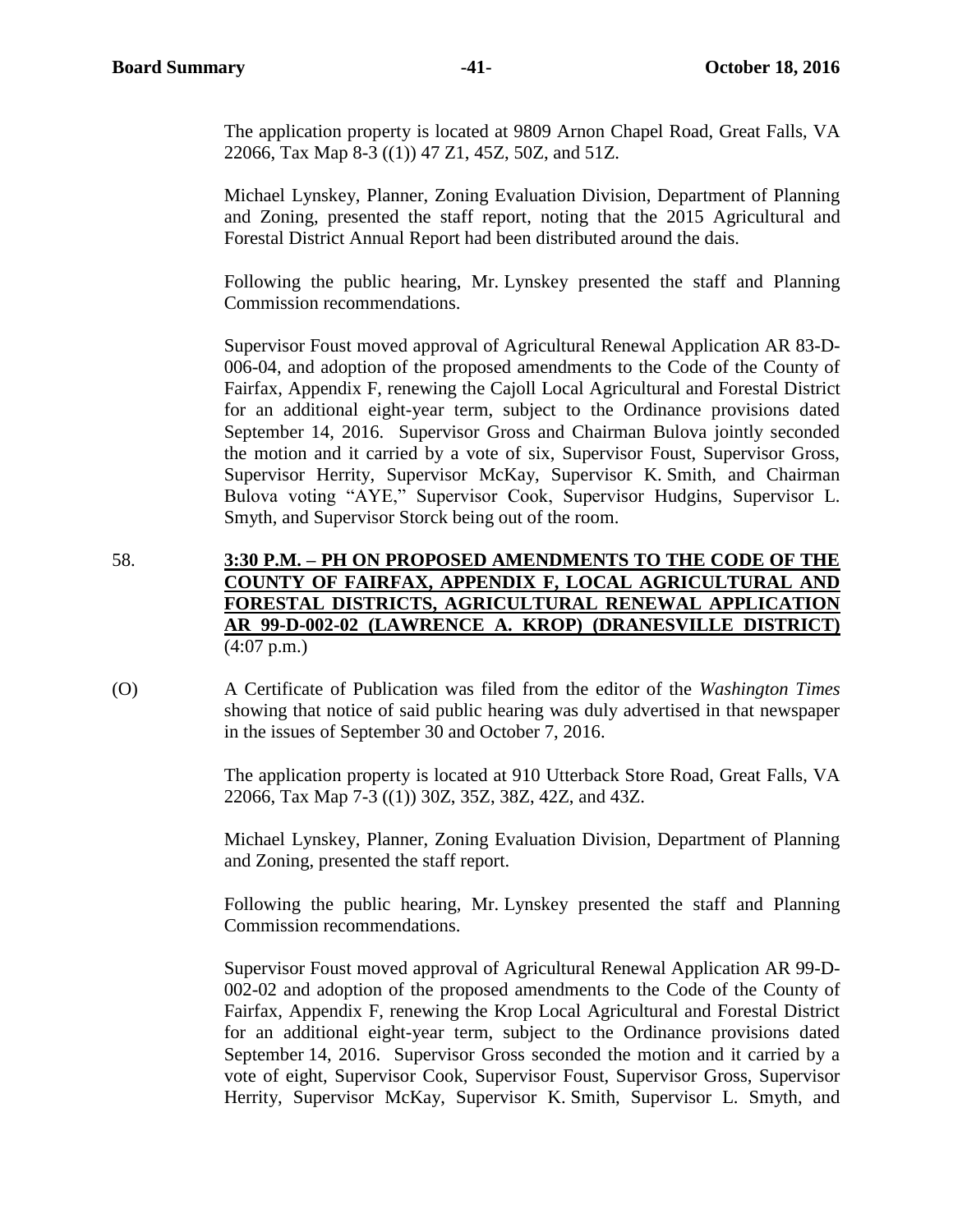Chairman Bulova voting "AYE," Supervisor Hudgins and Supervisor Storck being out of the room.

59. **3:30 P.M. – PH ON PROPOSED AMENDMENTS TO THE CODE OF THE COUNTY OF FAIRFAX, APPENDIX F, LOCAL AGRICULTURAL AND FORESTAL DISTRICTS, AGRICULTURAL RENEWAL APPLICATION AR 83-S-007-04 (MARY, VICTORIA ANNA, GIFFORD RAY, AND MELISSA HAMPSHIRE) (SPRINGFIELD DISTRICT)** (4:10 p.m.)

(O) A Certificate of Publication was filed from the editor of the *Washington Times*  showing that notice of said public hearing was duly advertised in that newspaper in the issues of September 30 and October 7, 2016.

> The application property is located at 6295 Newman Road, Fairfax, VA, Tax Map 76-1 ((1)) 1Z and 26Z.

> Michael Lynskey, Planner, Zoning Evaluation Division, Department of Planning and Zoning, presented the staff report.

> Following the public hearing, which included testimony by one speaker, Mr. Lynskey presented the staff and Planning Commission recommendations.

> Supervisor Herrity moved approval of Agricultural Renewal Application AR 83- S-007-04, and adoption of the proposed amendments to the Code of the County of Fairfax, Appendix F, renewing the Hantslot Local Agricultural and Forestal District for an additional eight year term, subject to the Ordinance provisions dated September 21, 2016. Supervisor Gross seconded the motion and it carried by a vote of eight, Supervisor Cook, Supervisor Foust, Supervisor Gross, Supervisor Herrity, Supervisor McKay, Supervisor K. Smith, Supervisor L. Smyth, and Chairman Bulova voting "AYE," Supervisor Hudgins and Supervisor Storck being out of the room.

- 60. **3:30 P.M. – PH ON PROFFERED CONDITION AMENDMENT APPLICATION PCA 2010-PR-022 (TMG SOLUTIONS PLAZA LAND, LP) (PROVIDENCE DISTRICT)** (4:14 p.m.)
- (O) The application property is located between Leesburg Pike and Greensboro Drive, South of Westpark Drive, Tax Map 29-3 ((15)) 7 A2, 7C2, 7 G (part), 7 H (part), 7 J, and 7 K.

Ms. Sara V. Mariska reaffirmed the validity of the affidavit for the record.

Supervisor Cook disclosed that he received a campaign contribution in excess of \$100 from:

• RBDW Avant LLC, which is owned, in part, by Robert C. Kettler who is the member of KI Greensboro Phase I LLC. KI Greensboro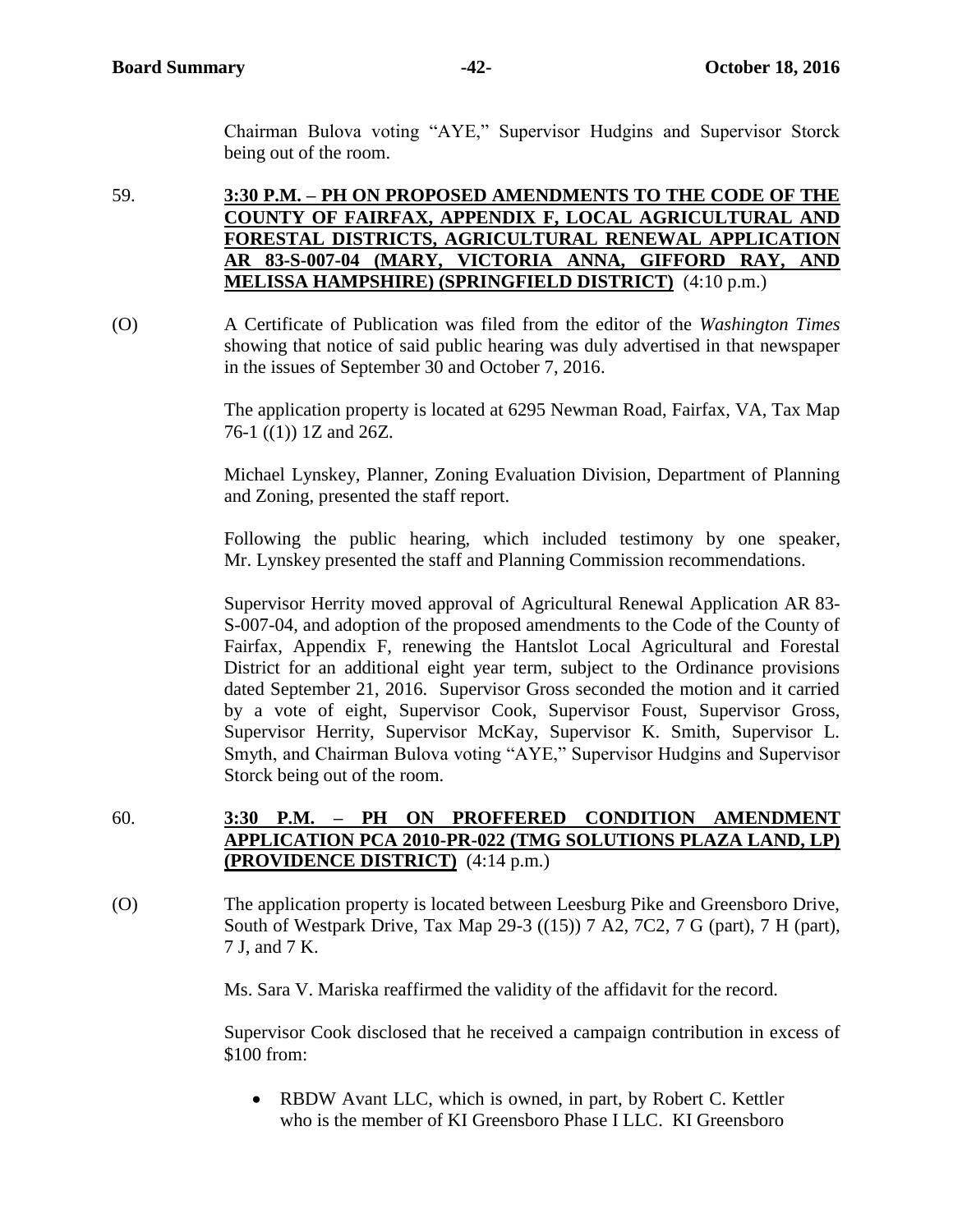Phase I LLC is the Asset Manager/Consultant for the applicant as disclosed in Section 1(a) of this affidavit. However, RBDW Avant LLC is not a party to this application.

Bob Katai, Planner, Zoning Evaluation Division, Department of Planning and Zoning, gave a PowerPoint slide presentation depicting the application and site location.

Ms. Mariska had filed the necessary notices showing that at least 25 adjacent and/or interested parties had been notified of the date and hour of this public hearing and she proceeded to present her case.

Following the public hearing, Mr. Katai presented the staff and Planning Commission recommendations.

Supervisor L. Smyth moved:

- Approval of Proffered Condition Amendment Application PCA 2010-PR-022, subject to the proffers dated August 18, 2016.
- Reaffirmation of all previously approved waivers and modifications.

Supervisor Foust seconded the motion and it carried by a vote of eight, Supervisor Cook, Supervisor Foust, Supervisor Gross, Supervisor Herrity, Supervisor McKay, Supervisor K. Smith, Supervisor L. Smyth, and Chairman Bulova voting "AYE," Supervisor Hudgins and Supervisor Storck being out of the room.

#### **EBE:ebe**

# 61. **4 P.M. – PH ON PROPOSED AMENDMENTS TO THE CODE OF THE COUNTY OF FAIRFAX, CHAPTER 33 (PAWNBROKERS AND PRECIOUS METALS AND GEMS DEALER)** (4:20 p.m.)

(O) A Certificate of Publication was filed from the editor of the *Washington Times*  showing that notice of said public hearing was duly advertised in that newspaper in the issues of September 30 and October 7, 2016.

> Henri McCartney Stein, Chief, Regulation and Licensing Branch, Department of Cable and Consumer Services, presented the staff report.

> Following the public hearing, Supervisor K. Smith moved adoption of the proposed amendments to the Code of the County of Fairfax, Chapter 33 (Pawnbrokers and Precious Metals and Gems Dealer). Chairman Bulova seconded the motion and it carried by a vote of eight, Supervisor Cook, Supervisor Foust, Supervisor Gross, Supervisor Herrity, Supervisor McKay,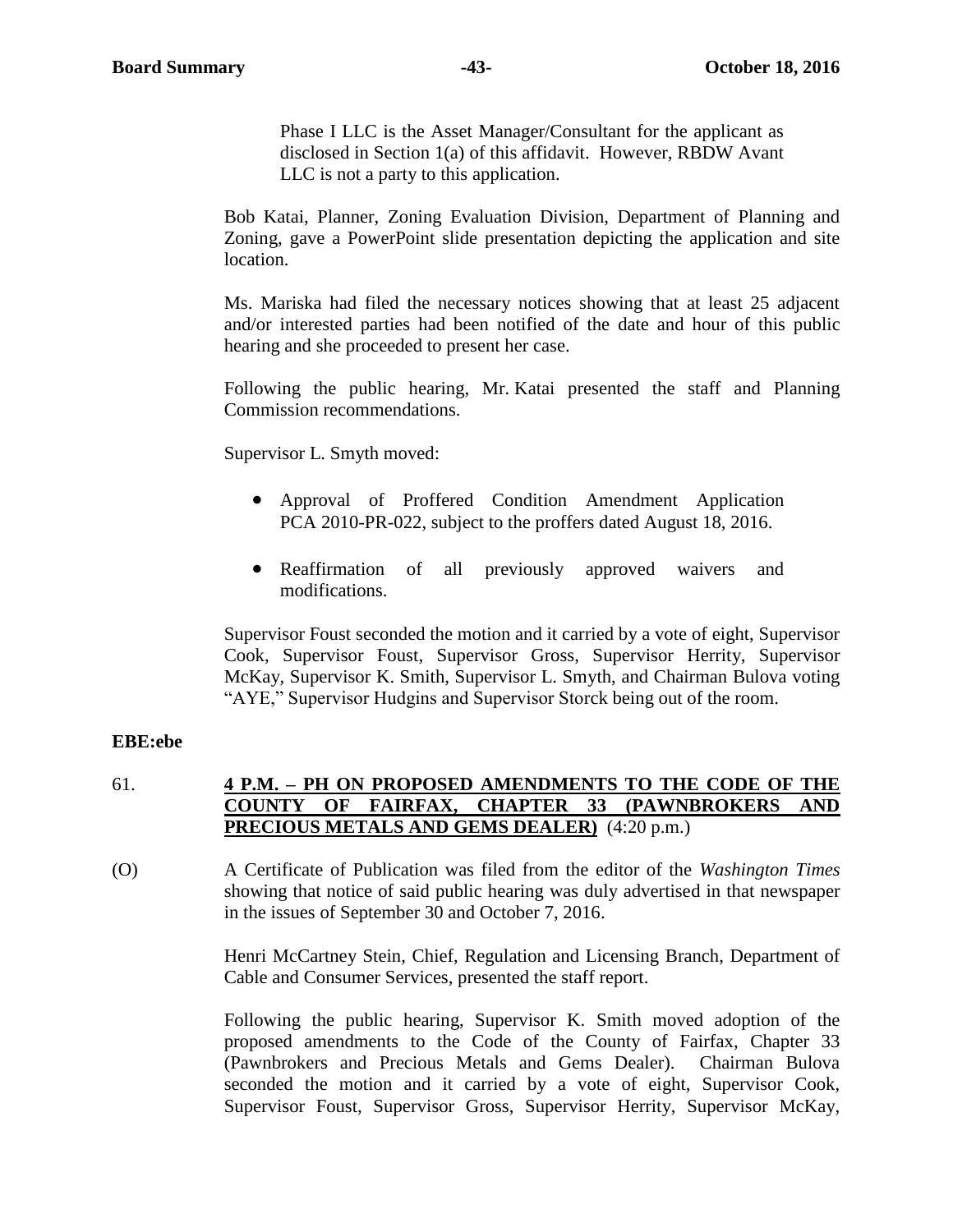Supervisor K. Smith, Supervisor L. Smyth, and Chairman Bulova voting "AYE," Supervisor Hudgins and Supervisor Storck being out of the room.

#### 62. **4 P.M. – PH ON PROPOSED PLAN AMENDMENT 2013-I-MS1 (MERRIFIELD SUBURBAN CENTER) (PROVIDENCE DISTRICT)** (4:24 p.m.)

Mike D. Van Atta, Planner II, Policy and Plan Development Branch, Planning Division, Department of Planning and Zoning, presented the staff report.

Following the public hearing, Mr. Van Atta presented the staff and Planning Commission recommendations.

Supervisor L. Smyth moved approval of Plan Amendment 2013-I-MS1, as recommended by the Planning Commission, with the additional editorial clarifications listed in the October 18, 2016, handout. Supervisor Foust seconded the motion and it carried by a vote of eight, Supervisor Hudgins and Supervisor Storck being out of the room.

# 63. **4 P.M. – PH ON PROPOSED AMENDMENTS TO THE CODE OF THE COUNTY OF FAIRFAX, APPENDIX G, TO EXPAND THE CULMORE RESIDENTIAL PERMIT PARKING DISTRICT (RPPD), DISTRICT 9 (MASON DISTRICT)** (4:30 p.m.)

(O) A Certificate of Publication was filed from the editor of the *Washington Times*  showing that notice of said public hearing was duly advertised in that newspaper in the issues of September 30 and October 7, 2016.

> Charisse Padilla, Transportation Planner, Fairfax County Department of Transportation (FCDOT), presented the staff report.

> Following the public hearing, which included testimony by three speakers, Supervisor Gross submitted items for the record.

> Supervisor Gross moved adoption of the proposed amendments to the Code of the County of Fairfax, Appendix G, expanding the Culmore RPPD, District 9. The proposed District expansion includes the following:

• Church Street (Route 2945):

From Courtland Drive to Payne Street, south side only

• Nevius Street (Route 1888):

From Knollwood Drive to Leesburg Pike

From Beachway Drive to Leesburg Pike, west side only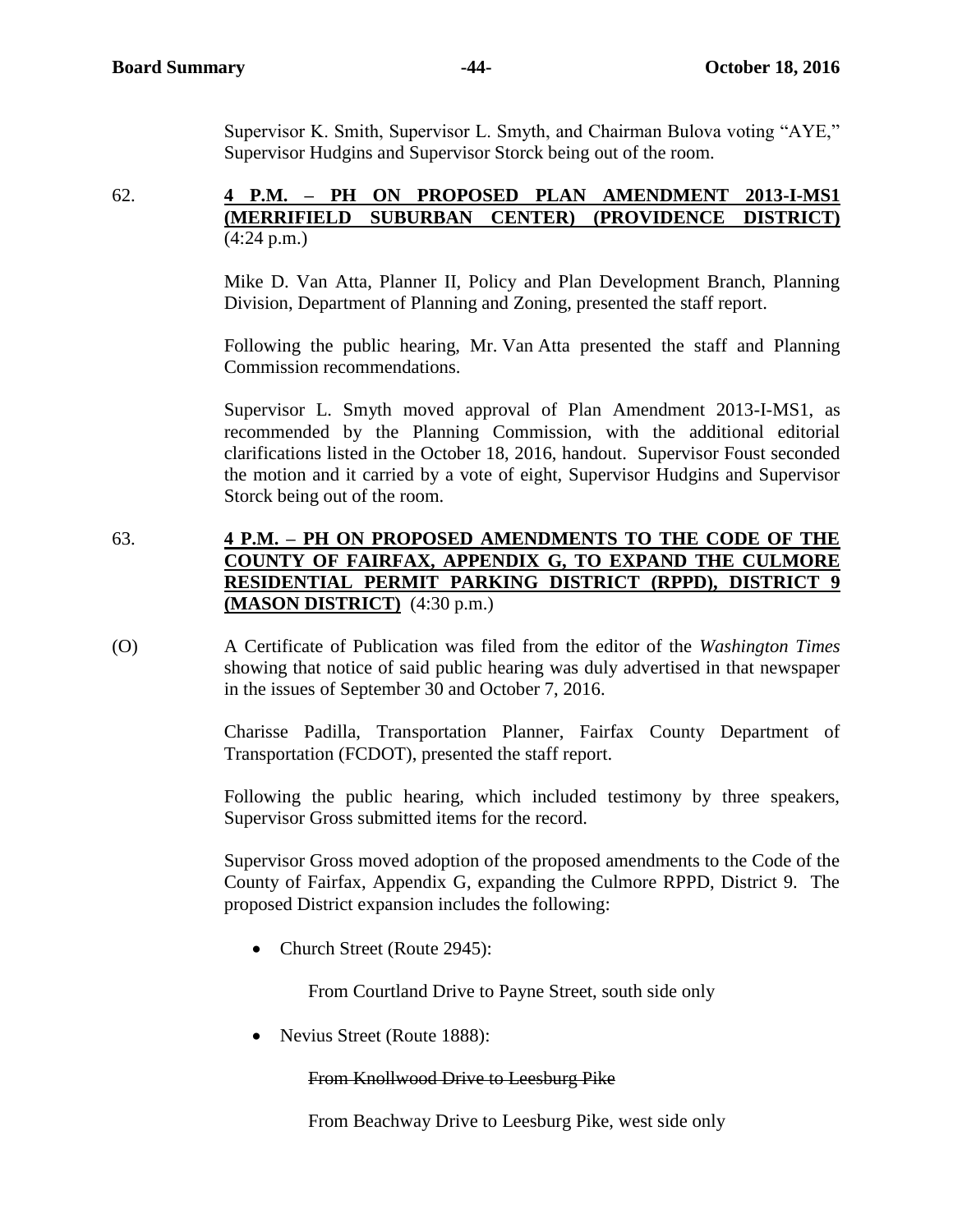From the southern property boundary of 3409 Nevius Street to Leesburg Pike, east side only

• Payne Street (Route 2944):

From the southern property boundary of 3452 Payne Street to the northern property boundary of 3426 Payne Street, west side only

From the southern property boundary of 3437 Payne Street to the northern property boundary of 3427 Payne Street, east side only

Chairman Bulova and Supervisor Foust jointly seconded the motion and it carried by unanimous vote, Supervisor Cook, Supervisor Foust, Supervisor Gross, Supervisor Herrity, Supervisor Hudgins, Supervisor McKay, Supervisor K. Smith, Supervisor L. Smyth, Supervisor Storck, and Chairman Bulova voting "AYE."

# 64. **4 P.M. – PH ON PROPOSED AMENDMENTS TO THE CODE OF THE COUNTY OF FAIRFAX, APPENDIX G, TO EXPAND THE SPRINGDALE RESIDENTIAL PERMIT PARKING DISTRICT (RPPD), DISTRICT 33 (MASON DISTRICT)** (4:45 p.m.)

(O) A Certificate of Publication was filed from the editor of the *Washington Times*  showing that notice of said public hearing was duly advertised in that newspaper in the issues of September 30 and October 7, 2016.

> Charisse Padilla, Transportation Planner, Department of Transportation, presented the staff report.

> Following the testimony of Ms. Pam Washington (Speaker 2), discussion ensued, with input from Ms. Padilla, regarding parking.

> Following the public hearing, which included testimony by three speakers, Supervisor Gross moved adoption of the proposed amendments to the Code of the County of Fairfax, Appendix G, expanding the Springdale RPPD, District 33. The proposed District expansion includes the following:

Munson Road (Route 795):

From Summers Lane to the north end

From Arnet Street to Summers Lane

From Arnet Street to Reservoir Heights Avenue; east side only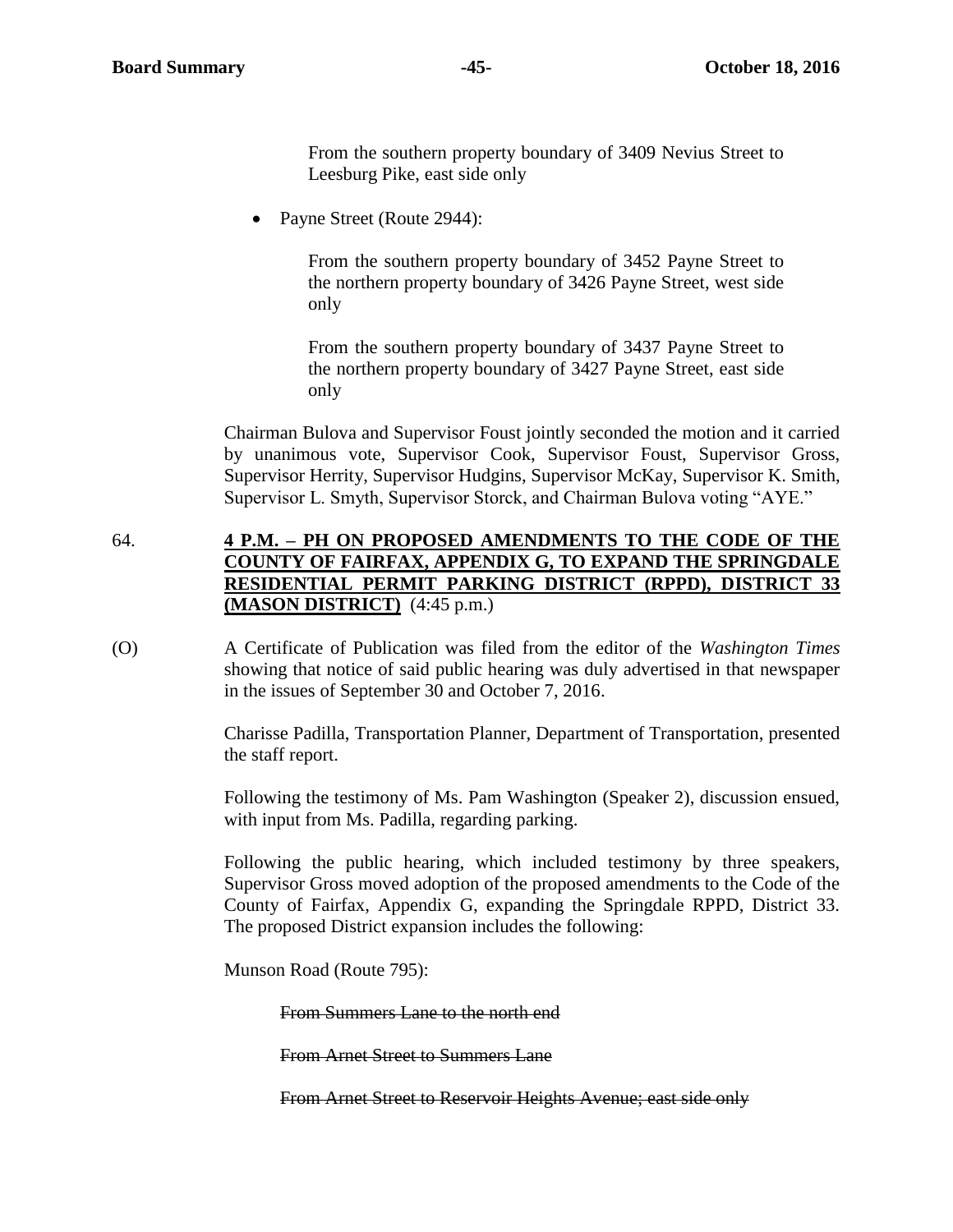From Magnolia Lane to the north end; east side only

From Magnolia Lane to the northern property boundary of 3814 Munson Road, west side only

From Reservoir Heights Avenue to the north end, west side only

Chairman Bulova seconded the motion and it carried by unanimous vote, Supervisor Cook, Supervisor Foust, Supervisor Gross, Supervisor Herrity, Supervisor Hudgins, Supervisor McKay, Supervisor K. Smith, Supervisor L. Smyth, Supervisor Storck, and Chairman Bulova voting "AYE."

Discussion ensued regarding the postal services inability to deliver mail and packages on overcrowded streets and the need to explore ways to rectify the problem.

# 65. **4 P.M. – PH ON THE CREATION OF SMALL AND LOCAL SANITARY DISTRICTS FOR REFUSE/RECYCLING AND/OR LEAF COLLECTION SERVICE (HUNTER MILL DISTRICT)** (5:01 p.m.)

(R) A Certificate of Publication was filed from the editor of the *Washington Times*  showing that notice of said public hearing was duly advertised in that newspaper in the issues of September 30 and October 7, 2016.

> Jeffrey Hatterick, Division of Solid Waste Collection/Recycling, Department of Public Works and Environmental Services, presented the staff report.

> Following the public hearing, Supervisor Hudgins moved adoption of the Resolution approving changes to small and local sanitary districts for refuse/recycling and/or leaf collection service, effective January 1, 2017, in accordance with the Board's adopted criteria for the Creation/Enlargement/ Withdrawal of Small or Local Sanitary Districts, as follows:

| <b>Sanitary District</b>                             | Action | <b>Service</b>                                   |
|------------------------------------------------------|--------|--------------------------------------------------|
| <b>Small District</b><br>Within Hunter Mill District | Create | Refuse, Recycling, and<br>Vacuum Leaf Collection |
| (Equus Court Area)                                   |        |                                                  |

Supervisor L. Smyth seconded the motion and it carried by a vote of nine, Supervisor Cook, Supervisor Foust, Supervisor Herrity, Supervisor Hudgins, Supervisor McKay, Supervisor K. Smith, Supervisor L. Smyth, Supervisor Storck, and Chairman Bulova voting "AYE," Supervisor Gross being out of the room.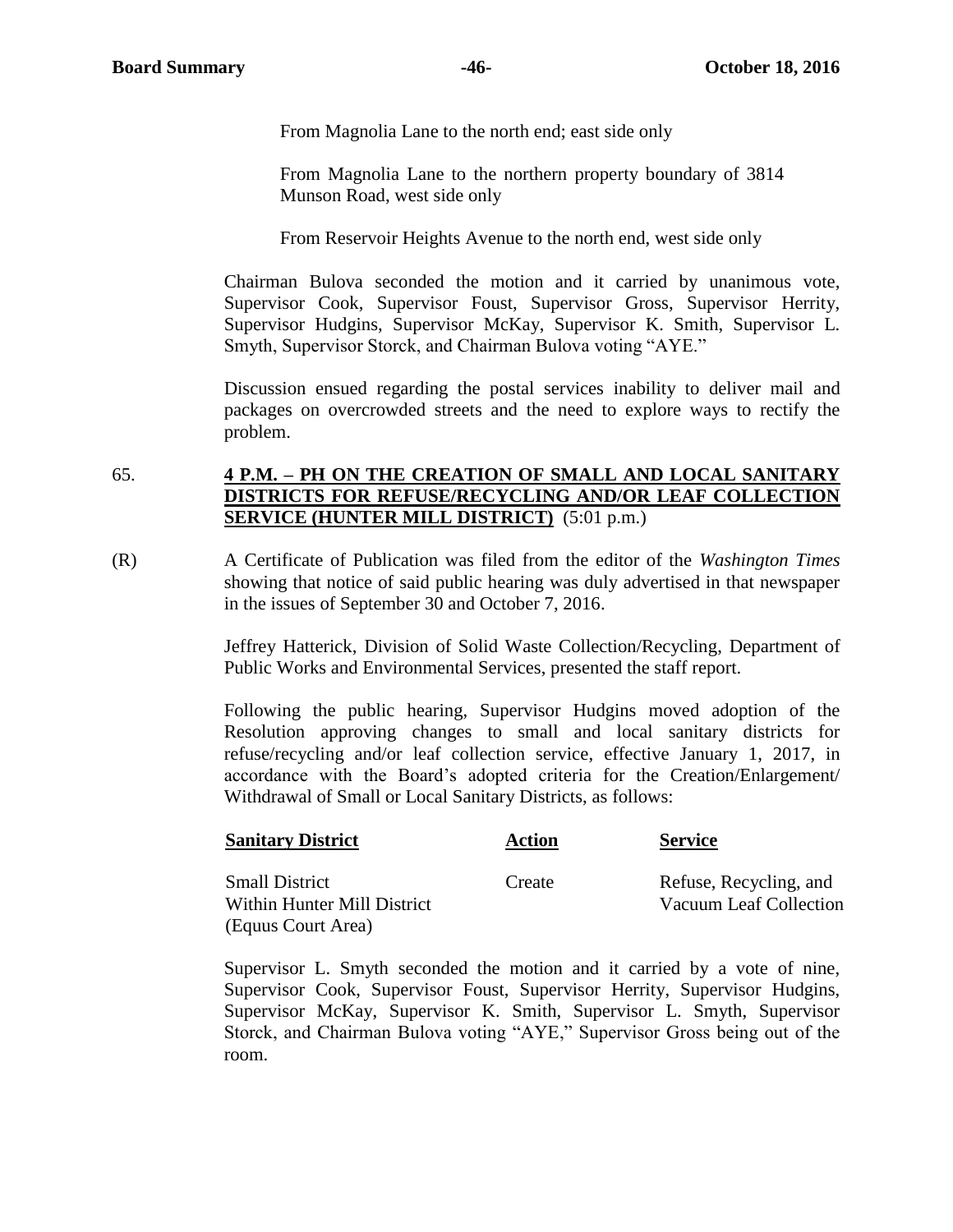- 66. **4 P.M. – PH ON THE DE-CREATION/RE-CREATION OF SMALL AND LOCAL SANITARY DISTRICTS FOR REFUSE/RECYCLING AND/OR VACUUM LEAF COLLECTION SERVICE (MOUNT VERNON DISTRICT)** (5:04 p.m.)
- (R) A Certificate of Publication was filed from the editor of the *Washington Times*  showing that notice of said public hearing was duly advertised in that newspaper in the issues of September 30 and October 7, 2016.

Jeffrey Hatterick, Division of Solid Waste Collection/Recycling, Department of Public Works and Environmental Services, presented the staff report.

Following the public hearing, Supervisor Storck moved adoption of the Resolution approving changes to small and local sanitary districts for refuse/recycling and/or leaf collection service, effective January 1, 2017, in accordance with the Board's adopted criteria for the Creation/Enlargement/ Withdrawal of Small or Local Sanitary Districts, as follows:

| <b>Sanitary District</b>                                | <b>Action</b>           | <b>Service</b>                |
|---------------------------------------------------------|-------------------------|-------------------------------|
| <b>Small District 1</b><br>Within Mount Vernon District | De-Create/<br>Re-Create | Add Vacuum Leaf<br>Collection |
| (Culver Place Area)                                     |                         |                               |

Chairman Bulova seconded the motion and it carried by a vote of nine, Supervisor Cook, Supervisor Foust, Supervisor Herrity, Supervisor Hudgins, Supervisor McKay, Supervisor K. Smith, Supervisor L. Smyth, Supervisor Storck, and Chairman Bulova voting "AYE," Supervisor Gross being out of the room.

- 67. **4:30 P.M. – PH ON A PROPOSAL TO PROHIBIT THROUGH TRUCK TRAFFIC ON WASHINGTON DRIVE, TYLER STREET, PAYNE STREET, CHURCH STREET, AND COURTLAND DRIVE (MASON DISTRICT)** (5:06 p.m.)
- (R) A Certificate of Publication was filed from the editor of the *Washington Times*  showing that notice of said public hearing was duly advertised in that newspaper in the issues of September 30 and October 7, 2016.

Steven K. Knudsen, Transportation Planner, Department of Transportation, presented the staff report.

Following the public hearing, which included testimony by one speaker, Supervisor Gross submitted items for the record.

A brief discussion ensued, with input from Mr. Knudsen, regarding the Virginia Department of Transportation's (VDOT) sign installation process.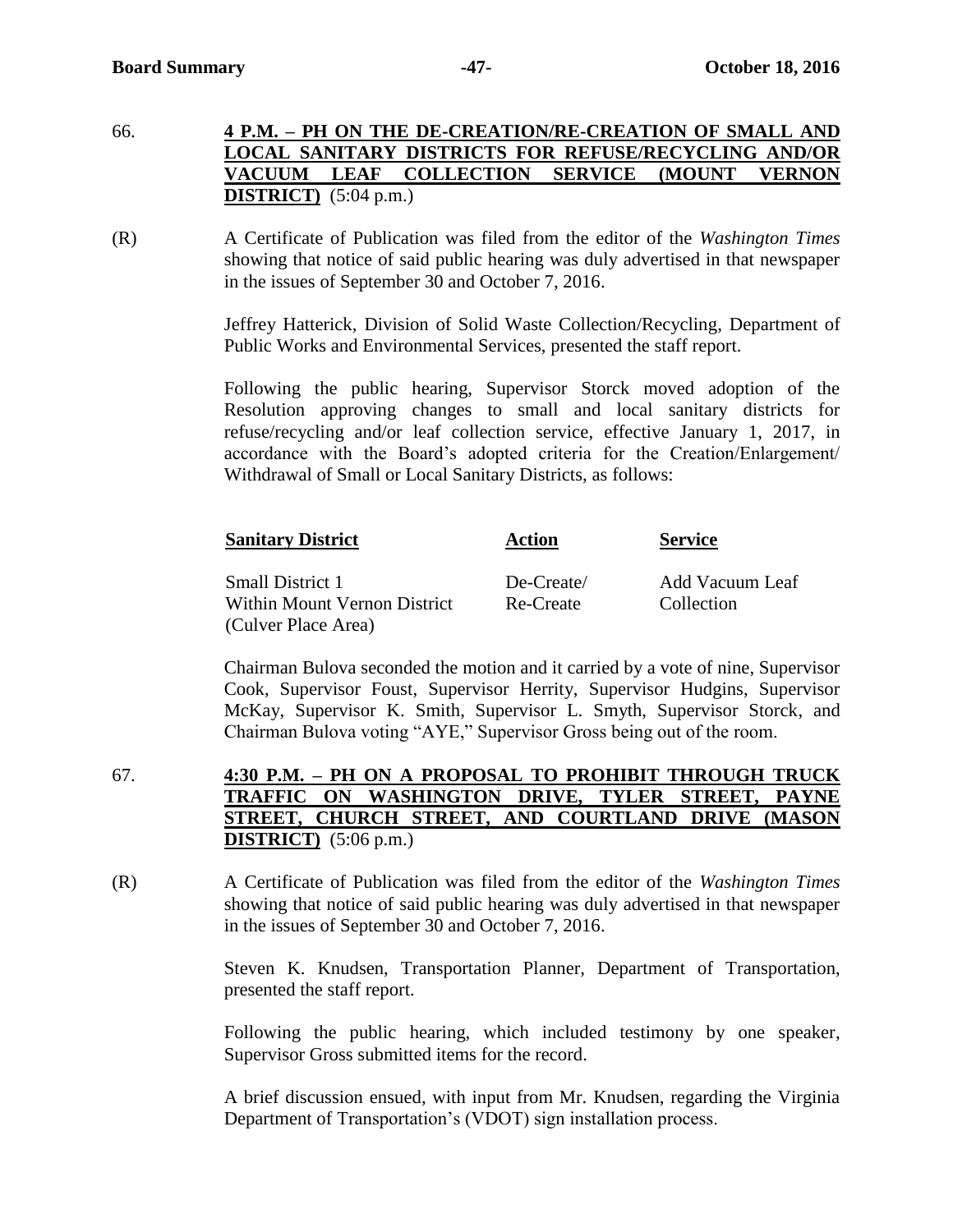Supervisor Gross moved adoption of the Resolution prohibiting through truck traffic on the following streets:

- Washington Drive and Tyler Street between Leesburg Pike and Columbia Pike
- Payne Street, Church Street, and Courland Drive between Leesburg Pike and Columbia Pike

Supervisor Foust seconded the motion and it carried by a vote of nine, Supervisor Cook, Supervisor Foust, Supervisor Gross, Supervisor Herrity, Supervisor Hudgins, Supervisor McKay, Supervisor K. Smith, Supervisor L. Smyth, and Chairman Bulova voting "AYE," Supervisor Storck being out of the room.

68. **4:30 P.M. – PH ON PROPOSED AMENDMENTS TO THE CODE OF THE COUNTY OF FAIRFAX, CHAPTER 112 (ZONING ORDINANCE), REGARDING REFERENCE CITATIONS FOR NURSERY SCHOOLS, CHILD CARE CENTERS, AND VETERINARY HOSPITALS; SPECIAL PERMIT SUBMISSION REQUIREMENTS; VARIANCE STANDARDS; AND CLARIFICATION OF THE DEFINITION OF PUBLIC USE**  $(5:11 \text{ p.m.})$ 

(O) A Certificate of Publication was filed from the editor of the *Washington Times*  showing that notice of said public hearing was duly advertised in that newspaper in the issues of September 30 and October 7, 2016.

> Andrew B. Hushour, Deputy Zoning Administrator, Department of Planning and Zoning (DPZ), presented the staff report.

> Following the public hearing, Mr. Hushour presented the staff and Planning Commission (PC) recommendations.

Supervisor K. Smith moved:

- Adoption of the proposed amendments to the Code of the County of Fairfax, Chapter 112 (Zoning Ordinance), regarding reference citations for Nursery Schools, Child Care Centers and Veterinary Hospitals; Special Permit Submission Requirements; Variance Standards; and Definitions of Public Use and School of General Education, effective at 12:01 a.m. on the date following adoption, subject to the following changes, as noted in the handout dated October 5, 2016:
	- Amend Paragraph 5, of Section 8-305; Paragraph 5, of Section 8-907; and Paragraph 14 of Section 8- 918, of the Zoning Ordinance by striking the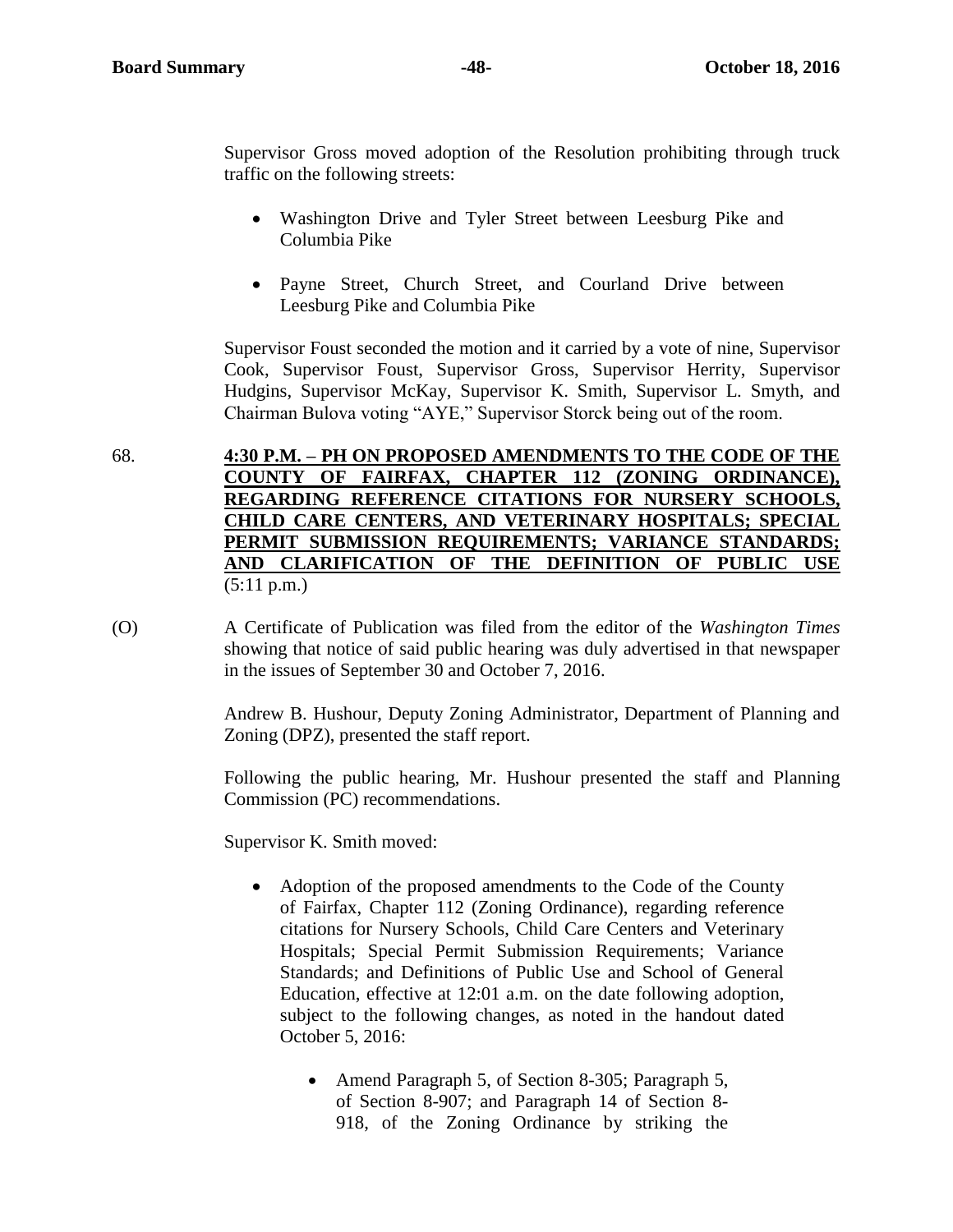proposed language that the dimensioned floor plan shall be certified by an engineer, architect, or similar licensed professional

- Amend Paragraph 5, of Section 8-305; Paragraph 5, of Section 8-907; and Paragraph 14 of Section 8-918, of the Zoning Ordinance, by deleting the last sentence containing the waiver provisions for the certified dimensioned floor plan, as this is no longer necessary given the proposed changes
- To direct staff to re-evaluate the submission of uncertified dimensioned floor plans two years following adoption of the amendment and report the findings, if appropriate

Following a brief discussion regarding submission requirements, the question was called on the motion and it carried by a vote of nine, Supervisor Cook, Supervisor Foust, Supervisor Gross, Supervisor Herrity, Supervisor Hudgins, Supervisor K. Smith, Supervisor L. Smyth, Supervisor Storck, and Chairman Bulova voting "AYE," Supervisor McKay being out of the room.

### 69. **4:30 P.M. – PH ON THE ACQUISITION OF CERTAIN LAND RIGHTS NECESSARY FOR THE CONSTRUCTION OF BIRCH STREET SIDEWALK IMPROVEMENTS (DRANESVILLE DISTRICT)** (5:22 p.m.)

(R) A Certificate of Publication was filed from the editor of the *Washington Times*  showing that notice of said public hearing was duly advertised in that newspaper in the issues of September 30 and October 7, 2016.

> Beth Shubert, Senior Right-of-Way Agent, Land Acquisition Division, Department of Public Works and Environmental Services, presented the staff report.

> Following the public hearing, Supervisor Foust moved adoption of the Resolution authorizing the acquisition of certain land rights necessary for the construction of Birch Street sidewalk improvements. Supervisor L. Smyth seconded the motion and it carried by a vote of nine, Supervisor Cook, Supervisor Foust, Supervisor Gross, Supervisor Hudgins, Supervisor McKay, Supervisor K. Smith, Supervisor L. Smyth, Supervisor Storck, and Chairman Bulova voting "AYE," Supervisor Herrity being out of the room.

- 70. **5 P.M. – PH ON PROPOSED AMENDMENTS TO THE CODE OF THE COUNTY OF FAIRFAX, APPENDIX M, TO EXPAND THE TWINBROOK COMMUNITY PARKING DISTRICT (CPD) (BRADDOCK DISTRICT)** (5:25 p.m.)
- (O) A Certificate of Publication was filed from the editor of the *Washington Times*  showing that notice of said public hearing was duly advertised in that newspaper in the issues of September 30 and October 7, 2016.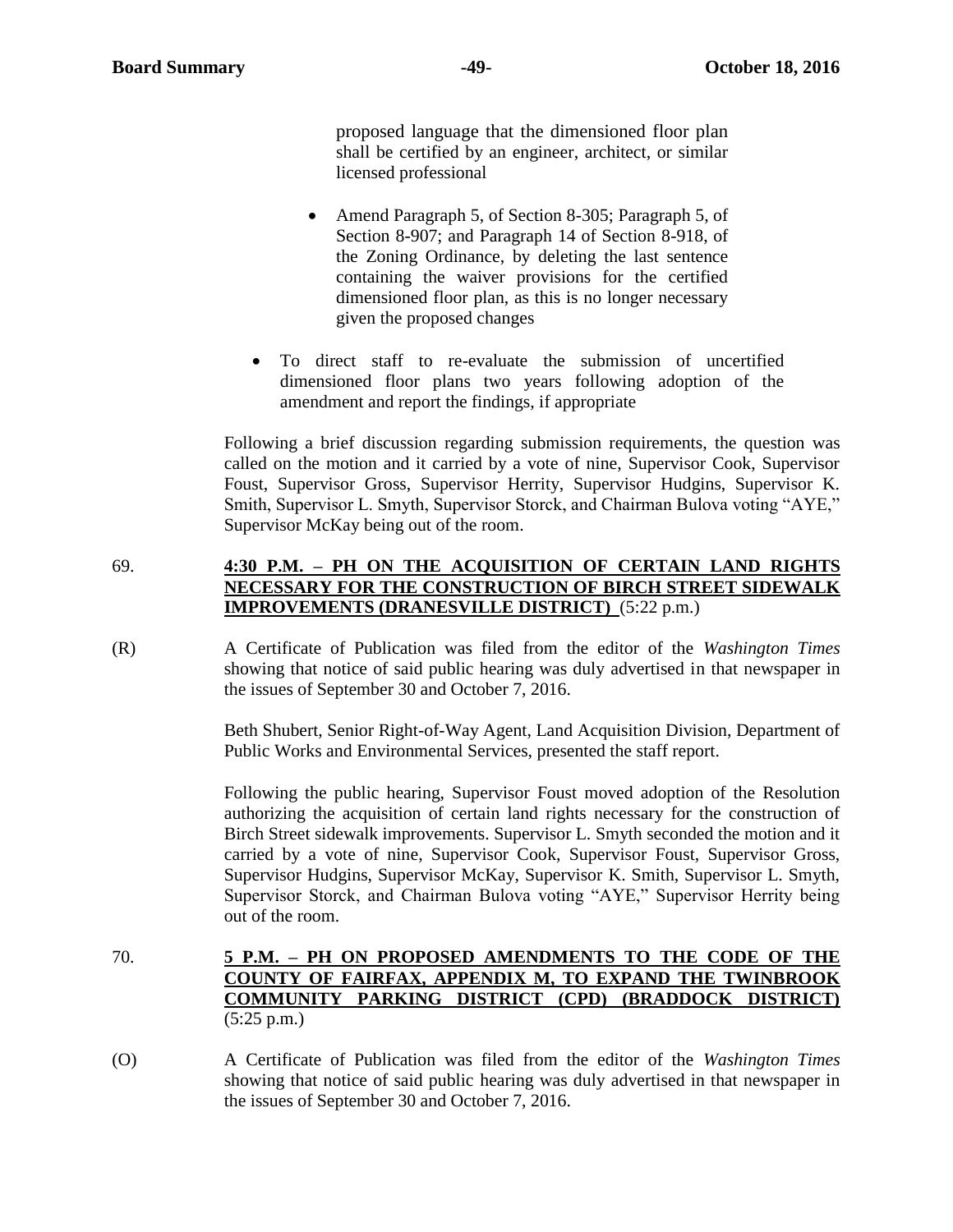Charisse Padilla, Transportation Planner, Department of Transportation, presented the staff report.

Following the public hearing, Supervisor Cook moved adoption of the proposed amendments to the Code of the County of Fairfax, Appendix M, expanding the Twinbrook CPD, in accordance with current CPD restrictions. Chairman Bulova seconded the motion and it carried by a vote of nine, Supervisor Cook, Supervisor Foust, Supervisor Gross, Supervisor Hudgins, Supervisor McKay, Supervisor K. Smith, Supervisor L. Smyth, Supervisor Storck, and Chairman Bulova voting "AYE," Supervisor Herrity being out of the room.

# 71. **ORDERS OF THE DAY** (5:27 p.m.)

Chairman Bulova announced that after the next public hearing, the Board will consider the public hearing on Proffered Condition Amendment Application PCA-B-846-03, Development Plan Amendment Application DPA-HM-117-2, and Planned Residential Community Application PRC-B-846-04.

# 72. **5 P.M. – PH TO CONSIDER ADOPTING AN ORDINANCE TO ESTABLISH THE McLEAN RIDGE TEMPORARY RESIDENTIAL PERMIT PARKING DISTRICT, DISTRICT T5 (PROVIDENCE DISTRICT)** (5:28 p.m.)

(O) A Certificate of Publication was filed from the editor of the *Washington Times*  showing that notice of said public hearing was duly advertised in that newspaper in the issues of September 30 and October 7, 2016.

> Charisse Padilla, Transportation Planner, Department of Transportation, presented the staff report.

> Following the public hearing, Supervisor L. Smyth submitted items for the record.

Supervisor L. Smyth moved adoption of the Ordinance establishing the McLean Ridge Temporary RPPD, District T5. Supervisor Foust and Supervisor Herrity jointly seconded the motion and it carried by a vote of nine, Supervisor Foust, Supervisor Gross, Supervisor Herrity, Supervisor Hudgins, Supervisor McKay, Supervisor K. Smith, Supervisor L. Smyth, Supervisor Storck, and Chairman Bulova voting "AYE," Supervisor Cook being out of the room.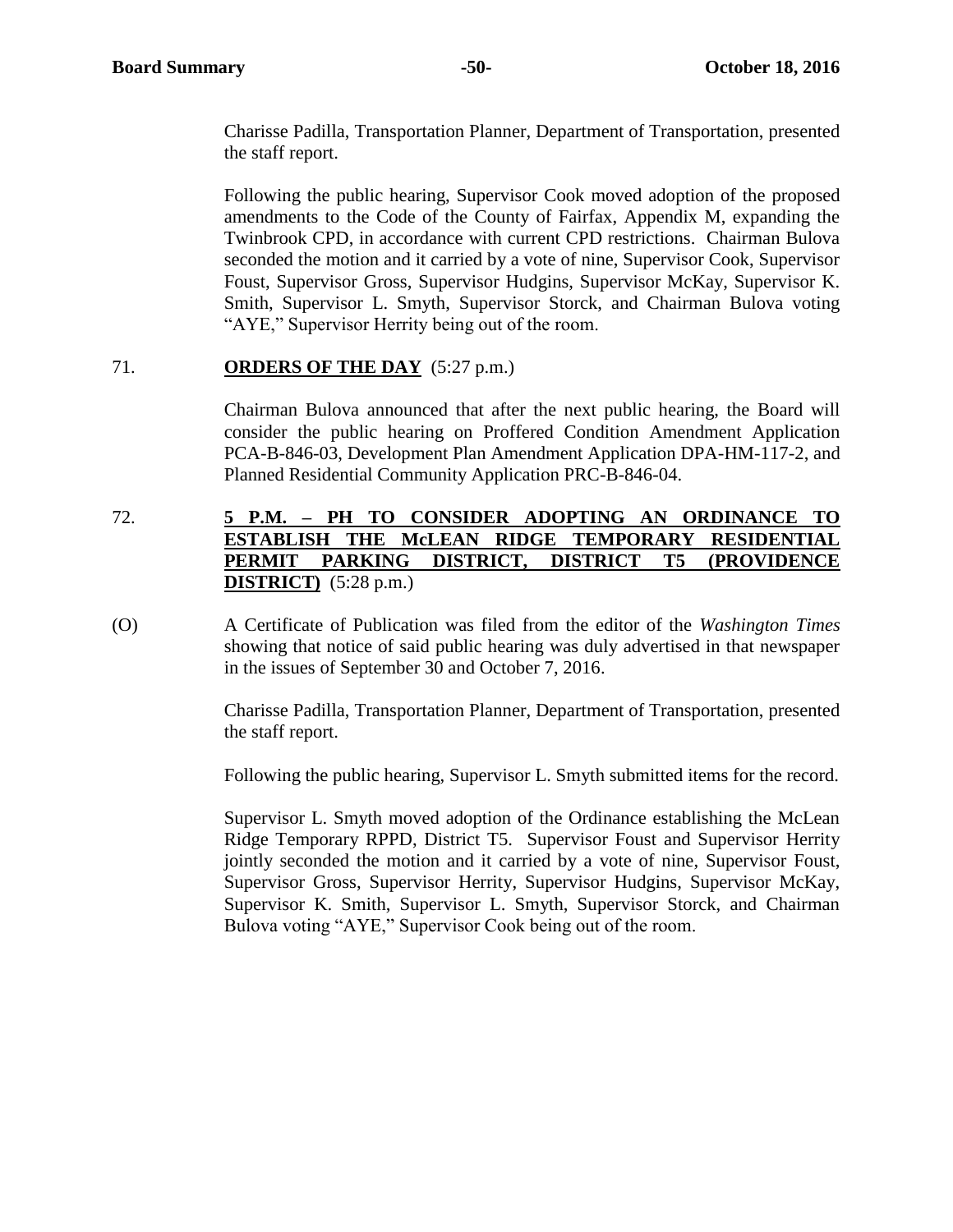# 73. **5:30 P.M. – PH ON PROFFERED CONDITION AMENDMENT APPLICATION PCA-B-846-03 (RP 11720, LLC) (HUNTER MILL DISTRICT)**

#### **AND**

# **PH ON DEVELOPMENT PLAN AMENDMENT APPLICATION DPA-HM-117-02 (RP 11720, LLC) (HUNTER MILL DISTRICT)**

#### **AND**

# **PH ON PLANNED RESIDENTIAL COMMUNITY APPLICATION PRC-B-846-04 (RP 11720, LLC) (HUNTER MILL DISTRICT)** (5:31 p.m.)

(O) The application property is located on the northwest quadrant of the intersection of Sunrise Valley Drive and Roland Clarke Place, Tax Map 17-4((14)) (1A) 1.

Ms. Lori Greenlief reaffirmed the validity of the affidavit for the record.

A brief discussion ensued, with input from Elizabeth D. Teare, County Attorney, regarding disclosure requirements.

Laura Arseneau, Planner, Zoning Evaluation Division (ZED), Department of Planning and Zoning (DPZ), gave a PowerPoint slide presentation depicting the application and site location.

Discussion ensued, with input from Ms. Arseneau and Barbara Berlin, Director, ZED, DPZ, regarding garage dimensions and accessibility.

Ms. Greenlief had filed the necessary notices showing that at least 25 adjacent and/or interested parties had been notified of the date and hour of this public hearing and she proceeded to present her case.

Discussion ensued, with input from Ms. Greenlief, regarding the distance to the metro stations, bike trails near the property and the number of parking spaces provided.

Following the public hearing, which included testimony by two speakers, Supervisor Hudgins submitted items for the record.

Ms. Greenlief presented rebuttal. A brief discussion ensued, with input from Ms. Greenlief, regarding shared open spaces.

Discussion ensued, with input from Elizabeth Ianneta, Planner III, Department of Transportation, regarding street connectivity and the opportunity for an adequate grid of streets in the area.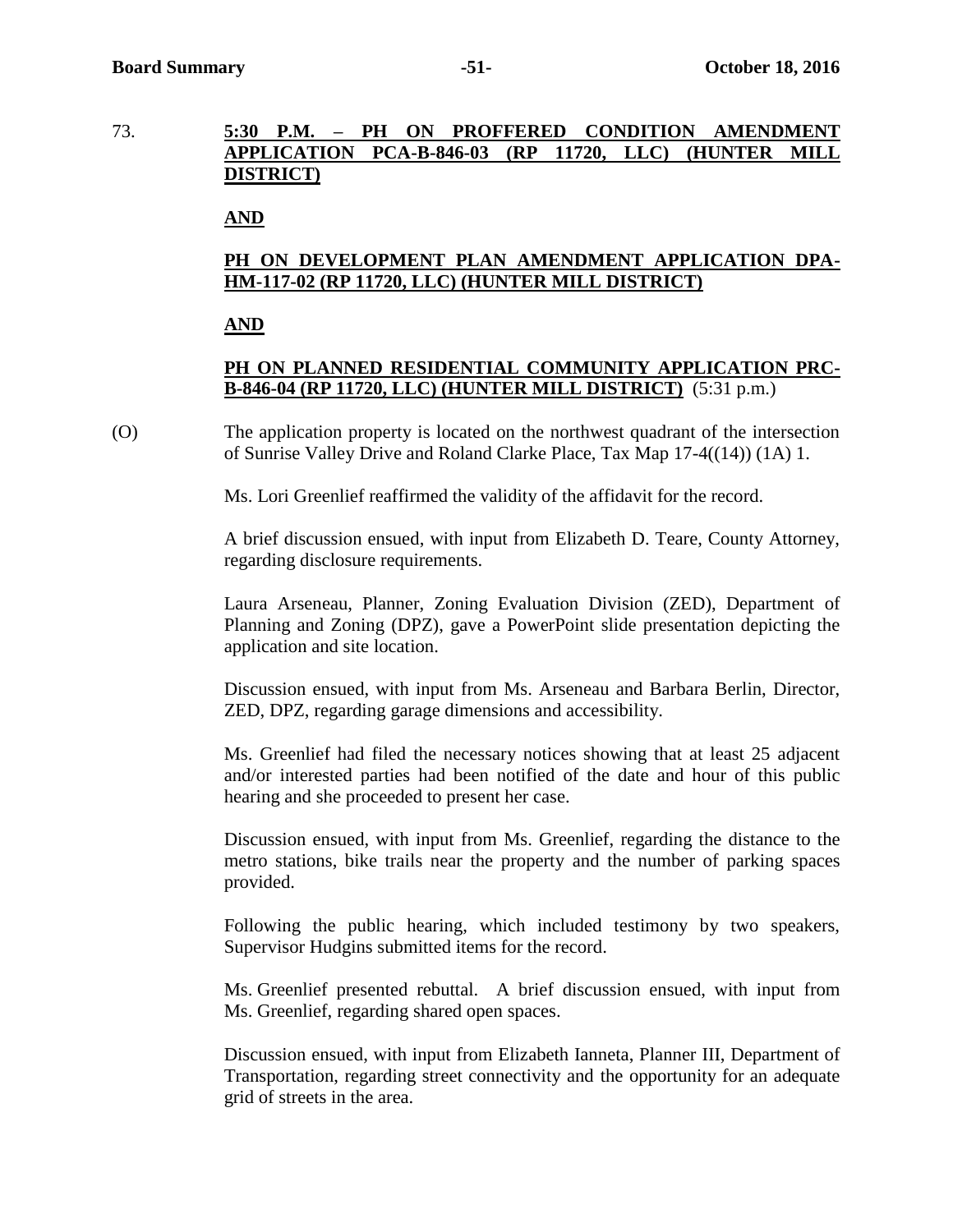Ms. Arseneau presented the staff and Planning Commission recommendations.

Following a query by Supervisor Hudgins, Ms. Greenlief confirmed, for the record, that the applicant was in agreement with the proposed development conditions dated September 6, 2016.

Supervisor Hudgins moved:

- Approval of Development Plan Amendment Application DPA HM-117-02 to amend existing Development Plan DP-117.
- Approval of Proffered Condition Amendment Application PCA B-846-03, subject to the proffers dated October 18, 2016.
- Approval of Planned Residential Community Application PRC B-846-04, subject to the development conditions dated September 6, 2016.
- Waiver of Paragraph 2 of Section 6-107 of the Zoning Ordinance, which requires a 200 square foot minimum privacy yard area for single family attached dwellings.
- Waiver of the tree preservation requirement from Section 12- 0508.3 of the Public Facilities Manual.

Supervisor McKay seconded the motion. Discussion ensued, with input from Ms. Arseneau, regarding the size of the garages and the Fire Marshall's review of the application.

Supervisor Cook noted that staff should continue to review the issues raised and provide guidance for the width and size of garages in townhouse developments.

Ms. Berlin noted that there is a Committee of Industry working with staff to provide recommendations regarding garage sizes standards.

The question was called on the motion and it carried by unanimous vote, Supervisor Cook, Supervisor Foust, Supervisor Gross, Supervisor Herrity, Supervisor Hudgins, Supervisor McKay, Supervisor K. Smith, Supervisor L. Smyth, Supervisor Storck, and Chairman Bulova voting "AYE."

74. **5 P.M. – PH ON PROPOSED PLAN AMENDMENT PA 2014-IV-MV3, LOCATED EAST OF METROVIEW PARKWAY, SOUTH OF CAMERON RUN (MOUNT VERNON DISTRICT)** (6:20 p.m.)

> Kenneth Sorrenson, Planner II, Department of Planning and Zoning, presented the staff report.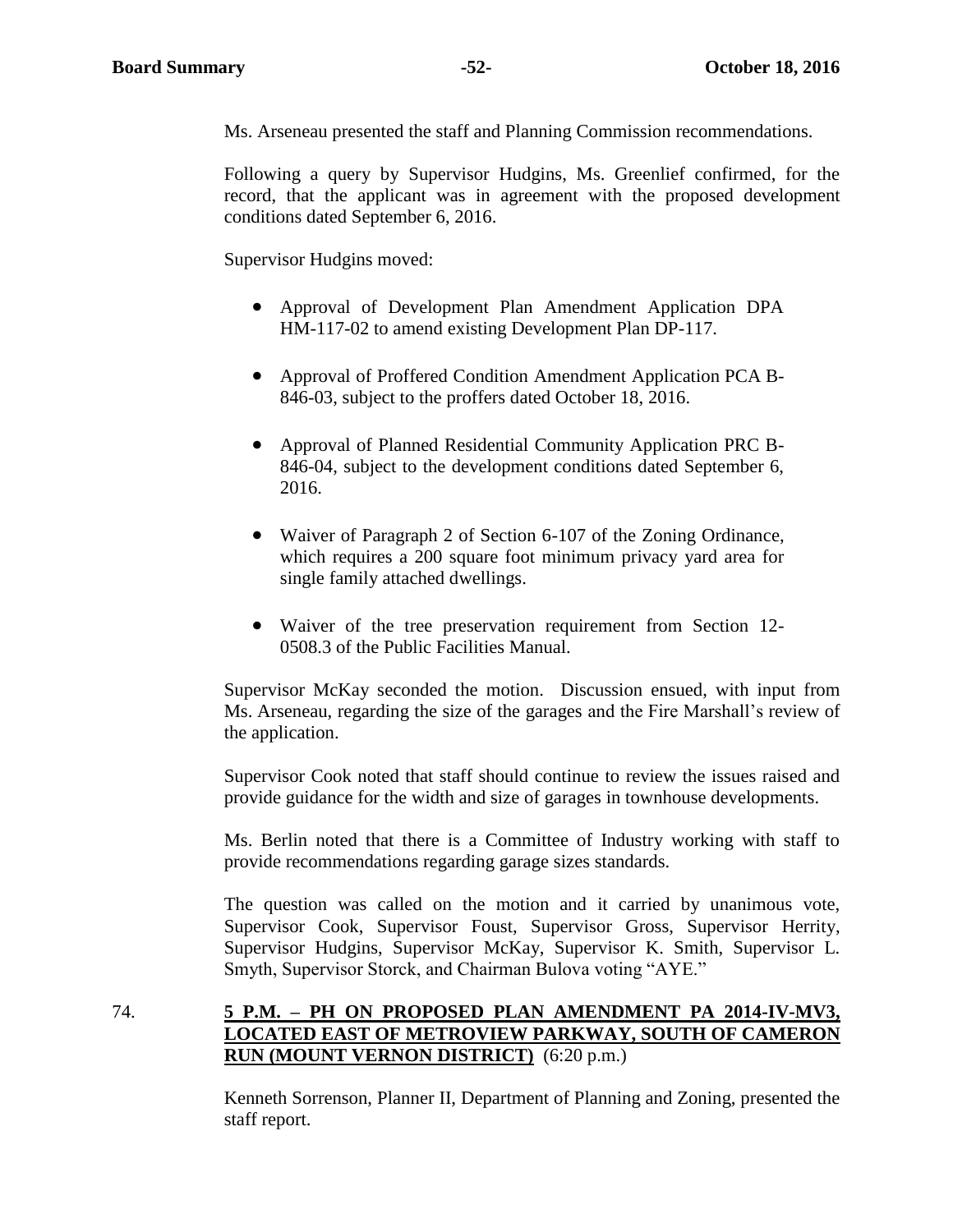Following the public hearing, which included testimony by one speaker, Supervisor Storck submitted items for the record.

Mr. Sorrenson presented the staff and Planning Commission recommendations.

Supervisor Storck moved approval of Plan Amendment PA 2014-IV-MV3, as recommended by the Planning Commission, and shown on the handout dated September 15, 2016, which are Attachments I and II of the Board Item. The amendment would add an option for multifamily residential development up to a maximum of approximately 360 dwelling units. Chairman Bulova seconded the motion and it carried by a vote of nine, Supervisor Hudgins being out of the room.

#### 75. **5 P.M. – PH ON PROPOSED PLAN AMENDMENT PA 2015-IV-MV3, LOCATED ON THE EAST SIDE OF RICHMOND HIGHWAY, NORTH OF FAIRVIEW DRIVE (MOUNT VERNON DISTRICT)** (6:27 p.m.)

Aaron Klibaner, Planner II, Department of Planning and Zoning, presented the staff report.

Following the public hearing, which included testimony by one speaker, Supervisor Storck submitted items for the record.

Mr. Klibaner presented the staff and Planning Commission (PC) recommendations.

Supervisor Storck moved approval Plan Amendment PA 2015-IV-MV3, as recommended by the Planning Commission, and shown on the handout dated September 22, 2016, which are Attachments I and II of the Board Item. The amendment would add an option for a multifamily residential development proximate to a potential bus rapid transit station and would provide amenities that serve both the new residents and larger community. Chairman Bulova seconded the motion and it carried by a vote of nine, Supervisor Hudgins being out of the room.

#### 76. **5:30 P.M. – PH ON PROPOSED PLAN AMENDMENT PA 2016-CW-1CP, COUNTYWIDE POLICY PLAN** (6:33 p.m.)

Chairman Bulova relinquished the Chair to Vice-Chairman Gross and moved to defer the public hearing on proposed Plan Amendment PA 2016-CW-1CP until **November 1, 2016, at 4 p.m.** Vice-Chairman Gross seconded the motion and it carried by a vote of nine, Supervisor Hudgins being out of the room.

Vice-Chairman Gross returned the gavel to Chairman Bulova.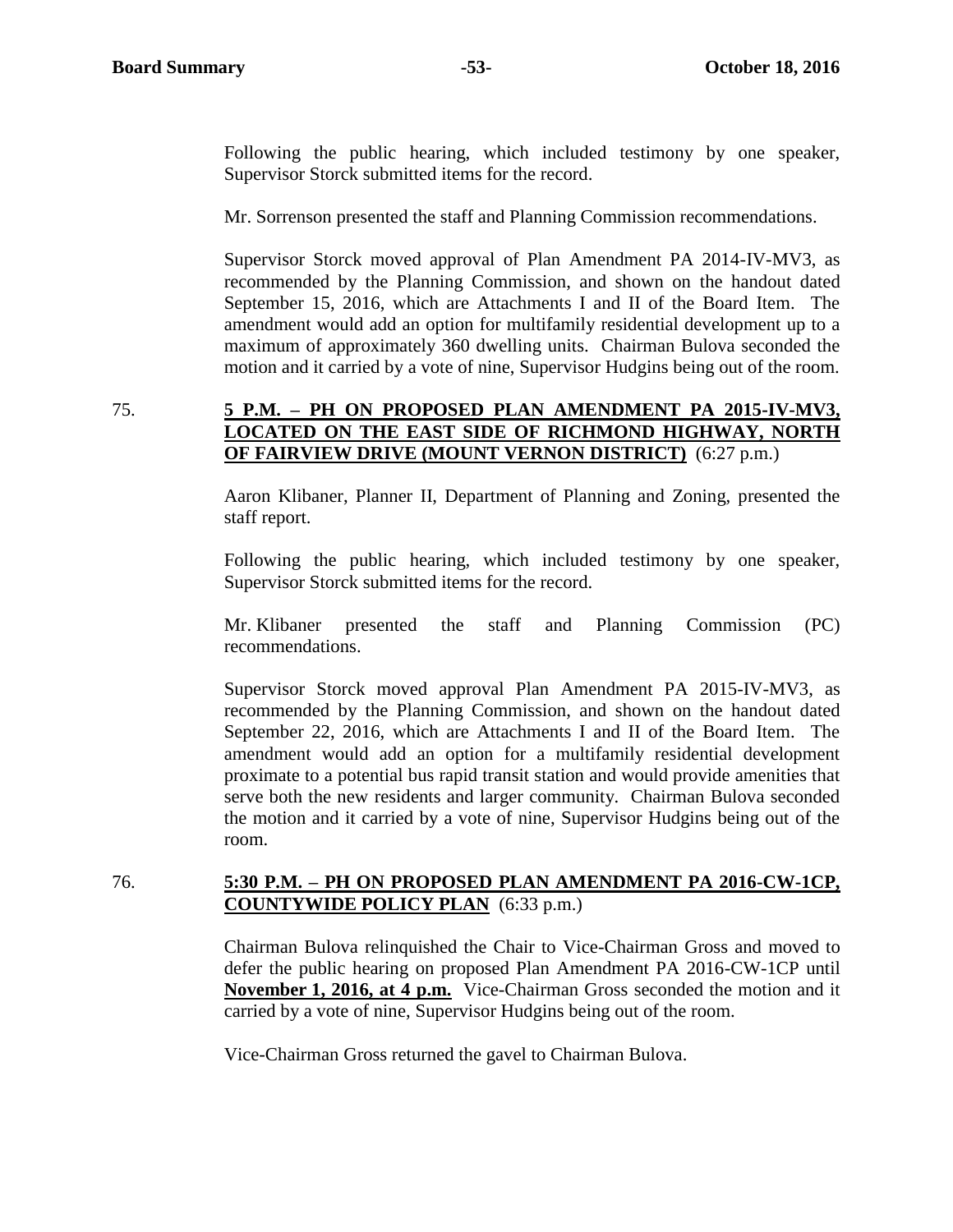- 77. **5:30 P.M. – PH ON PROPOSED AMENDMENTS TO THE CODE OF THE COUNTY OF FAIRFAX, APPENDIX R, TO ESTABLISH PARKING RESTRICTIONS ON FAIR RIDGE DRIVE (SULLY DISTRICT)** (6:35 p.m.)
- (O) A Certificate of Publication was filed from the editor of the *Washington Times*  showing that notice of said public hearing was duly advertised in that newspaper in the issues of September 30 and October 7, 2016.

Charisse Padilla, Transportation Planner, Department of Transportation, presented the staff report.

Following the public hearing, which included testimony by one speaker, Supervisor K. Smith moved adoption of the proposed amendments to the Code of the County of Fairfax, Appendix R, to prohibit commercial vehicles, recreational vehicles, and all trailers as defined in Chapter 82 of the Fairfax County Code from parking on Fair Ridge Drive, north of Lee Jackson Highway from 6 p.m. to 9 a.m., seven days per week. Supervisor L. Smyth seconded the motion and it carried by a vote of nine, Supervisor Cook, Supervisor Foust, Supervisor Gross, Supervisor Herrity, Supervisor McKay, Supervisor K. Smith, Supervisor L. Smyth, Supervisor Storck, and Chairman Bulova voting "AYE," Supervisor Hudgins being out of the room.

78. **5:30 P.M. – PH ON PROFFERED CONDITION AMENDMENT APPLICATION PCA-B-846-03 (RP 11720, LLC) (HUNTER MILL DISTRICT)**

**AND**

# **PH ON DEVELOPMENT PLAN AMENDMENT APPLICATION DPA-HM-117-2 (RP 11720, LLC) (HUNTER MILL DISTRICT)**

# **AND**

# **PH ON PLANNED RESIDENTIAL COMMUNITY APPLICATION PRC-B-846-04 (RP 11720, LLC) (HUNTER MILL DISTRICT)**

(NOTE: Earlier in the meeting, action was taken regarding this item. See Clerk's Summary Item #73.)

79. **5:30 P.M. – PUBLIC COMMENT FROM FAIRFAX COUNTY CITIZENS AND BUSINESSES ON ISSUES OF CONCERN** (6:39 p.m.)

> A Certificate of Publication was filed from the editor of the *Washington Times*  showing that notice of said public comment was duly advertised in that newspaper in the issues of September 30 and October 7, 2016.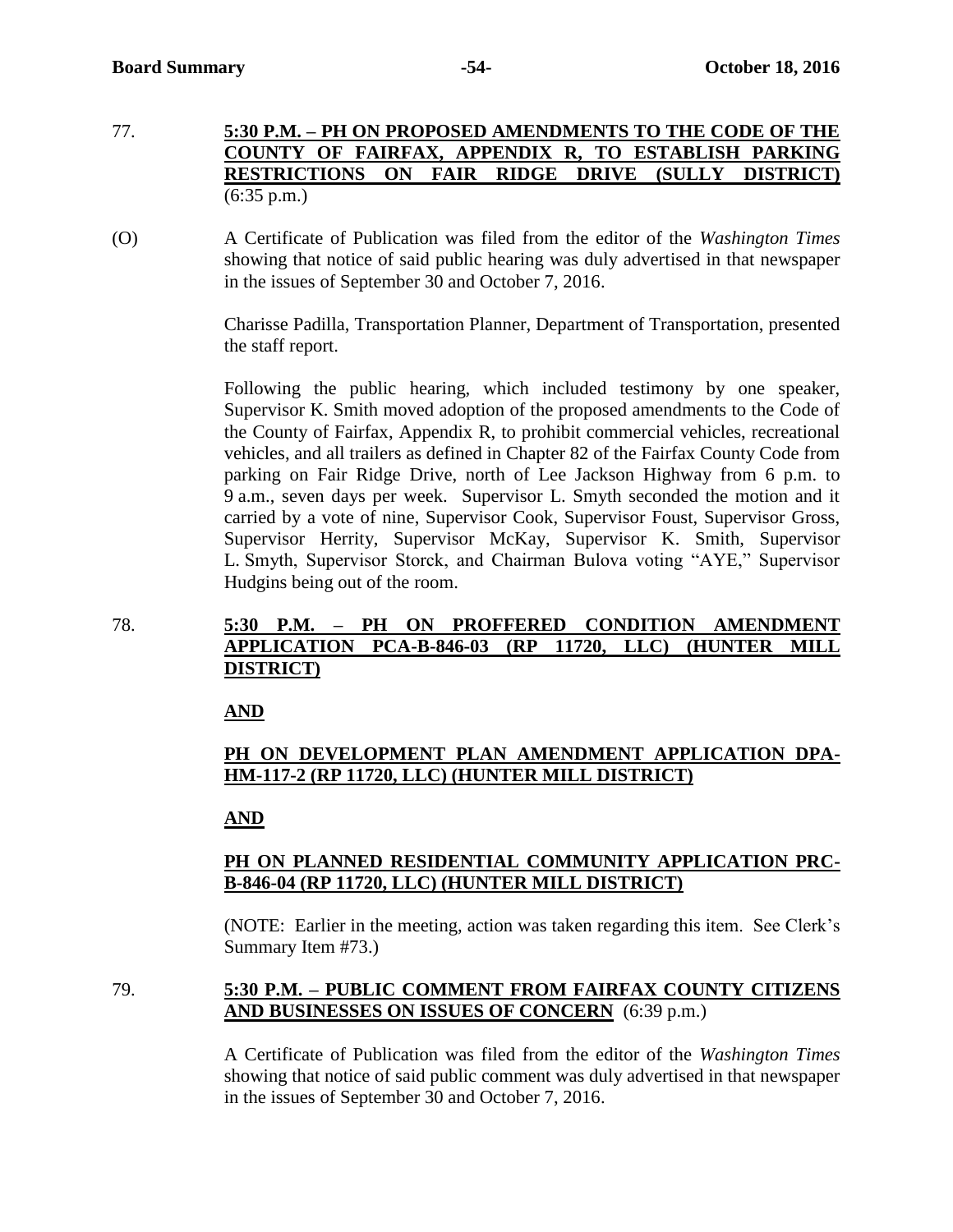Citizens and businesses of Fairfax County are encouraged to present their views on issues of concern. The Board will hear public comment on any issue except: issues under litigation, issues which have been scheduled for public hearing before the Board (this date and future dates), personnel matters and/or comments regarding individuals. Each speaker may have up to three minutes and a maximum of ten speakers will be heard. Speakers may address the Board only once during a six month period.

Public comment was held and included the following individuals:

- Mr. Stephen Vanacore, regarding personal property tax
- Ms. Anne W. Patchell, regarding the placement of bus shelter ads impacting driver safety

Discussion ensued regarding the driver distraction caused by the placement of the advertisings.

Supervisor L. Smyth asked unanimous consent that the Board direct staff to research whether there is any information on accidents resulting from drivers distracted by the placement of bus shelter ads. Without objection, it was so ordered.

 Mr. Andrew Roesell, regarding creating a Purchase of Development Rights (PDR) Program for Fairfax County

Discussion ensued regarding programs available in the County regarding land conservations and whether they can be expanded.

 Ms. Michelle Evans, regarding the Fairfax Police Practices Ad Hoc Commission

Discussion ensued regarding the efforts being made to address the recommendations by the Ad Hoc Commission.

Chairman Bulova stated that the Board will discuss, at its Public Safety Committee meeting Tuesday, October 25, 2016, at 1 p.m., the establishment of an independent Citizen Oversight Board and other recommendations by the Ad Hoc Commission.

#### 80. **BOARD ADJOURNMENT** (7:01 p.m.)

The Board adjourned.